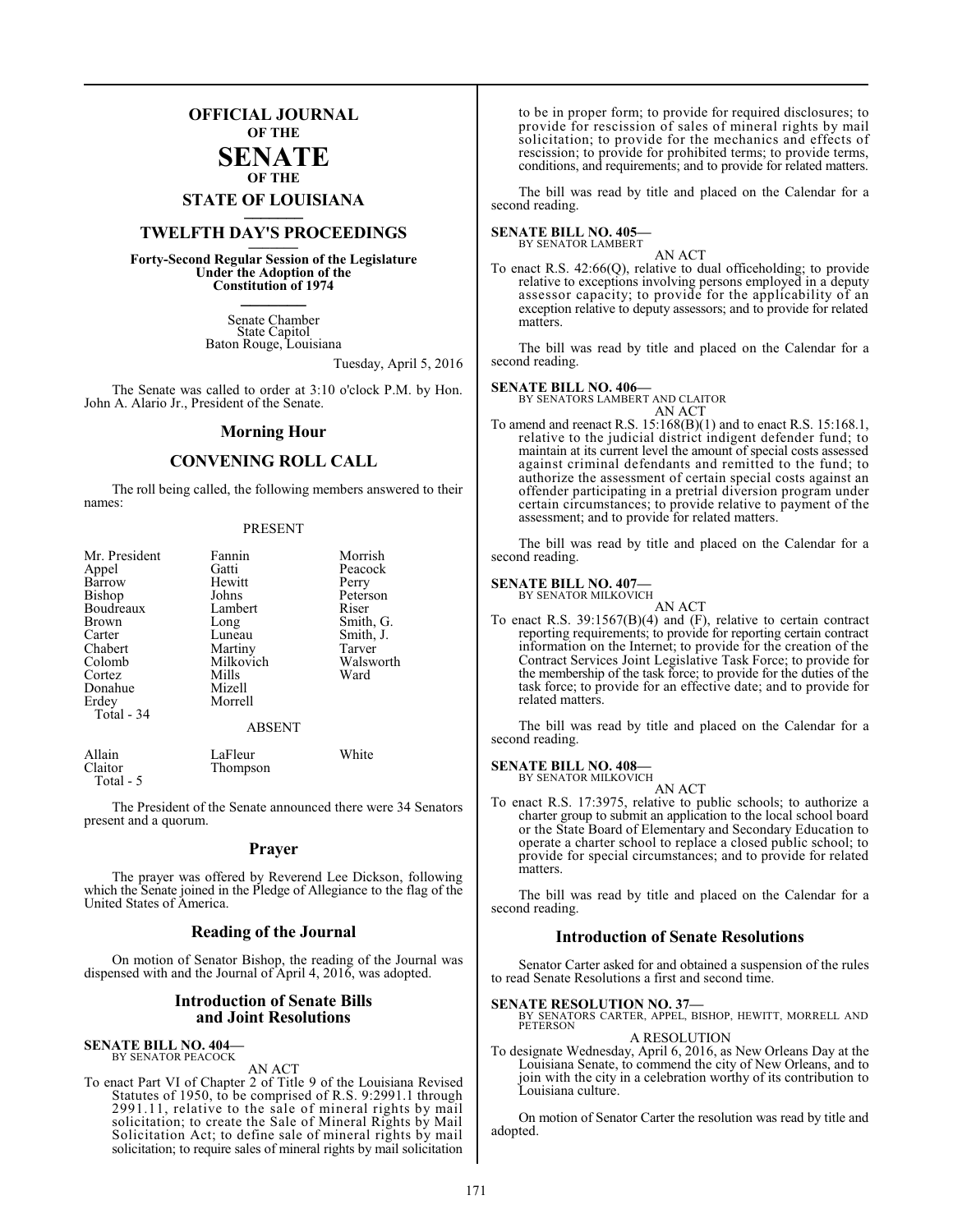# **Page 2 SENATE 12th DAY'S PROCEEDINGS**

April 5, 2016

# **Introduction of Senate Concurrent Resolutions**

Senator Peacock asked for and obtained a suspension of the rules to read Senate Concurrent Resolutions a first and second time.

# **SENATE CONCURRENT RESOLUTION NO. 45—**

BY SENATOR PEACOCK A CONCURRENT RESOLUTION

To express the sincere condolences of the Legislature of Louisiana upon the passing of the Honorable Joe C. LeSage Jr., jurist, civic leader, and former state senator and to commend the legacy of public service that he leaves to the community of Shreveport and the state of Louisiana.

The concurrent resolution was read by title. Senator Peacock moved to adopt the Senate Concurrent Resolution.

# **ROLL CALL**

The roll was called with the following result:

# YEAS

| Mr. President | Erdey       | Mizell    |
|---------------|-------------|-----------|
| Appel         | Fannin      | Morrell   |
| Barrow        | Gatti       | Morrish   |
| Bishop        | Hewitt      | Peacock   |
| Boudreaux     | Johns       | Perry     |
| <b>Brown</b>  | LaFleur     | Peterson  |
| Carter        | Lambert     | Riser     |
| Chabert       | Long        | Smith, G. |
| Claitor       | Luneau      | Smith, J. |
| Colomb        | Martiny     | Tarver    |
| Cortez        | Milkovich   | Walsworth |
| Donahue       | Mills       | Ward      |
| Total $-36$   |             |           |
|               | <b>NAYS</b> |           |
| Total $-0$    |             |           |
|               | ABSENT      |           |

| Allain    | Thompson | White |
|-----------|----------|-------|
| Total - 3 |          |       |

The Chair declared the Senate adopted the Senate Concurrent Resolution and ordered it sent to the House.

# **Senate Bills and Joint Resolutions on Second Reading to be Referred**

# **SENATE BILL NO. 378—** BY SENATOR MARTINY

AN ACT

To amend and reenact R.S. 47:338.203(D), relative to hotel occupancy tax in Jefferson Parish; to provide for the net proceeds of the tax after deduction; to provide for the promotion that enhances visitation and tourism; and to provide for related matters.

The bill was read by title and referred by the President to the Committee on Local and Municipal Affairs.

### **SENATE BILL NO. 379—** BY SENATOR MARTINY

AN ACT

To amend and reenact R.S. 32:80(C) and 83(A)(2), relative to motor vehicles; to provide relative to overtaking and passing a school bus; to require a driver on a highway with a dedicated left-turn lane to stop for a school bus; and to provide for related matters.

The bill was read by title and referred by the President to the Committee on Transportation, Highways and Public Works.

# **SENATE BILL NO. 380—** BY SENATOR APPEL

AN ACT

To enact R.S. 38:2219(A)(1)(d), relative to the procurement of surety bonds and insurance; to provide for a surety's defenses; and to provide for related matters.

The bill was read by title and referred by the President to the Committee on Transportation, Highways and Public Works.

# **SENATE BILL NO. 381—** BY SENATOR MARTINY

AN ACT

To enact R.S. 35:415, relative to ex officio notaries; to provide for the appointment of ex officio notaries for the Causeway Police Department; to provide for the exercise of authority; to provide for the authority of the chief of police of the department to suspend or terminate the appointment; and to provide for related matters.

The bill was read by title and referred by the President to the Committee on Judiciary A.

# **SENATE BILL NO. 382—**<br>BY SENATOR THOMPSON

AN ACT To enact R.S. 3:1434(6) and 1450, relative to the regulation of seeds; to prohibit local governmental entities and other local governing authorities from regulating the registration, distribution, sale, or planting of seeds; to provide for the powers of the commissioner of agriculture and forestry; to provide for the duties of the Agricultural Chemistry and Seed Commission; to provide for a process for amending department rules and regulations; to require ordinance and restriction approval by the commissioner; to provide for adjudicatory proceedings; and to provide for related matters.

The bill was read by title and referred by the President to the Committee on Agriculture, Forestry, Aquaculture, and Rural Development.

# **SENATE BILL NO. 383—**

BY SENATOR ALARIO

AN ACT To amend and reenact R.S. 49:308.3(E) and to enact Subpart L of Part II-A of Chapter 1 of Subtitle I of Title 39 of the Louisiana Revised Statutes of 1950, to be comprised of R.S. 39:100.36, relative to special treasury funds; to establish the Fiscal Reform and Stability Fund as a special fund in the state treasury; to provide for deposits and appropriations into the fund; to provide for the dedication, use, investment, transfers, and appropriations as specified from the fund; to provide for the quarterly reporting of certain information relative to special treasury funds; to provide for an effective date; and to provide for related matters.

The bill was read by title and referred by the President to the Committee on Finance.

# **SENATE BILL NO. 384—**

BY SENATOR CORTEZ

AN ACT To amend and reenact R.S.  $33:2491(D)(2)$  and  $(H)(2)$ , the introductory paragraph of R.S. 33:2494 $(C)(2)$  and 2498 $(C)$  all as amended by Acts 240 and 243 of the 2015 Regular Session of the Legislature, relative to the Lafayette Police Department; to limit promotions and reinstatements by promotional seniority to certain ranks; and to provide for related matters.

The bill was read by title and referred by the President to the Committee on Local and Municipal Affairs.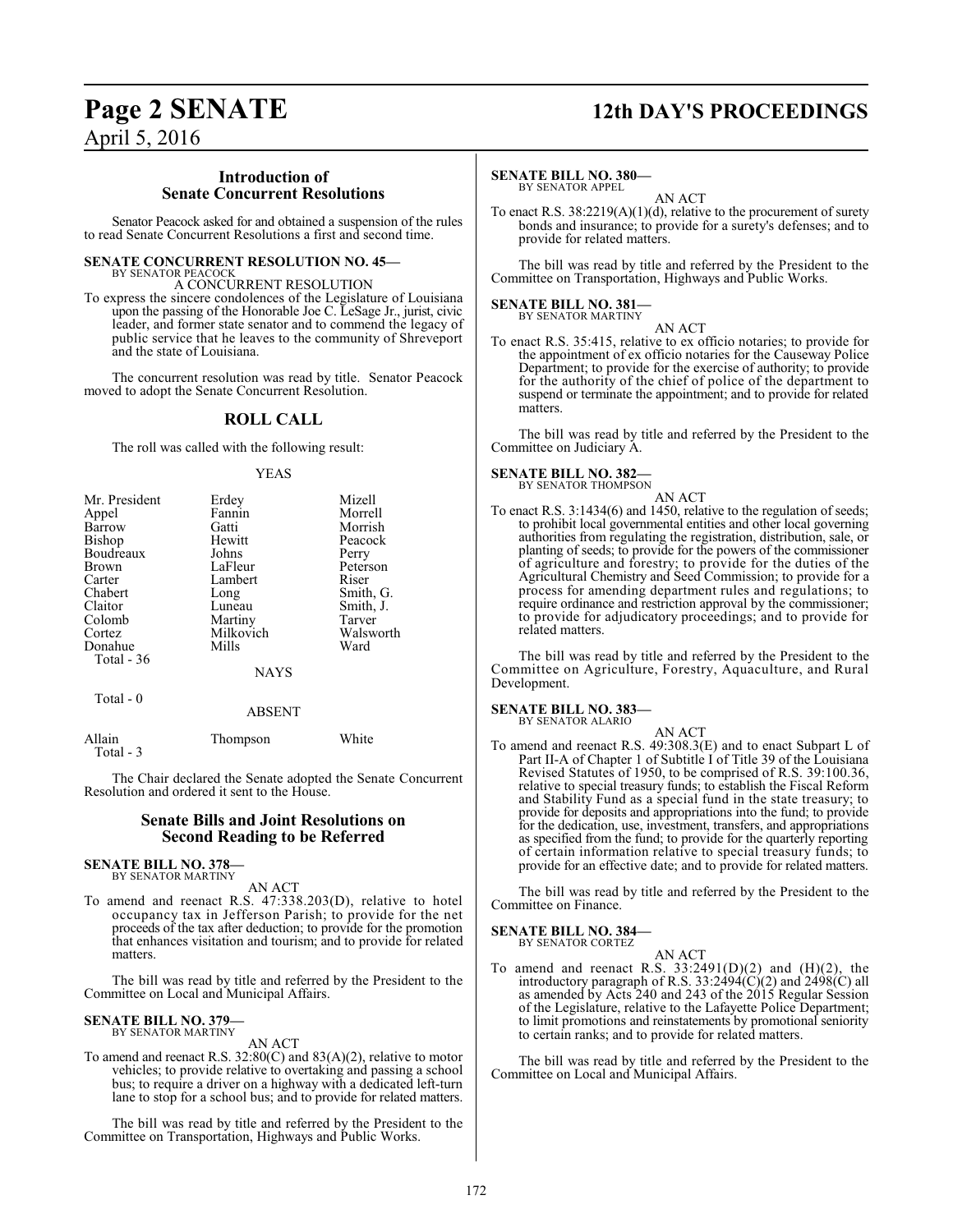# **12th DAY'S PROCEEDINGS Page 3 SENATE**

# April 5, 2016

# **SENATE BILL NO. 385—**

BY SENATOR WALSWORTH AN ACT

To amend and reenact R.S. 28:893(A) and (B)(1) and to enact R.S.  $28:893(B)(4)$ , relative to certain health care authorities; to provide for board membership; to provide for voting status; to provide for an effective date; and to provide for related matters.

The bill was read by title and referred by the President to the Committee on Health and Welfare.

### **SENATE BILL NO. 386—** BY SENATOR CORTEZ

AN ACT

To amend and reenact R.S. 48:190, relative to the Department of Transportation and Development; to provide for definitions; and to provide for related matters.

The bill was read by title and referred by the President to the Committee on Transportation, Highways and Public Works.

## **SENATE BILL NO. 387—** BY SENATOR CORTEZ

AN ACT

To amend and reenact R.S. 32:8(B) and R.S. 47:1676(D)(1), relative to the Department of Public Safety and Corrections, office of motor vehicles and the Department of Revenue, office of debt recovery; to provide relative to notice requirements to certain debtors; to provide for debt collection of debt owed to state agencies; and to provide for related matters.

The bill was read by title and referred by the President to the Committee on Transportation, Highways and Public Works.

## **SENATE BILL NO. 388—** BY SENATOR CORTEZ

AN ACT

To amend and reenact R.S.  $30:10(A)(2)(a)(i)$ ,  $(b)(i)$ ,  $(c)$  and  $(d)(i)$ , relative to the office of conservation; to provide for agreements for drilling units; to provide for pooling interests; to provide for notice requirements; to provide for the timely payment of drilling costs; to provide terms and conditions; and to provide for related matters.

The bill was read by title and referred by the President to the Committee on Natural Resources.

### **SENATE BILL NO. 389—** BY SENATOR ERDEY

AN ACT

To enact R.S. 47:490.30, relative to motor vehicles; to create a military honor license plate for a veteran who is one hundred percent disabled; and to provide for related matters.

The bill was read by title and referred by the President to the Committee on Transportation, Highways and Public Works.

## **SENATE BILL NO. 390—** BY SENATOR LONG

AN ACT

To amend and reenact Subsection A of Section 4 of Act No. 105 of the 1976 Regular Session of the Legislature, as amended by Act No. 222 of the 1977 Regular Session of the Legislature, relative to the Saline Lake Game and Fish Preserve Commission; to provide for additional members to the commission; to provide terms, conditions, and requirements; and to provide for related matters.

The bill was read by title and referred by the President to the Committee on Natural Resources.

# **SENATE BILL NO. 391—**

BY SENATOR ERDEY AN ACT

To enact R.S. 49:214.6.8(B)(1)(s), relative to the Coastal Louisiana Levee Consortium; to add a member to the consortium; to provide terms, conditions, and requirements; and to provide for related matters.

The bill was read by title and referred by the President to the Committee on Transportation, Highways and Public Works.

### **SENATE BILL NO. 392—** BY SENATOR CHABERT

AN ACT To amend and reenact R.S. 47:820.5.7(A)(3), relative to toll exemptions on the Tomey J. Doucet Bridge; to provide for exemptions from tolls for certain residents of the parish of Lafourche; and to provide for related matters.

The bill was read by title and referred by the President to the Committee on Transportation, Highways and Public Works.

# **SENATE BILL NO. 393—** BY SENATOR CARTER

AN ACT

To provide for the calling of a constitutional convention for the purpose of revising the constitution in order to provide for state revenue and finance and matters relating thereto; to fix the time and place for said convention; to provide for the organization and staff of the convention; to place restrictions on said convention; to require that the revision of the constitution as adopted by such convention, including any alternative provisions, be submitted to the qualified electors for adoption, to provide the manner of such submission, and to provide with respect thereto; to provide with respect to the disbursement of funds appropriated for the convention; to fix the effective date of the revised constitution if approved by the electorate; and to provide for related matters.

The bill was read by title and referred by the President to the Committee on Senate and Governmental Affairs.

## **SENATE BILL NO. 394—** BY SENATOR CARTER

AN ACT

To amend and reenact R.S. 14:90.5(B), relative to the crime of unlawful playing of gaming devices by persons under the age of twenty-one; to provide relative to the elements of the crime; and to provide for related matters.

The bill was read by title and referred by the President to the Committee on Judiciary C.

### **SENATE BILL NO. 395—** BY SENATOR WARD

AN ACT To enact R.S. 24:202(F), relative to the Louisiana State Law Institute; to provide relative to its powers, duties, and functions; to provide relative to the Law Institute Council; to provide certain procedures, requirements, and effects; and to provide for related matters.

The bill was read by title and referred by the President to the Committee on Judiciary A.

### **SENATE BILL NO. 396—** BY SENATOR JOHNS

AN ACT

To amend and reenact R.S. 33:2473(20)(b) and 2493(A)(1) and R.S. 33:2491(D)(2) and 2498(C) both as amended by Act Nos. 240 and 243 of the 2015 Regular Session of the Legislature, relative to the Lake Charles Police Department; to provide for promotional seniority and military deployment; to provide relative to promotional tests and promotional lists; to provide for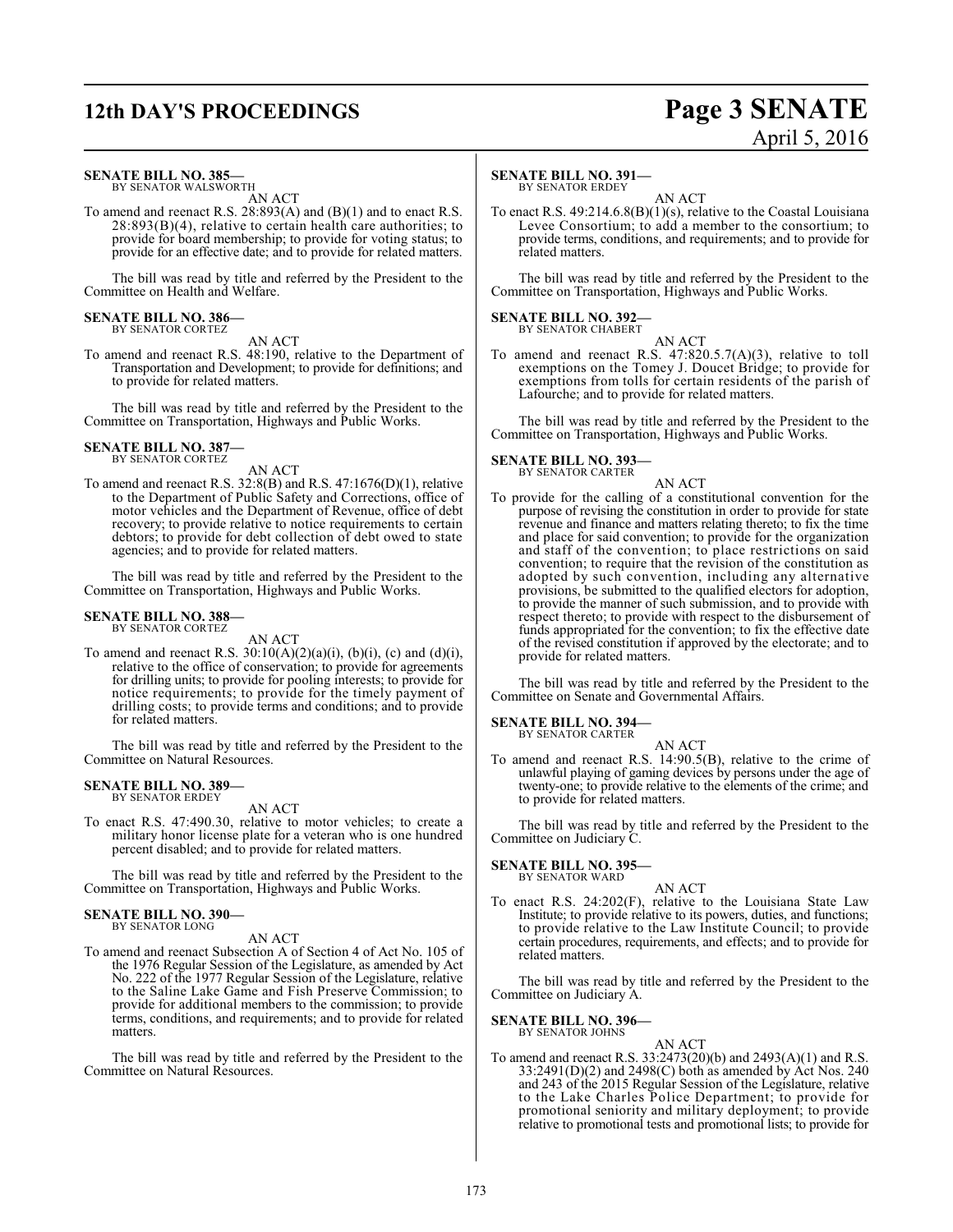# **Page 4 SENATE 12th DAY'S PROCEEDINGS**

promotional seniority and reinstatement; and to provide for related matters.

The bill was read by title and referred by the President to the Committee on Local and Municipal Affairs.

# **SENATE BILL NO. 397—** BY SENATOR JOHNS

AN ACT

To amend and reenact R.S. 46:1403(4), 1404(A), 1406(A) and 1416 and to enact R.S.  $46:1403(12)$  and  $(13)$ , relative to the licensing of child residential facilities; to provide definitions; and to provide for related matters.

The bill was read by title and referred by the President to the Committee on Health and Welfare.

### **SENATE BILL NO. 398—** BY SENATOR JOHNS

AN ACT

To enact R.S. 44:3(A)(8), relative to public records; to provide for records of law enforcement agencies; to provide for recordings of body worn cameras; to provide for exceptions; to provide for disclosure; to provide for costs; and to provide for related matters.

The bill was read by title and referred by the President to the Committee on Judiciary B.

# **SENATE BILL NO. 399—**

BY SENATOR MORRISH

AN ACT

To amend and reenact R.S. 45:164(C), relative to common carrier's certificates; to exempt certain motor carriers from proving public convenience and necessity; and to provide for related matters.

The bill was read by title and referred by the President to the Committee on Transportation, Highways and Public Works.

### **SENATE BILL NO. 400—** BY SENATOR BARROW

AN ACT

To enact R.S. 32:9, relative to motor vehicles; to require the office of motor vehicles to establish a debt amnesty program; to provide for an amnesty period; to provide the terms and conditions applicable to the program; and to provide for related matters.

The bill was read by title and referred by the President to the Committee on Transportation, Highways and Public Works.

### **SENATE BILL NO. 401—** BY SENATOR GATTI

AN ACT

To amend and reenact Code of Civil Procedure Article 1732(1), relative to jury trials; to provide certain limitations upon jury trials; to provide relative to certain monetary threshold amounts; to provide certain terms and conditions; and to provide for related matters.

The bill was read by title and referred by the President to the Committee on Judiciary A.

### **SENATE BILL NO. 402—** BY SENATOR MORRELL

AN ACT

To amend and reenact R.S. 14:102.26(B), relative to domesticated animals; to provide relative to the unlawful restraining of dogs; to provide regarding date and time applicability; and to provide for related matters.

The bill was read by title and referred by the President to the Committee on Judiciary C.

# **SENATE BILL NO. 403—**

BY SENATOR MORRISH AN ACT

To amend and reenact R.S. 40:2852(D) and (E), relative to facilities providing housing or temporary residence for individuals arrested for commission of a crime; to remove accreditation requirement; and to provide for related matters.

The bill was read by title and referred by the President to the Committee on Judiciary B.

# **Senate Resolutions on Second Reading**

# **SENATE RESOLUTION NO. 32—**

BY SENATOR MILLS A RESOLUTION

To recognize August 15th as a day to honor the Feast of the Acadians.

On motion of Senator Mills the resolution was read by title and adopted.

### **SENATE RESOLUTION NO. 33—** BY SENATOR MILLS

A RESOLUTION

To commend the Community Provider Association for their commitment to serving Louisiana's citizens with developmental disabilities and to recognize April 4 through 8, 2016, as Community Provider Association Week at the Louisiana State Senate.

On motion of Senator Mills the resolution was read by title and adopted.

# **SENATE RESOLUTION NO. 34—**

BY SENATOR CLAITOR A RESOLUTION

To commend Colonel William S. Orlov (Ret) for his induction into the LSU Old War Skule Military Hall of Fame.

On motion of Senator Claitor the resolution was read by title and adopted.

## **SENATE RESOLUTION NO. 35—** BY SENATOR PETERSON

A RESOLUTION

To recognize Wednesday, April 6, 2016, as the thirty-second annual Red and White Day at the Louisiana Legislature.

On motion of Senator Peterson the resolution was read by title and adopted.

# **SENATE RESOLUTION NO. 36—**

BY SENATOR HEWITT A RESOLUTION

In recognition of 50 years of service, to designate the week of April 3 through April 9, 2016, as "Junior Auxiliary Week" at the Louisiana Senate.

On motion of Senator Hewitt the resolution was read by title and adopted.

# **Senate Concurrent Resolutions on Second Reading**

### **SENATE CONCURRENT RESOLUTION NO. 44—** BY SENATOR MORRISH A CONCURRENT RESOLUTION

To provide for legislative approval of the formula developed by the State Board of Elementary and Secondary Education pursuant to Article VIII, Section 13(B) of the Constitution of Louisiana to determine the cost of a minimum foundation program of education in all public elementary and secondary schools as well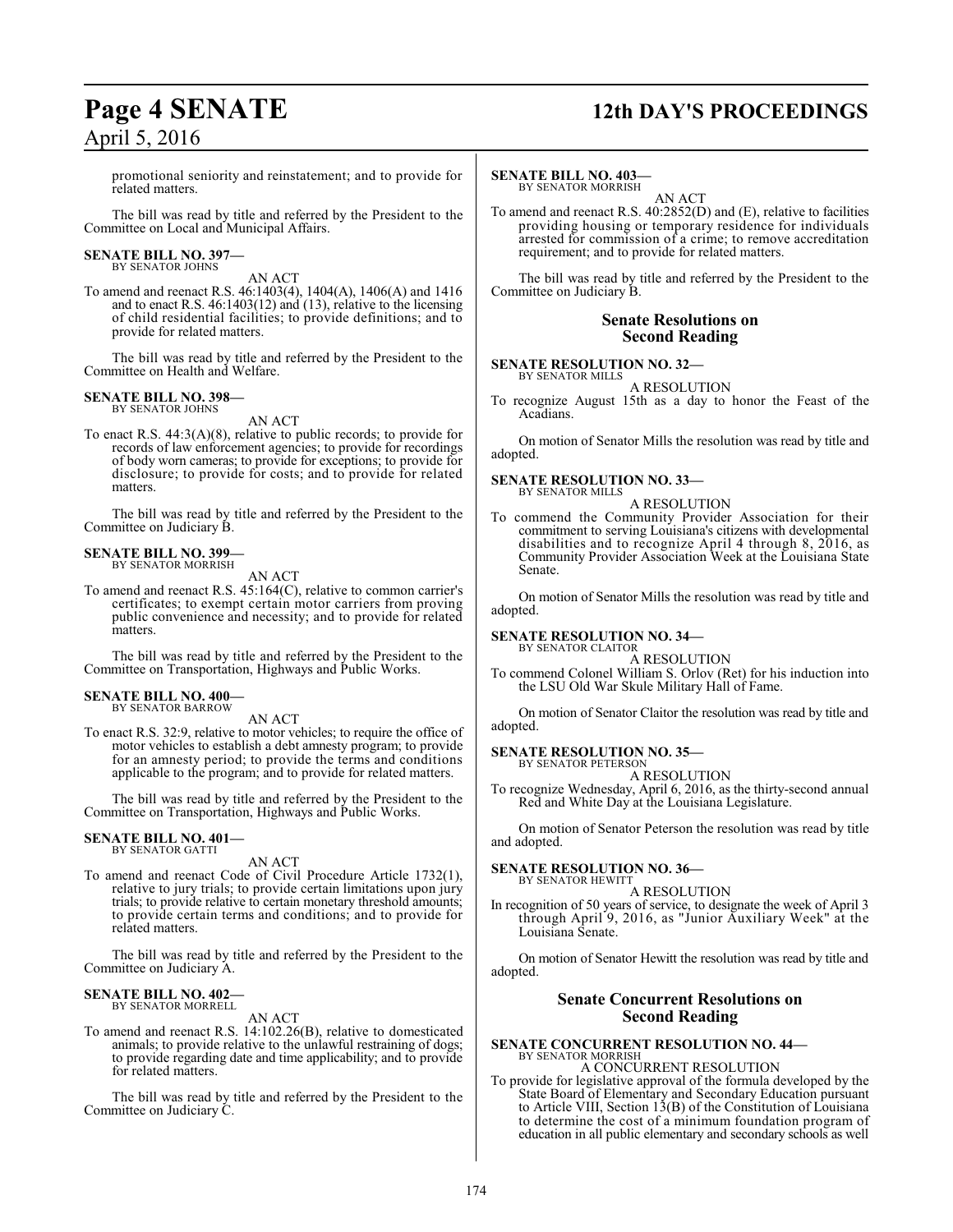# **12th DAY'S PROCEEDINGS Page 5 SENATE**

as to equitably allocate the funds to parish and city school systems, and adopted by the board on March 4, 2016.

The resolution was read by title and referred by the President to the Committee on Education.

# **Message from the House**

# **ASKING CONCURRENCE IN HOUSE BILLS AND JOINT RESOLUTIONS**

# April 5, 2016

To the Honorable President and Members of the Senate:

I am directed to inform your honorable body that the House of Representatives has finally passed and asks your concurrence in the following House Bills and Joint Resolutions:

| HB No. 12  | <b>HB</b> No. 17 | HB No. 22  |
|------------|------------------|------------|
| HB No. 23  | <b>HB</b> No. 24 | HB No. 26  |
| HB No. 27  | <b>HB</b> No. 38 | HB No. 157 |
| HB No. 331 | HB No. 418       | HB No. 524 |
| HB No. 190 | HB No. 334       | HB No. 692 |
|            |                  |            |

HB No. 787

Respectfully submitted, ALFRED W. SPEER Clerk of the House of Representatives

# **House Bills and Joint Resolutions on First Reading**

# **HOUSE BILL NO. 12—**

BY REPRESENTATIVE PEARSON AN ACT

To amend and reenact R.S. 11:1821(B), relative to the board of trustees of the Municipal Employees' Retirement System; to grant certain trustees and their designees the authority to vote; and to provide for related matters.

The bill was read by title and placed on the Calendar for a second reading.

# **HOUSE BILL NO. 17—** BY REPRESENTATIVE PEARSON

AN ACT

To enact R.S.  $11:1732(14)(a)(x)$ , relative to participation in the Municipal Employees' Retirement System; to authorize participation by certain employers; and to provide for related matters.

The bill was read by title and placed on the Calendar for a second reading.

# **HOUSE BILL NO. 22—**

BY REPRESENTATIVES MONTOUCET AND REYNOLDS AN ACT

To amend and reenact R.S. 11:107.1(B)(2) and 107.2(A) and (B)(introductory paragraph) and to enact R.S.  $11:105(A)(7)$ ,  $107(A)(6)$ , and  $107.1(A)(6)$ , relative to the Firefighters' Retirement System; to provide relative to the authority of the board of trustees of the system to modify employer contribution rates in certain circumstances; to establish a funding deposit account within the system; and to provide for related matters.

The bill was read by title and placed on the Calendar for a second reading.

# **HOUSE BILL NO. 23—**

BY REPRESENTATIVE REYNOLDS AN ACT

To amend and reenact R.S. 11:1821(H)(2), relative to the Municipal Employees' Retirement System; to provide relative to procedures for the election of trustees to the system board; to provide with respect to the powers and duties of the board and staff with respect to such procedures; to provide with respect to the retention and certification of election ballots; and to provide for related matters.

The bill was read by title and placed on the Calendar for a second reading.

# **HOUSE BILL NO. 24—**

BY REPRESENTATIVE MONTOUCET AN ACT

To amend and reenact R.S. 11:2258(A) and (B)(introductory paragraph) and to enact R.S. 11:2258.1, relative to eligibility for disability benefits from the Firefighters Retirement System; to provide relative to eligibility for disability benefits; to provide for appeals of board decisions regarding eligibility; and to provide for related matters.

The bill was read by title and placed on the Calendar for a second reading.

**HOUSE BILL NO. 26—** BY REPRESENTATIVES MONTOUCET AND REYNOLDS AN ACT

To enact R.S. 11:2258.1, relative to decisions regarding eligibility for disability benefits from the Firefighters' Retirement System; to provide relative to appeals of such decisions; and to provide for related matters.

The bill was read by title and placed on the Calendar for a second reading.

# **HOUSE BILL NO. 27—**

BY REPRESENTATIVE MONTOUCET AN ACT

To amend and reenact R.S. 11:2260.1, relative to the Firefighters' Retirement System, to provide relative to the correction of administrative errors; to provide with respect to the payment of interest in certain circumstances with respect to such errors; and to provide for related matters.

The bill was read by title and placed on the Calendar for a second reading.

# **HOUSE BILL NO. 38—**

BY REPRESENTATIVES MONTOUCET AND REYNOLDS AN ACT

To amend and reenact R.S. 11:157(A) and (C), relative to membership in the Firefighters' Retirement System; to provide relative to reenrollment in the system by employees covered by Social Security; and to provide for related matters.

The bill was read by title and placed on the Calendar for a second reading.

# **HOUSE BILL NO. 157—**

BY REPRESENTATIVE ARMES AN ACT

To amend and reenact R.S. 33:2533(20), 2541.1(C)(1), 2541.2(C)(1), 2550(E) and (F), 2551(4) and (8), 2551.1(A), 2554(C), and 2558, relative to the city of DeRidder; to provide relative to the classified police civil service; to provide relative to departmental and promotional seniority; to provide relative to the establishment and maintenance of employment lists; to provide relative to the certification and appointment of eligible persons; to provide relative to the abolition of classes; and to provide for related matters.

The bill was read by title and placed on the Calendar for a second reading.

# April 5, 2016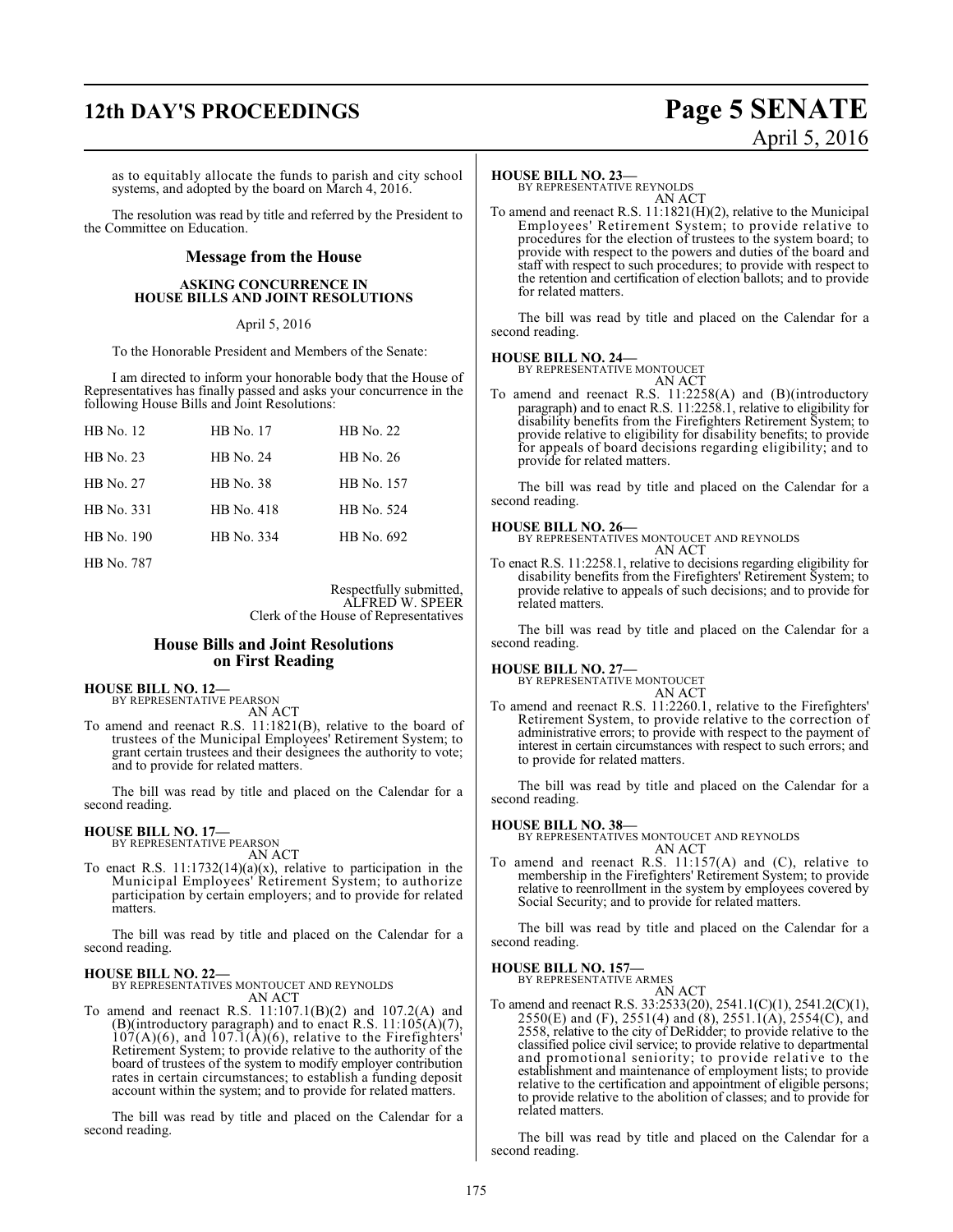# **Page 6 SENATE 12th DAY'S PROCEEDINGS**

April 5, 2016

# **HOUSE BILL NO. 190—**

BY REPRESENTATIVE CONNICK AN ACT

To amend and reenact Code of Criminal Procedure Article 718.1(A) and to enact Code of Criminal Procedure Article 718.1(D), relative to disposing of sensitive evidence; to provide for those authorized to retain sensitive evidence of certain criminal offenses; to declare certain evidence as contraband; to provide with respect to court orders regarding certain evidence; and to provide for related matters.

The bill was read by title and placed on the Calendar for a second reading.

## **HOUSE BILL NO. 331—** BY REPRESENTATIVE GREGORY MILLER

AN ACT

To amend and reenact R.S. 13:850(A), (B), and (C) and 2562.25(A), (B), and (C) and Code of Criminal Procedure Article 14.1(A), (B), and (C), relative to the filing of certain documents in civil and criminal court; to provide procedures and requirements for facsimile filing; to provide for the effectiveness of filing; to provide for the payment of filing fees; and to provide for related matters.

The bill was read by title and placed on the Calendar for a second reading.

# **HOUSE BILL NO. 334—**

BY REPRESENTATIVE SCHEXNAYDER AN ACT

To amend and reenact R.S. 9:2784(A) and R.S. 38:2241(A)(2), relative to the enforcement of certain contracts; to provide relative to payments made pursuant to a contract; to provide relative to the failure to pay an obligation pursuant to a bond; and to provide for related matters.

The bill was read by title and placed on the Calendar for a second reading.

# **HOUSE BILL NO. 418—**

BY REPRESENTATIVE MORENO

- AN ACT
- To enact R.S. 32:5(C), relative to the regulation of traffic control in the city of New Orleans; to authorize the superintendent of police in the city of New Orleans to contract with or employ traffic control employees; to provide relative to the establishment of a training program; and to provide for related matters.

The bill was read by title and placed on the Calendar for a second reading.

# **HOUSE BILL NO. 524—**

BY REPRESENTATIVE ROBBY CARTER AN ACT

To amend and reenact R.S. 3:4679, relative to penalties for failure to provide records of certain petroleum products; to provide a maximum penalty for the failure to provide records of petroleum products received, used, sold, or delivered; and to provide for related matters.

The bill was read by title and placed on the Calendar for a second reading.

# **HOUSE BILL NO. 692—**

BY REPRESENTATIVE JACKSON AN ACT

To amend and reenact R.S. 26:80(C), relative to alcoholic beverages; to provide for citizenship and residency requirements for certain permit applicants; to provide exemptions; and to provide for related matters.

The bill was read by title and placed on the Calendar for a second reading.

# **HOUSE BILL NO. 787—**

BY REPRESENTATIVE IVEY AN ACT

To amend and reenact R.S. 33:9097.3(B), (F), and (G)(1) and to enact R.S. 33:9097.3(I), relative to the Wedgewood Crime Prevention and Improvement District in East Baton Rouge Parish; to modify the boundaries of the district; to provide relative to the imposition and collection of the district's parcel fee; to provide relative to the budget approval process for the district; to provide relative to the indemnification and exculpation of board members; and to provide for related matters.

The bill was read by title and placed on the Calendar for a second reading.

# **Message from the House**

# **ASKING CONCURRENCE IN HOUSE CONCURRENT RESOLUTIONS**

April 5, 2016

To the Honorable President and Members of the Senate:

I am directed to inform your honorable body that the House of Representatives has finally passed and asks your concurrence in the following House Concurrent Resolutions:

HCR No. 48 HCR No. 49

Respectfully submitted, ALFRED W. SPEER Clerk of the House of Representatives

# **House Concurrent Resolutions**

Senator Carter asked for and obtained a suspension of the rules to read House Concurrent Resolutions a first and second time.

# **HOUSE CONCURRENT RESOLUTION NO. 48—**

BY REPRESENTATIVES LEGER, ABRAMSON, BAGNERIS, BOUIE,<br>GARY CARTER, GAROFALO, JIMMY HARRIS, HILFERTY, LEOPOLD,<br>AND MORENO AND SENATORS APPEL, BISHOP, CARTER, HEWITT, MORRELL, AND PETERSON A CONCURRENT RESOLUTION

To designate Wednesday, April 6, 2016, as New Orleans Day at the Louisiana Legislature, to commend the city of New Orleans, and to provide suitable observance of this special day.

The resolution was read by title. Senator Carter moved to concur in the House Concurrent Resolution.

# **ROLL CALL**

The roll was called with the following result:

Milkovich<br>Mills

# YEAS

Mr. President Erdey Morrell<br>Allain Fannin Morrish Appel Gatti Peacock Barrow Hewitt Perry<br>Bishop Johns Peterson Bishop Johns Peters<br>Boudreaux LaFleur Riser Boudreaux LaFleur<br>Brown Lambert Brown Lambert Smith, G.<br>Carter Long Smith, J. Chabert Luneau<br>Claitor Martiny Claitor Martiny Walsworth Cortez Mills Donahue Total - 37

Fannin Morrish<br>Gatti Peacock Long Smith, J.<br>
Luneau Tarver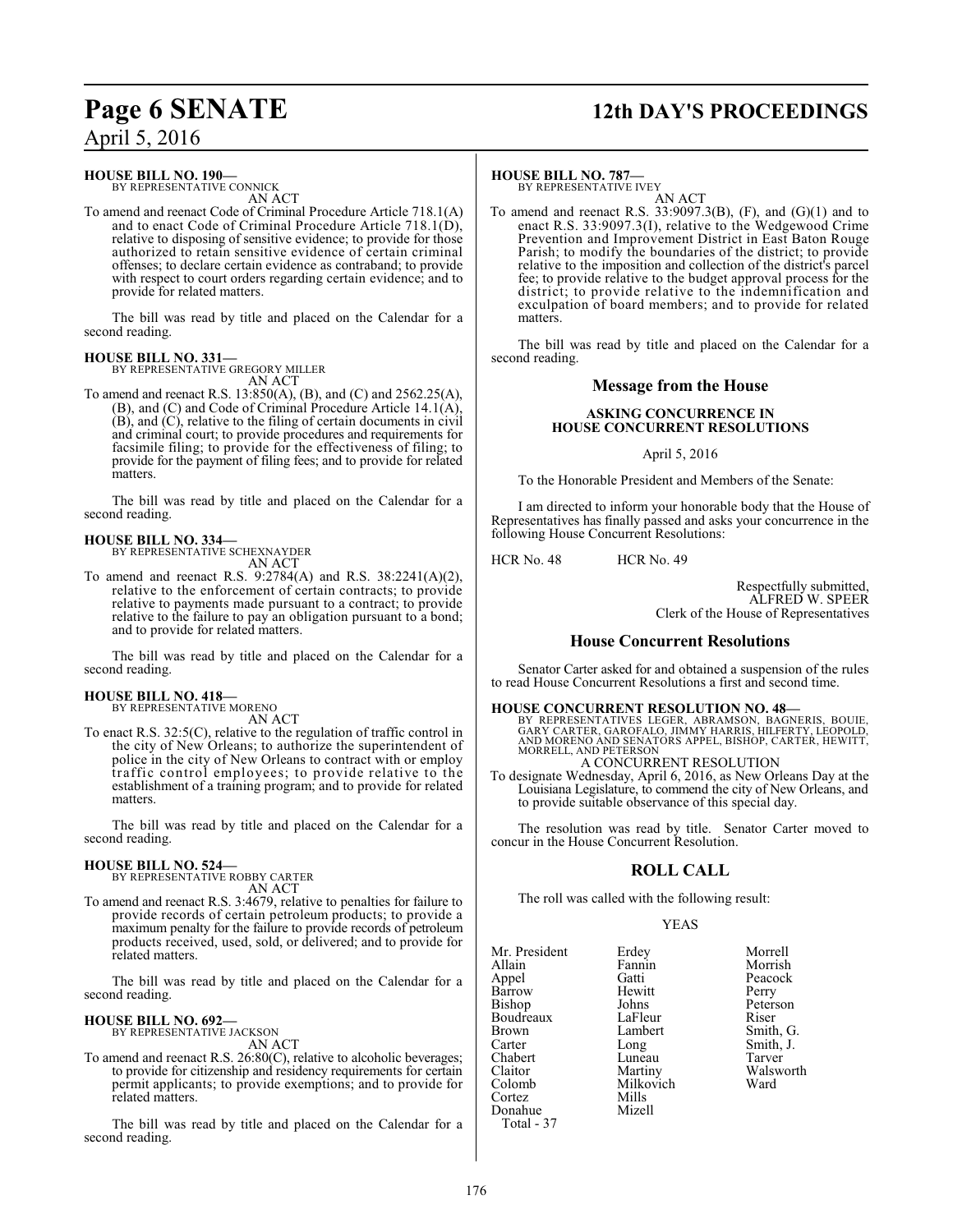# **12th DAY'S PROCEEDINGS Page 7 SENATE**

# NAYS

# Total - 0

ABSENT

Thompson White Total - 2

The Chair declared the Senate concurred in the House Concurrent Resolution and ordered it returned to the House.

**HOUSE CONCURRENT RESOLUTION NO. 49—**<br>BY REPRESENTATIVES CONNICK, ADAMS, BARRAS, BERTHELOT, STEVE CARTER, CHANEY, COX, CROMER, FOIL,<br>GAROFALO, GISCLAIR, GUINN, JIMMY HARRIS, HAVARD, HAZEL,<br>HENSGENS, HILFERTY, HOLLIS, HUNTE

A CONCURRENT RESOLUTION

To commend state representative Frank Hoffmann upon his induction into the University of Louisiana Monroe (ULM) Sports Hall of Fame.

The resolution was read by title and placed on the Calendar for a second reading.

# **House Bills and Joint Resolutions on Second Reading**

# **HOUSE BILL NO. 28—**

BY REPRESENTATIVE TERRY BROWN AN ACT

To enact R.S.  $1:55(E)(1)(h)$ , relative to legal holidays; to establish the Friday of the Pecan Festival as a legal holiday in the parish of Grant; to authorize the clerk of court of the Thirty-Fifth Judicial District Court to close the clerk's office in observance of the legal holiday; to provide for an exception; and to provide for related matters.

The bill was read by title and referred by the President to the Committee on Judiciary A.

## **HOUSE BILL NO. 44—** BY REPRESENTATIVE STOKES

AN ACT

To enact R.S. 33:447.15, relative to mayor's courts; to provide for additional court costs for violations of municipal ordinances in the mayor's court of the city of Kenner; to provide for the use of additional funds; and to provide for related matters.

The bill was read by title and referred by the President to the Committee on Judiciary A.

# **HOUSE BILL NO. 116—** BY REPRESENTATIVE CARMODY

AN ACT

To amend and reenact R.S. 13:2583.3(A), relative to the office of constable in Caddo Parish; to require each constable of Caddo Parish to report certain information relative to the deputy constable; to require such information to be reported annually to the sheriff; and to provide for related matters.

The bill was read by title and referred by the President to the Committee on Judiciary B.

# **HOUSE BILL NO. 117—** BY REPRESENTATIVE MONTOUCET AN ACT

To amend and reenact R.S.  $33:2491(D)(1)$  and  $(H)(1)$  and  $(3)$  and to enact R.S. 33:2491(D)(3) and (H)(4), 2494(C)(3), and 2498(D), relative to the city of Crowley; to provide relative to the classified police service; to provide relative to departmental and promotional seniority; to provide relative to the establishment and maintenance of employment lists; to provide relative to the certification and appointment of eligible persons; to provide

relative to the abolition of classes; and to provide for related matters.

The bill was read by title and referred by the President to the Committee on Local and Municipal Affairs.

# **HOUSE BILL NO. 118—** BY REPRESENTATIVE MONTOUCET

AN ACT

To amend and reenact R.S. 33:1993(B), relative to the salaries of firemen in the city of Crowley; to provide relative to pay periods for such firemen; and to provide for related matters.

The bill was read by title and referred by the President to the Committee on Local and Municipal Affairs.

# **HOUSE BILL NO. 119—**

BY REPRESENTATIVE MONTOUCET AN ACT

To enact R.S. 33:423.26, relative to the Rayne police department; to authorize the police chief to appoint, discipline, and discharge police personnel; and to provide for related matters.

The bill was read by title and referred by the President to the Committee on Local and Municipal Affairs.

# **HOUSE BILL NO. 120—**

BY REPRESENTATIVE ARMES AN ACT

To designate a portion of United States Highway 171 in Vernon Parish as the "Paul R. Nicholas Memorial Highway"; and to provide for related matters.

The bill was read by title and referred by the President to the Committee on Transportation, Highways and Public Works.

**HOUSE BILL NO. 129—** BY REPRESENTATIVE MCFARLAND

AN ACT

To enact R.S. 33:2541.5, relative to the municipal fire and police civil service; to provide relative to the positions of fire chief and assistant fire chief for Winn Parish Fire Protection District No. 3; to provide that such positions are in the unclassified service; to provide relative to the appointment, supervision, and discharge of any person in any such position; and to provide for related matters.

The bill was read by title and referred by the President to the Committee on Local and Municipal Affairs.

# **HOUSE BILL NO. 130—**

BY REPRESENTATIVE BROADWATER

AN ACT To amend and reenact R.S. 13:1904(D), relative to the destruction of certain misdemeanor records; to authorize certain clerks of court to destroy certain misdemeanor records; and to provide for related matters.

The bill was read by title and referred by the President to the Committee on Judiciary A.

## **HOUSE BILL NO. 138—** BY REPRESENTATIVE ARMES

AN ACT

To enact R.S. 33:2541.5, relative to the municipal fire and police civil service; to authorize the governing authority of the city of DeRidder to create the position of deputy fire chief; to provide that the position is appointed on a competitive basis; to provide relative to the appointment, supervision, and discharge of any person in any such position; to provide relative to the qualifications, duties, and responsibilities for such position; and to provide for related matters.

The bill was read by title and referred by the President to the Committee on Local and Municipal Affairs.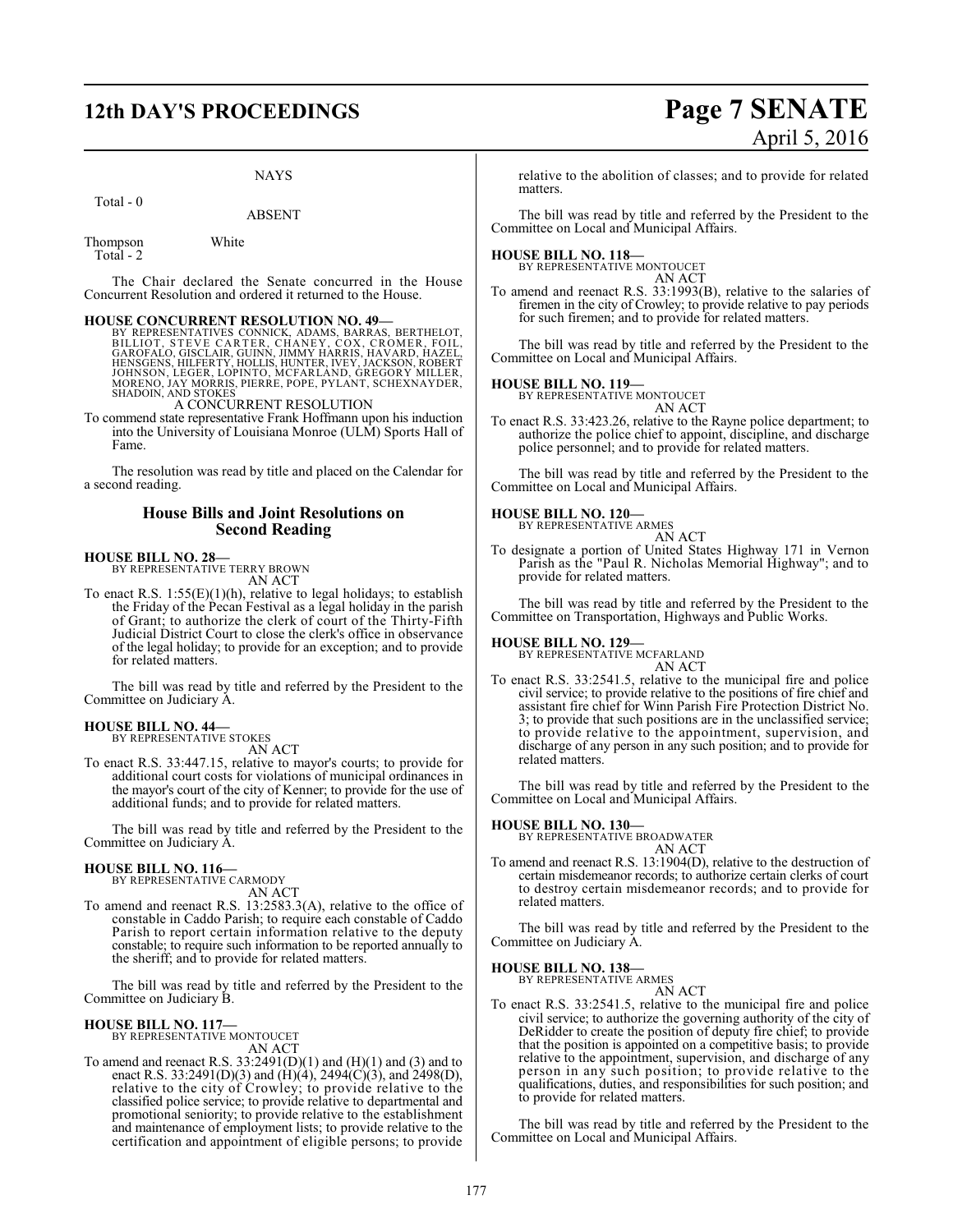# **Page 8 SENATE 12th DAY'S PROCEEDINGS**

# April 5, 2016

# **HOUSE BILL NO. 158—**

BY REPRESENTATIVE MONTOUCET AN ACT

To enact R.S. 33:2476.5, relative to the city of Lafayette; to provide relative to the municipal fire and police civil service board; to provide relative to filling the office of board secretary; to provide relative to salary of the secretary; and to provide for related matters.

The bill was read by title and referred by the President to the Committee on Local and Municipal Affairs.

# **HOUSE BILL NO. 224—** BY REPRESENTATIVE LEGER

AN ACT

To enact R.S. 13:86 and to repeal R.S. 13:126.1, 352.1, 841.3, 1213.3, 1912, 2157.1, 2500.5, 2520, and 2565, relative to court costs; to provide relative to court costs collected for civil filings and criminal convictions; to provide for the use of proceeds of such costs; to provide for an audit; and to provide for related matters.

The bill was read by title and referred by the President to the Committee on Finance.

# **HOUSE BILL NO. 251—** BY REPRESENTATIVE CHANEY

AN ACT

To amend and reenact R.S. 3:1204(A)(1)(a)(introductory paragraph) and  $(C)(3)$ , relative to the state soil and water conservation commission; to modify the membership of the soil and water conservation commission; to remove the requirement that the Department of Agriculture and Forestry perform audits on the state soil and water commission; and to provide for related matters.

The bill was read by title and referred by the President to the Committee on Agriculture, Forestry, Aquaculture, and Rural Development.

**HOUSE BILL NO. 347—** BY REPRESENTATIVES DANAHAY, BAGNERIS, GARY CARTER, ROBBY CARTER, GAINES, JIMMY HARRIS, HAZEL, HODGES, AND JACKSON

AN ACT

To enact R.S.  $13:5401(C)(10)$ ,  $(11)$ , and  $(12)$ , relative to reentry courts; to authorize the creation of a reentry division of the Fourteenth, Twenty-First, and Thirty-Second Judicial District Courts; and to provide for related matters.

The bill was read by title and referred by the President to the Committee on Judiciary A.

# **HOUSE BILL NO. 427—**

BY REPRESENTATIVE BROADWATER AN ACT

To amend and reenact R.S. 13:1910(C), relative to the judicial building fund of city courts; to provide for approved purposes for which the monies of the fund may be expended; and to provide for related matters.

The bill was read by title and referred by the President to the Committee on Judiciary A.

# **HOUSE BILL NO. 460—**

BY REPRESENTATIVE ABRAHAM AN ACT

To enact R.S. 22:589(D), relative to investments by domestic insurers in securities of foreign nations; to provide additional authority for such investments, including requiring that such foreign nations be members of the Organisation for Economic Cooperation and Development; to provide for minimum rating requirements and a limitation on such securities; and to provide for related matters.

The bill was read by title and referred by the President to the Committee on Insurance.

# **HOUSE BILL NO. 468—**

BY REPRESENTATIVES CROMER, BAGLEY, COX, HENSGENS, HORTON, JACKSON, DUSTIN MILLER, MORENO, AND WILLMOTT AN ACT

To enact R.S. 40:2166.9, relative to adult residential care providers; to require adult residential care providers to disseminate educational information on influenza; to establish the minimum content of the information; to provide for interpretations; and to provide for related matters.

The bill was read by title and referred by the President to the Committee on Health and Welfare.

# **HOUSE BILL NO. 483—**

BY REPRESENTATIVE MIKE JOHNSON AN ACT

To enact R.S. 18:1473, relative to election offenses; to provide relative to the criminal penalties for certain election offenses; to provide for restitution for election expenses under certain circumstances; and to provide for related matters.

The bill was read by title and referred by the President to the Committee on Senate and Governmental Affairs.

# **HOUSE BILL NO. 515—**

BY REPRESENTATIVE ANDERS

AN ACT To amend and reenact R.S. 3:4215(B)(introductory paragraph), relative to exemptions applicable to the inspection of meat; to remove the exemption from inspection applicable to slaughtered animals; and to provide for related matters.

The bill was read by title and referred by the President to the Committee on Agriculture, Forestry, Aquaculture, and Rural Development.

# **HOUSE BILL NO. 516—** BY REPRESENTATIVE ANDERS

AN ACT To amend and reenact R.S. 3:559.23(B), (D), and (F) and to repeal R.S. 3:559.26, relative to the Louisiana Aquatic Chelonian Research and Promotion Board; to provide for the board membership; to repeal referendums associated with the board; and to provide for related matters.

The bill was read by title and referred by the President to the Committee on Agriculture, Forestry, Aquaculture, and Rural Development.

# **HOUSE BILL NO. 519—**

BY REPRESENTATIVE CHAD BROWN AN ACT

To amend and reenact R.S. 22:68(A) and (B), relative to books and records of domestic insurers; to provide for the maintenance of records in electronic data processing systems; to provide for the maintenance of records outside the state upon filing a plan with the commissioner of insurance; and to provide for related matters.

The bill was read by title and referred by the President to the Committee on Insurance.

# **HOUSE BILL NO. 520—**

BY REPRESENTATIVE CHAD BROWN AN ACT

To amend and reenact R.S. 22:332(A)(13), 801, and 804(A), relative to the deposits made by foreign insurers applying for admission in this state; to provide for a supplemental deposit for the benefit of policyholders and creditors; and to provide for related matters.

The bill was read by title and referred by the President to the Committee on Insurance.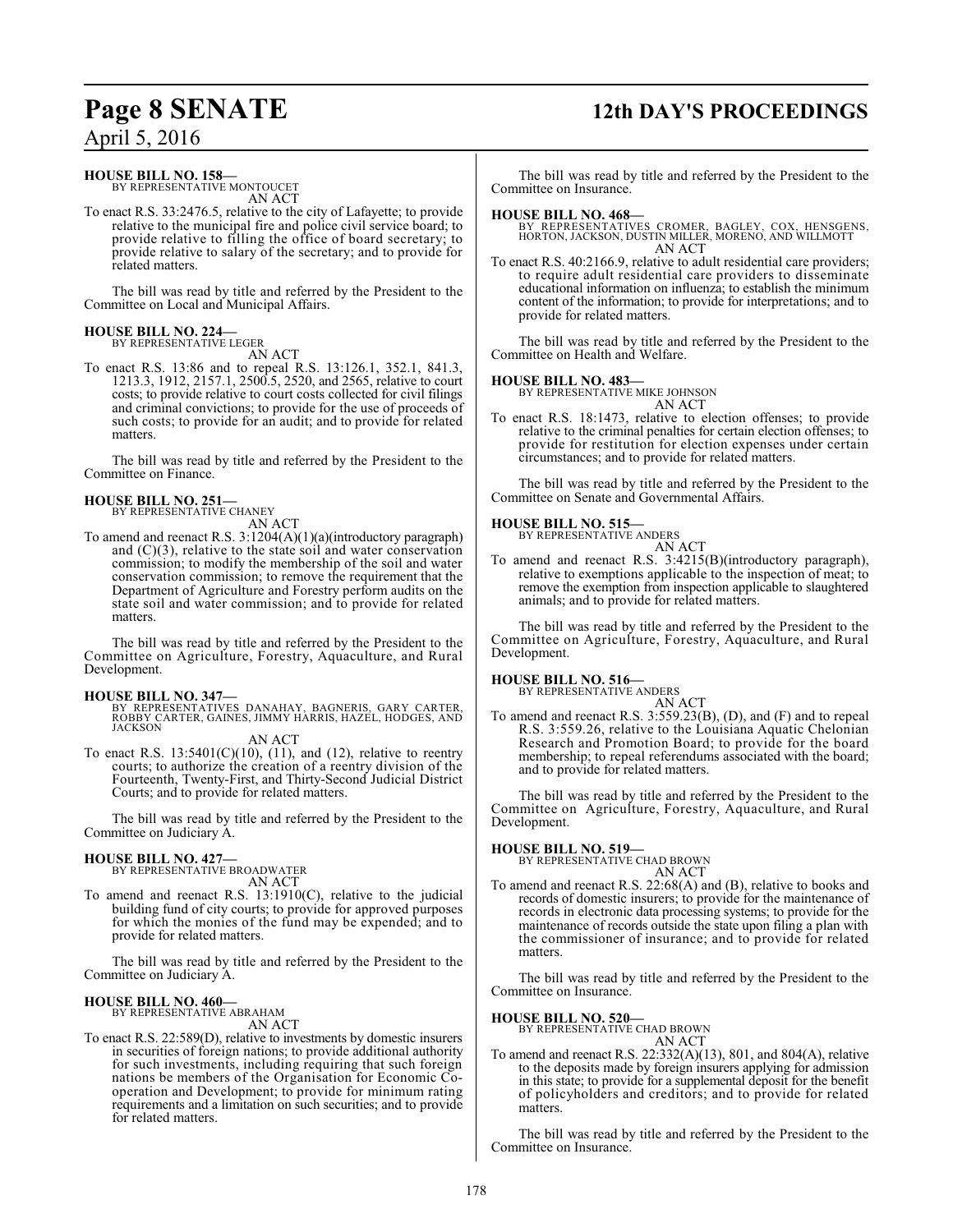# **12th DAY'S PROCEEDINGS Page 9 SENATE**

# April 5, 2016

# **HOUSE BILL NO. 523—**

BY REPRESENTATIVE ROBBY CARTER AN ACT

To amend and reenact R.S. 3:4156(2), 4159(A), and 4160(A) and to repeal R.S. 3:4156(3) and 4158, relative to the Dairy Industry Promotion Law; to provide for the removal of referendum criteria from the Dairy Industry Promotion Board; and to provide for related matters.

The bill was read by title and referred by the President to the Committee on Agriculture, Forestry, Aquaculture, and Rural Development.

**HOUSE BILL NO. 548—** BY REPRESENTATIVES JACKSON, BAGNERIS, GARY CARTER, JIMMY HARRIS, AND JAY MORRIS

AN ACT

To enact R.S.  $13:5401(C)(10)$ , relative to reentry courts; to authorize the creation of a reentry division of The Fourth Judicial District Court; and to provide for related matters.

The bill was read by title and referred by the President to the Committee on Judiciary A.

# **HOUSE BILL NO. 562—** BY REPRESENTATIVE LEGER

AN ACT

To amend and reenact R.S. 17:3991(B)(3), relative to charter schools; to permit city, parish, and other local public school boards to assign students to charter schools under certain circumstances; to provide for such assignment to be based on parental preferences, charter school admission requirements and contracts, and local board policies; and to provide for related matters.

The bill was read by title and referred by the President to the Committee on Education.

# **HOUSE BILL NO. 571—** BY REPRESENTATIVE SHADOIN

AN ACT

To repeal Chapter 6 of Title 43 of the Louisiana Revised Statutes of 1950, comprised of R.S. 43:231 and 232, relative to the secretary of state; to repeal provisions that require the secretary of state to print and deliver materials to the Louisiana Historical Association; and to provide for related matters.

The bill was read by title and referred by the President to the Committee on Senate and Governmental Affairs.

# **HOUSE BILL NO. 590—**

BY REPRESENTATIVE LEOPOLD AN ACT

To enact Code of Evidence Article 412.4, relative evidence of prior acts in domestic abuse cases; to provide that previous acts may be admissible as long as the probative value of the evidence outweighs any prejudicial effect it may have on the case; and to provide for related matters.

The bill was read by title and referred by the President to the Committee on Judiciary B.

# **HOUSE BILL NO. 592—**

BY REPRESENTATIVE ANDERS AN ACT

To amend and reenact R.S.  $3:3412(G)$ ,  $(H)$ ,  $(I)$ ,  $(J)$ , and  $(K)$  and 3412.1(I), (J), and (K) and to enact R.S. 3:3409(H)(4), 3412(L), and 3412.1(L), relative to the Agricultural Commodities Dealer and Warehouse Law; to provide guidelines for payment of claims under the agricultural commodity dealer and warehouse law; to provide guidelines for payments by the commission using the self-insurance fund; to provide guidelines for payments by the commission using grain and cotton indemnity funds; and to provide for related matters.

The bill was read by title and referred by the President to the Committee on Agriculture, Forestry, Aquaculture, and Rural Development.

**HOUSE BILL NO. 624—** BY REPRESENTATIVE MORENO

AN ACT To amend and reenact R.S. 13:753(A)(introductory paragraph), (B),  $(C)$ , and  $(D)$  and to enact R.S. 13:753 $(A)(6)$  and  $(E)$ , relative to firearms; to require city and parish clerks of court to provide certain information to the Louisiana Supreme Court; to provide for mandatory reporting of convictions of certain offenses and judicial determinations which would prohibit persons from possessing, shipping, transporting, or receiving firearms pursuant to state and federal law; to provide relative to limitations of liability; and to provide for related matters.

The bill was read by title and referred by the President to the Committee on Judiciary B.

# **HOUSE BILL NO. 688—** BY REPRESENTATIVE LEBAS

AN ACT To amend and reenact R.S. 40:964 (Schedule II)(A)(1) and (4) and to enact R.S. 40:964(Schedule IV)(E)(3), relative to the Uniform Controlled Dangerous Substances Law; to add certain substances to Schedules II and IV; and to provide for related matters.

The bill was read by title and referred by the President to the Committee on Judiciary C.

# **HOUSE BILL NO. 782—**

BY REPRESENTATIVE DAVIS AN ACT

To amend and reenact R.S. 22:1061(5)(e)(iii) and  $1091(B)(13)$  and (22) and to enact R.S.  $22:1061(5)(e)(vii)$ , relative to certain definitions in the Insurance Code used in the regulation of health insurance; to define the terms "employer","small employer", "small group", "large employer", and "large group"; and to provide for related matters.

The bill was read by title and referred by the President to the Committee on Insurance.

# **HOUSE BILL NO. 803—**

BY REPRESENTATIVE TALBOT AN ACT

To amend and reenact R.S. 22:236(4), 237.2(4), 524(3), 528(2), 552(2), 1641(4), and 1981(A)( $\overline{3}$ ), relative to citations in the Insurance Code; to correct certain citations to definitions of the terms "control" and "person"; and to provide for related matters.

The bill was read by title and referred by the President to the Committee on Insurance.

**HOUSE BILL NO. 858—** BY REPRESENTATIVE MONTOUCET AN ACT

To amend and reenact R.S. 33:2476(C) and 2536(C), relative to the municipal fire and police civil service board; to provide relative to the members of the board; to provide relative to the appointment of such members; to provide a judicial remedy for failure to appoint such members; and to provide for related matters.

The bill was read by title and referred by the President to the Committee on Local and Municipal Affairs.

# **HOUSE BILL NO. 859—** BY REPRESENTATIVE MONTOUCET

AN ACT

To amend and reenact R.S.  $33:2554(B)$  and  $2555(B)(3)(a)$ , relative to the municipal fire and police civil service; to provide relative to the employees of the classified service; to provide relative to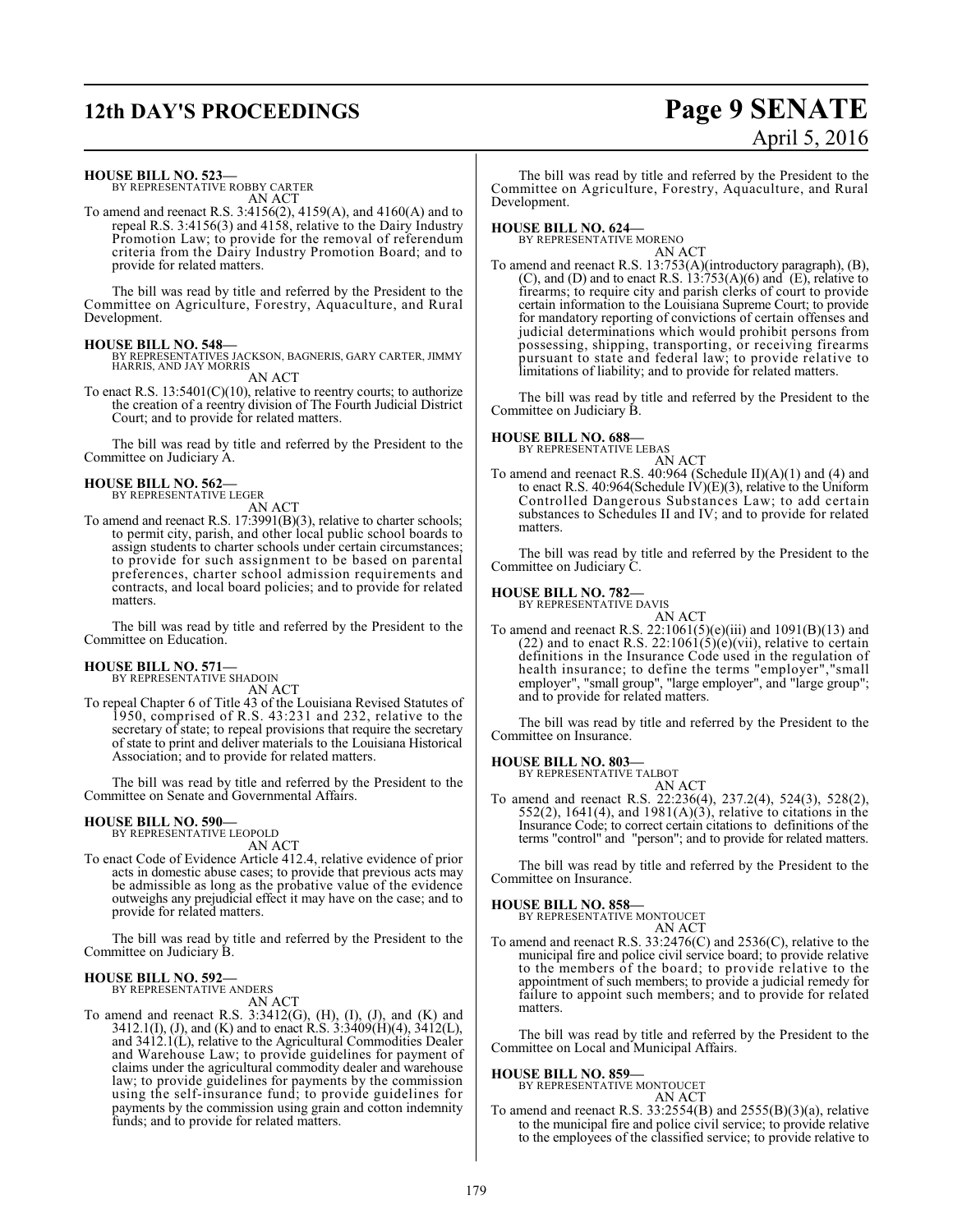the appointment and removal of such employees; and to provide for related matters.

The bill was read by title and referred by the President to the Committee on Local and Municipal Affairs.

# **HOUSE BILL NO. 861—** BY REPRESENTATIVE MONTOUCET

AN ACT To amend and reenact R.S. 33:2473 and 2533, relative to the municipal fire and police civil service; to provide relative to defined terms within the provisions governing the classified service; to add the term "regular paid or regularly paid department" as a defined term; and to provide for related matters.

The bill was read by title and referred by the President to the Committee on Local and Municipal Affairs.

# **HOUSE BILL NO. 867—** BY REPRESENTATIVE LEOPOLD

AN ACT

To enact R.S. 3:6, relative to the placement of advertising signs on state-owned property; to provide for the establishment of fees, rules, and regulations associated with the placement of signs on state-owned property; and to provide for related matters.

The bill was read by title and referred by the President to the Committee on Agriculture, Forestry, Aquaculture, and Rural Development.

# **HOUSE BILL NO. 873—**

BY REPRESENTATIVE MONTOUCET AN ACT

To amend and reenact R.S. 33:2503 and 2563, relative to the municipal fire and police civil service; to provide relative to the officers and employees of the classified service; to provide relative to the duties and responsibilities of such officers and employees; and to provide for related matters.

The bill was read by title and referred by the President to the Committee on Local and Municipal Affairs.

### **HOUSE BILL NO. 876—** BY REPRESENTATIVE LEGER

AN ACT

To amend and reenact R.S. 9:3402(B), R.S. 12:1-120(D) and (J) and 1701(A), (C), and (D) and to enact R.S. 9:3402(D), R.S. 12:1- 120(M), R.S. 45:1364.1, and R.S. 51:195, relative to commercial filings submitted to the secretary of state; to provide with respect to definitions; to provide for online filings and related requirements; to provide for the applicability of online filing provisions to certain required commercial filings as provided in certain areas of the law; to remove provisions relative to digital signatures and in-person filing requirements; and to provide for related matters.

The bill was read by title and referred by the President to the Committee on Senate and Governmental Affairs.

## **HOUSE BILL NO. 890—** BY REPRESENTATIVE DANAHAY

AN ACT

To amend and reenact R.S. 18:18(A)(7), 116(A)(1)(introductory paragraph) and (a),  $(B)(1)(a)$  and  $(d)$  and  $(2)(a)$  and  $(b)$ , and  $(C)$ , 193(D), 424(B)(1), 425(B), 444(D), 463(A)(2)(b), 470(B), 532.1(D)(2)(a) and (E), 563(D)(2), 583(A)(2), 1285(B)(1)(a),  $1300(C)(1)$ ,  $1306(A)(3)$ ,  $1307(B)(1)(a)$ , and  $1313(J)(2)(b)$ , to enact R.S. 18:18(A)(10), 116(A)(3), 1309(E)(5)(b)(iii), 1310(D), and  $1313(F)(11)$ , and to repeal R.S.  $18:116(A)(1)(c)$ , relative to the Louisiana Election Code; to revise the system of laws comprising the Louisiana Election Code; to provide relative to the powers, duties, and authority of the secretary of state; to authorize the secretary of state to develop and implement a pilot program for new voting technology and equipment; to provide relative to voter registration agencies; to provide relative to the

# **Page 10 SENATE 12th DAY'S PROCEEDINGS**

duty to provide voter registration services at such agencies; to prohibit certain conduct at such agencies; to provide relative to qualifications to serve as a commissioner or commissioner-incharge; to allow certain students at institutions of higher learning in the state to serve as commissioners under certain circumstances; to require certain notice of the officers of parish executive committees; to provide relative to the notice of candidacy; to provide relative to the execution of the certificate on a notice of candidacy; to provide relative to qualifying fees; to provide relative to changes in precinct boundaries; to require the parish governing authority to provide certain information prior to adopting any such change; to require the secretary of state to report certain information relative to such changes; to provide deadlines for making such changes; to provide for the effectiveness of such changes; to provide relative to anticipated vacancies; to provide relative to procedures for applying to vote absentee by mail; to provide for the deadline for filing a request for recount of absentee by mail ballots; to provide relative to voter registration; to require the registrar to transfer registration information under certain circumstances; to provide for the cancellation of a registration under certain circumstances; to provide deadlines for notice of certain elections; to provide relative to absentee by mail voting; to require certain information concerning correction procedures to appear on the ballot; to provide relative to paper ballots; to provide for replacement ballots; to provide for effectiveness; and to provide for related matters.

The bill was read by title and referred by the President to the Committee on Senate and Governmental Affairs.

# **House Concurrent Resolutions on Second Reading**

# **HOUSE CONCURRENT RESOLUTION NO. 30—** BY REPRESENTATIVE GISCLAIR

A CONCURRENT RESOLUTION

To urge and request the Department of Wildlife and Fisheries to provide stricter enforcement of shrimping laws and regulations.

The resolution was read by title and referred by the President to the Committee on Natural Resources.

# **HOUSE CONCURRENT RESOLUTION NO. 41—** BY REPRESENTATIVE STEVE CARTER

A CONCURRENT RESOLUTION To designate Wednesday, April 6, 2016, as Y Day in Louisiana.

The resolution was read by title. Senator Claitor moved to concur in the House Concurrent Resolution.

# **ROLL CALL**

The roll was called with the following result:

Milkovich<br>Mills

# YEAS

Mr. President Erdey Morrell Allain Fannin Morrish<br>
Appel Gatti Peacock Appel Gatti Peacock Bishop Johns Peterson Boudreaux LaFleur<br>Brown Lambert Brown Lambert Smith, G.<br>
Carter Long Smith, J. Carter Long Smith, J.<br>Chabert Luneau Tarver Chabert Luneau<br>Claitor Martiny Claitor Martiny Walsworth Cortez Mills Donahue Total - 37

Hewitt Perry<br>Johns Peters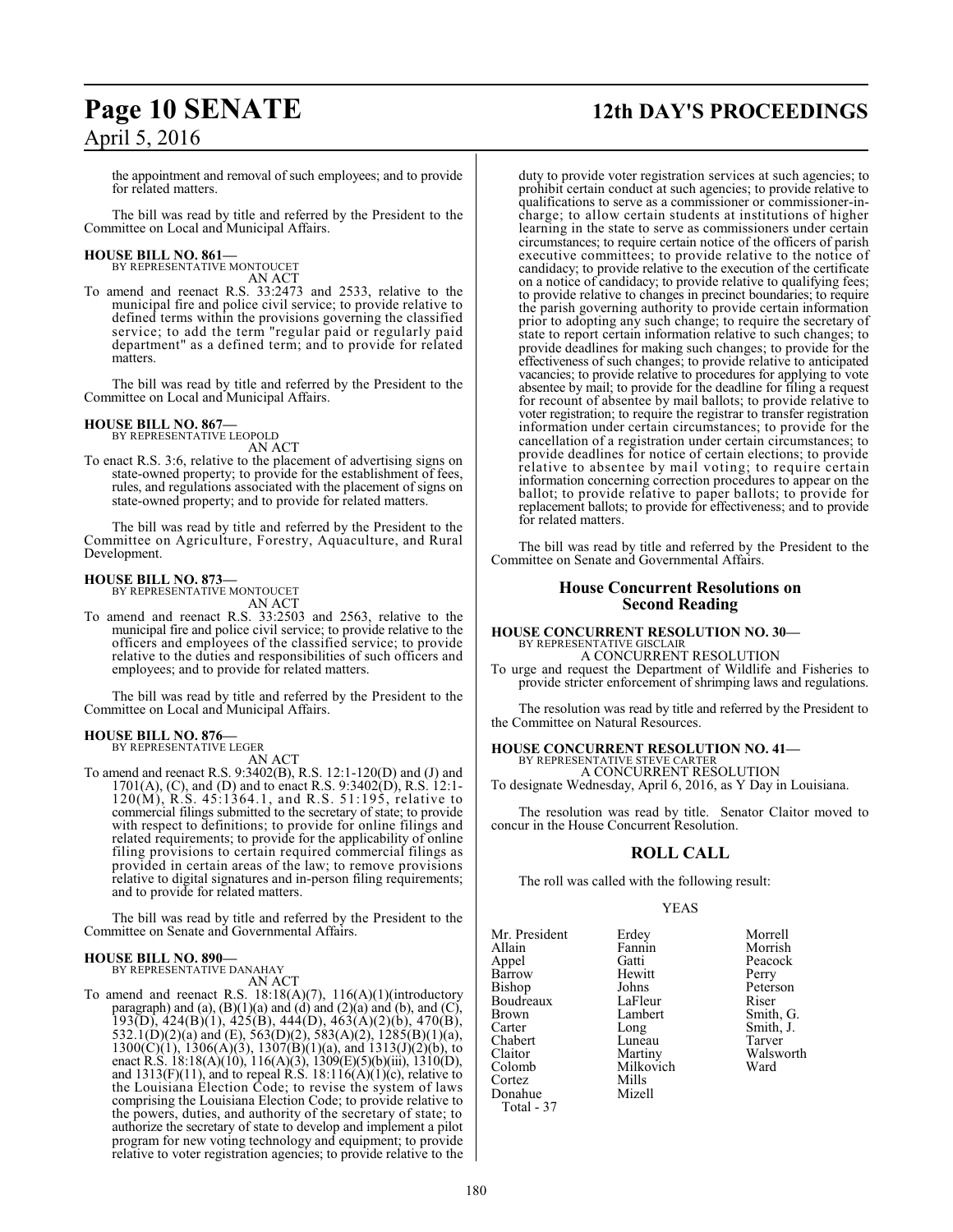# NAYS

Total - 0

Thompson White Total - 2

The Chair declared the Senate concurred in the House Concurrent Resolution and ordered it returned to the House.

# **HOUSE CONCURRENT RESOLUTION NO. 42—**

BY REPRESENTATIVE STOKES A CONCURRENT RESOLUTION

To designate Wednesday, April 6, 2016, as the National Multiple Sclerosis Society Louisiana State Action Day at the state capitol and to encourage efforts to inform the citizens of Louisiana about multiple sclerosis.

The resolution was read by title. Senator Martiny moved to concur in the House Concurrent Resolution.

# **ROLL CALL**

The roll was called with the following result:

# YEAS

| Mr. President         | Erdey         | Morrell   |
|-----------------------|---------------|-----------|
| Allain                | Fannin        | Morrish   |
|                       | Gatti         | Peacock   |
| Appel                 |               |           |
| Barrow                | Hewitt        | Perry     |
| Bishop                | Johns         | Peterson  |
| Boudreaux             | LaFleur       | Riser     |
| Brown                 | Lambert       | Smith, G. |
| Carter                | Long          | Smith, J. |
| Chabert               | Luneau        | Tarver    |
| Claitor               | Martiny       | Walsworth |
| Colomb                | Milkovich     | Ward      |
| Cortez                | Mills         |           |
| Donahue               | Mizell        |           |
| Total - 37            |               |           |
|                       | <b>NAYS</b>   |           |
| Total - 0             |               |           |
|                       | <b>ABSENT</b> |           |
| Thompson<br>Total - 2 | White         |           |

The Chair declared the Senate concurred in the House Concurrent Resolution and ordered it returned to the House.

## **HOUSE CONCURRENT RESOLUTION NO. 43—** BY REPRESENTATIVE STOKES

A CONCURRENT RESOLUTION To recognize April 2016 as Autism Awareness Month in Louisiana.

The resolution was read by title. Senator Martiny moved to concur in the House Concurrent Resolution.

# **ROLL CALL**

The roll was called with the following result:

# YEAS

|         | Morrell   |
|---------|-----------|
| Fannin  | Morrish   |
| Gatti   | Peacock   |
| Hewitt  | Perry     |
| Johns   | Peterson  |
| LaFleur | Riser     |
| Lambert | Smith, G. |
|         | Erdey     |

# **12th DAY'S PROCEEDINGS Page 11 SENATE** April 5, 2016

Carter Long Smith, J.<br>
Chabert Luneau Tarver Chabert Luneau<br>Claitor Martiny Claitor Martiny Walsworth Milkovich<br>Mills Cortez Mills Donahue Total - 37 **NAYS**  Total - 0 ABSENT

Thompson White Total - 2

The Chair declared the Senate concurred in the House Concurrent Resolution and ordered it returned to the House.

# **HOUSE CONCURRENT RESOLUTION NO. 45—**

BY REPRESENTATIVE MONTOUCET A CONCURRENT RESOLUTION

To commend Michael Goss upon becoming the 2016 Kiwanis Regional Spelling Bee Champion.

The resolution was read by title. Senator Mills moved to concur in the House Concurrent Resolution.

# **ROLL CALL**

The roll was called with the following result:

# YEAS

Morrish Peacock<br>Perry

Peterson

Smith, G. Smith, J. Tarver Walsworth Ward

| Mr. President | Erdey         | Morrell  |
|---------------|---------------|----------|
| Allain        | Fannin        | Morrish  |
| Appel         | Gatti         | Peacock  |
| Barrow        | Hewitt        | Perry    |
| Bishop        | Johns         | Peterson |
| Boudreaux     | LaFleur       | Riser    |
| Brown         | Lambert       | Smith, 0 |
| Carter        | Long          | Smith, J |
| Chabert       | Luneau        | Tarver   |
| Claitor       | Martiny       | Walswo   |
| Colomb        | Milkovich     | Ward     |
| Cortez        | Mills         |          |
| Donahue       | Mizell        |          |
| Total - 37    |               |          |
|               | <b>NAYS</b>   |          |
| Total - 0     |               |          |
|               | <b>ABSENT</b> |          |
| Thompson      | White         |          |

Total - 2

The Chair declared the Senate concurred in the House Concurrent Resolution and ordered it returned to the House.

# **Reports of Committees**

The following reports of committees were received and read:

# **REPORT OF COMMITTEE ON**

# **JUDICIARY A**

Senator Rick Ward III, Chairman on behalf of the Committee on Judiciary A, submitted the following report:

# April 5, 2016

To the President and Members of the Senate: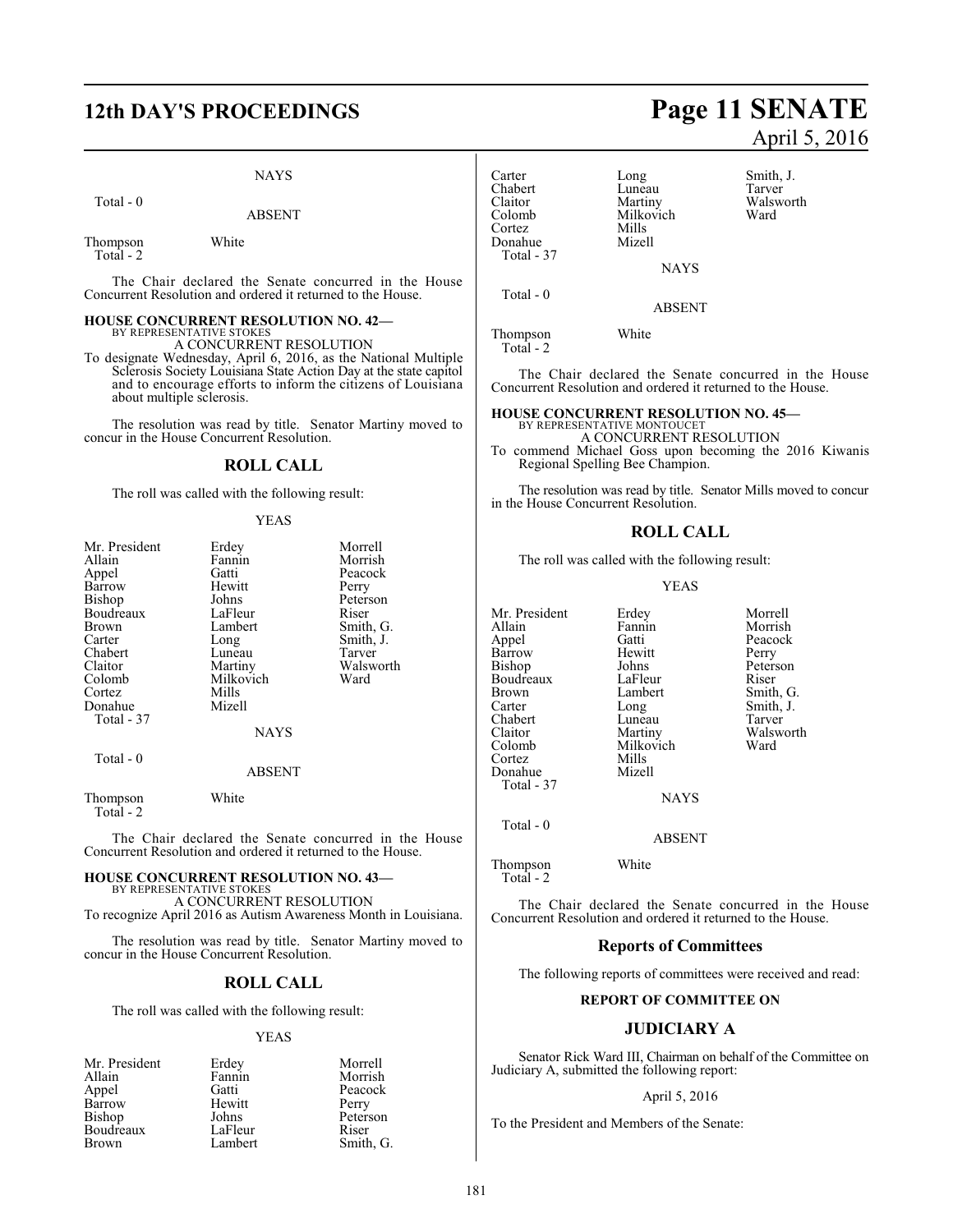I am directed by your Committee on Judiciary A to submit the following report:

### **SENATE BILL NO. 26—** BY SENATOR ALLAIN

AN ACT

To amend and reenact Civil Code Arts. 655 and 656, relative to servitudes; to provide relative to natural servitudes; to provide relative to natural drainage, obligations of owners, and dominant and servient estates; to provide certain terms and effects; and to provide for related matters.

Reported with amendments.

# **SENATE BILL NO. 42—** BY SENATOR RISER

AN ACT

To enact R.S. 33:455 and to repeal R.S. 13:1899(E) and 2115, relative to courts; to abolish the City Court of Winnsboro and the offices thereof; to establish the Mayor's Court for the City of Winnsboro; to provide effective dates; and to provide for related matters.

Reported with amendments.

# **SENATE BILL NO. 162—** BY SENATOR PETERSON

AN ACT

To enact Code of Evidence Articles 412.4 and 412.5 and to amend and reenact R.S. 9:291, relative to criminal and civil actions against spouses and other family members; to provide relative to evidence of similar crimes, wrongs, or acts in domestic abuse cases and in certain civil cases; to provide relative to interspousal immunity; and to provide for related matters.

Reported with amendments.

## **SENATE BILL NO. 233—** BY SENATOR JOHNS

AN ACT

To amend and reenact R.S.  $6:965(C)(2)$  and  $966.1(A)(3)$ , relative to the Additional Default Remedies Act; to provide for definitions; to provide for requirements of the appropriate official; to provide terms, conditions, and requirements; and to provide for related matters.

Reported with amendments.

### **SENATE BILL NO. 234—** BY SENATOR JOHNS

AN ACT

To amend and reenact R.S. 6:966.1(B), relative to the Additional Default Remedies Act; to provide relative to additional default remedies by certain debtors under certain secured transactions; to provide for the "Notice of Repossession"; to provide that no additional fees may be assessed for filing of the "Notice of Repossession"; to provide terms and conditions; and to provide for related matters.

Reported favorably.

### **SENATE BILL NO. 290—** BY SENATOR LAFLEUR

AN ACT

To enact R.S. 47:1577(E), relative to tax liens; to provide for the cancellation of prescribed state tax liens; to provide certain procedures; and to provide for related matters.

Reported by substitute.

Respectfully submitted, RICK WARD III Chairman

# **Page 12 SENATE 12th DAY'S PROCEEDINGS**

# **REPORT OF COMMITTEE ON**

# **JUDICIARY B**

Senator Gary L. Smith Jr., Chairman on behalf of the Committee on Judiciary B, submitted the following report:

April 5, 2016

To the President and Members of the Senate:

I am directed by your Committee on Judiciary B to submit the following report:

**SENATE BILL NO. 153—** BY SENATOR CLAITOR

AN ACT

To amend and reenact R.S. 40:1788(B), relative to firearms; to provide regarding an identification number or other mark on a firearm; to delete provisions relative to a presumption of guilt against a defendant in possession of a firearm with an identification number or mark that has been removed or altered; and to provide for related matters.

Reported favorably.

### **SENATE BILL NO. 188—** BY SENATOR JOHNS

AN ACT

To amend and reenact R.S. 4:707(F)(3), 732(A), (B), (C), (D), the introductory paragraph of  $(E)$ , and  $(G)$ , and  $739(A)$  and  $(F)$ , relative to the Charitable Raffles, Bingo, and Keno Licensing law; to provide for progressive mega jackpot bingo; to provide for licensing exceptions; to provide for the use of Electric Bingo Card Dabber Devices; to provide for contributions to jackpots; to provide for the adoption of rules and regulations; to provide for compliance with agency rules and regulations; to allow the use of an Electric Bingo Card Dabber Device system; to allow for the tracking of accounts and credits through certain systems; to provide for accounting functions; and to provide for related matters.

Reported with amendments.

### **SENATE BILL NO. 191—** BY SENATOR JOHNS

AN ACT

To enact R.S.  $26:90(A)(17)$  and  $286(A)(17)$ , relative to the sale of alcoholic beverages; to prohibit persons under the age of twenty-one from exposing themselves in alcoholic beverage establishments; and to provide for related matters.

Reported by substitute.

# **SENATE BILL NO. 205—**

BY SENATOR CARTER

AN ACT To amend and reenact R.S. 26:901(34), relative to the office of alcohol and tobacco control; to provide for the definition of tobacco wholesale dealers; and to provide for related matters.

Reported with amendments.

# **SENATE BILL NO. 215—**

BY SENATOR CARTER AN ACT

To amend and reenact R.S. 26:920(B) and (C), relative to the office of alcohol and tobacco control; to provide for the procedure for appeal of tobacco dealers; and to provide for related matters.

Reported favorably.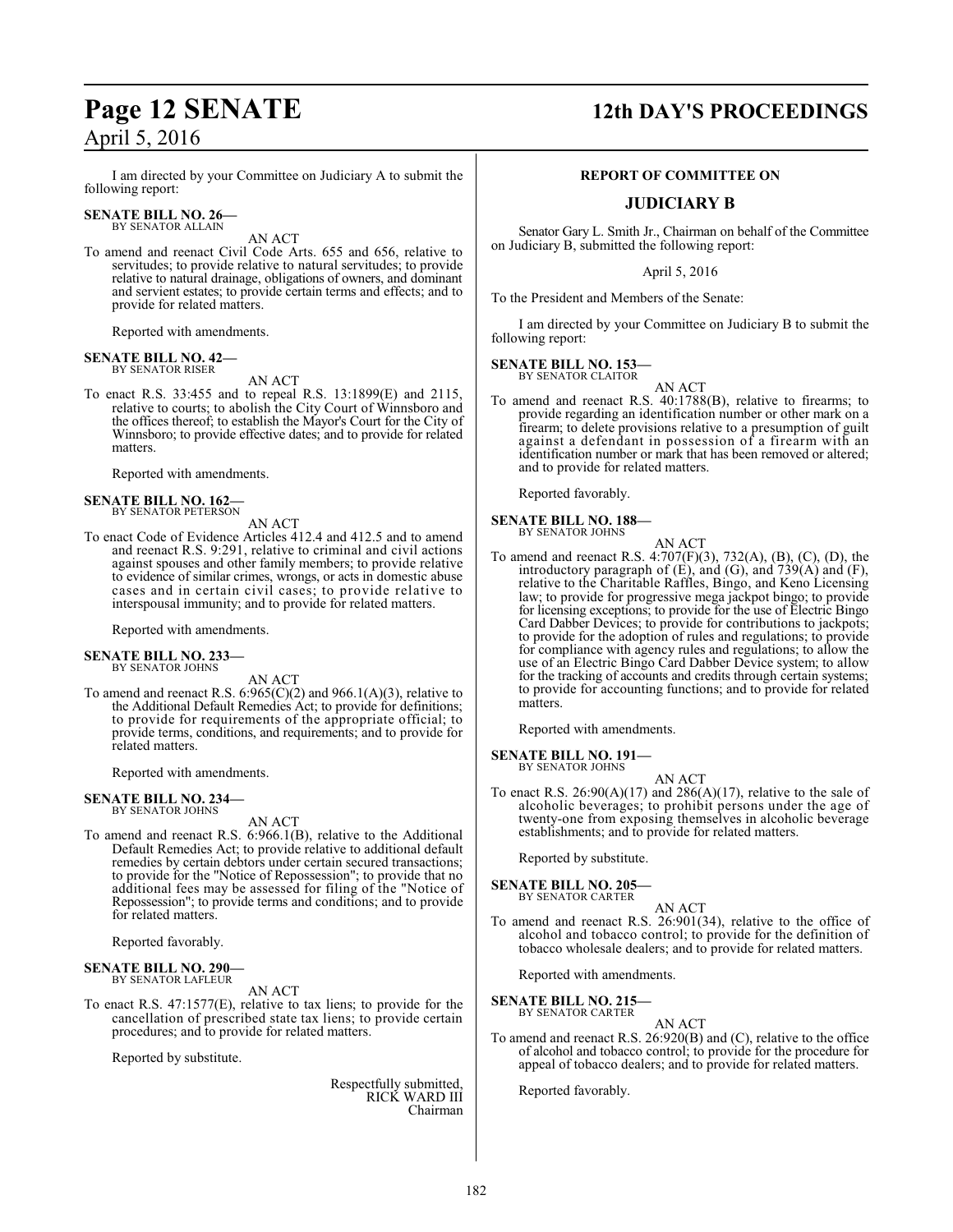## **SENATE BILL NO. 219—** BY SENATOR CLAITOR

AN ACT

To amend and reenact R.S.  $15:571.11(A)(1)(a)$ , the introductory paragraph of (A)(2), and the introductory paragraph of (L), relative to bail; to provide relative to the disposition of fines and bail bond forfeitures; and to provide for related matters.

Reported favorably.

**SENATE BILL NO. 255—** BY SENATOR MORRELL

AN ACT

To amend and reenact R.S. 26:802(A)(4) and to enact R.S.  $26:802(A)(15)$  and 813, relative to alcoholic beverages; to provide for business relations of wholesalers and suppliers; to provide for obligations of successors; to provide for definitions; and to provide for related matters.

Reported favorably.

# **SENATE BILL NO. 302—** BY SENATOR MORRELL

AN ACT

To amend and reenact Children's Code Arts. 412(C), 905, 906(A) and (B), and 908(A) and (C)(2), and R.S. 15:905(A) and (B), and to enact Children's Code Arts. 412(D)(12) and 908(C)(5), and Part III of Code Title XIV of Chapter 1 of Title 15 of the Louisiana Revised Statutes of 1950, to be comprised of R.S. 15:186.1 through 186.6; to provide relative to juvenile justice; to provide with regard to the release of records, reports or other information on juveniles in custody; to provide for the costs of production of records, reports and information; to provide for presumptions of indigence; to require periodic presentation of juveniles in custody to committing court; to provide relative to the representation of juveniles in custody and their return to the community; to create and provide for the Safe Return Program; to provide for the collection of data and periodic reporting of expenditures and funds by public defenders on the program; to develop and require standards and guidelines in representing indigents; to create the Safe Return Representation Program fund; to provide relative to access by defense counsel to juveniles in custody; and to provide for related matters.

Reported with amendments.

### **SENATE BILL NO. 303—** BY SENATOR MORRELL

AN ACT

To amend and reenact Children's Code Article 908, R.S. 15:905(A), (B), and (C), and R.S. 17:24.4(A)(3) and (G)(1), 3911(B)(1) and  $(3)$  and  $(C)(2)$ , and 3912  $(A)$ , and to enact R.S. 17:10.9, 100.1(D) and 3911(E), relative to educational programs in juvenile justice facilities; to require oversight, accountability and control of the educational services delivered in juvenile justice facilities; to provide for injunctive relief; and to provide for related matters.

Reported with amendments.

## **SENATE BILL NO. 322—** BY SENATOR MORRELL

AN ACT

To amend and reenact R.S.  $27:443(B)(1)(a)(ii)$  and  $(b)(iii)$ , relative to penalties for certain violations of the Video Draw Poker Devices Control Law; to provide with respect to the revocation or suspension of a license for certain violations; to provide for a hearing; and to provide for related matters.

Reported with amendments.

Respectfully submitted, GARY L. SMITH JR. Chairman

# **12th DAY'S PROCEEDINGS Page 13 SENATE** April 5, 2016

# **REPORT OF COMMITTEE ON**

# **JUDICIARY C**

Senator Dan Claitor, Chairman on behalf of the Committee on Judiciary C, submitted the following report:

April 5, 2016

To the President and Members of the Senate:

I am directed by your Committee on Judiciary C to submit the following report:

**SENATE BILL NO. 33—** BY SENATOR GATTI

AN ACT

To enact R.S. 14:87.3, relative to the sale and transport of fetal organs and body parts; to prohibit the sale of fetal organs and body parts resulting from an induced abortion; to prohibit the transport of fetal organs and body parts with the intent to engage in a prohibited sale; to provide definitions; to provide penalties; and to provide for related matters.

Reported with amendments.

**SENATE BILL NO. 73—** BY SENATOR WHITE

AN ACT

To enact R.S. 14:108(B)(1)(e), relative to the crime of resisting an officer; to add intentional crossing of a police cordon to the definition of "obstruction of" an officer; to provide additional definitions; and to provide for related matters.

Reported with amendments.

**SENATE BILL NO. 91—** BY SENATORS COLOMB, MILLS AND PEACOCK AN ACT

To amend and reenact R.S. 32:300.5(C)(1) and (2), 300.6(C)(1) and (2), 300.7(E)(1)(a) and (b), and  $300.8(D)(2)(a)$  and (b), relative to the prohibition against using wireless communications devices for text messaging and social networking while driving; to increase the penalties for violations of this prohibition by the general public, by holders of certain special licenses, by minors, and in school zones; and to provide for related matters.

Reported favorably.

**SENATE BILL NO. 141—** BY SENATOR CLAITOR

AN ACT

o amend and reenact R.S. 14:63(B) and (C), relative to criminal trespass; to provide that surveillance by unmanned aircraft constitutes criminal trespass under certain circumstances; to provide definitions; and to provide for related matters.

Reported with amendments.

**SENATE BILL NO. 179—**

BY SENATOR RISER

AN ACT

To enact Chapter 21-B of Title 25 of the Louisiana Revised Statutes of 1950, to be comprised of R.S. 25:951 through 959, relative to the Louisiana Human Remains Protection and Control Act; to provide relative to the control and management of human remains; to provide relative to legislative intent; to provide definitions; to provide penalties; to provide exemptions; to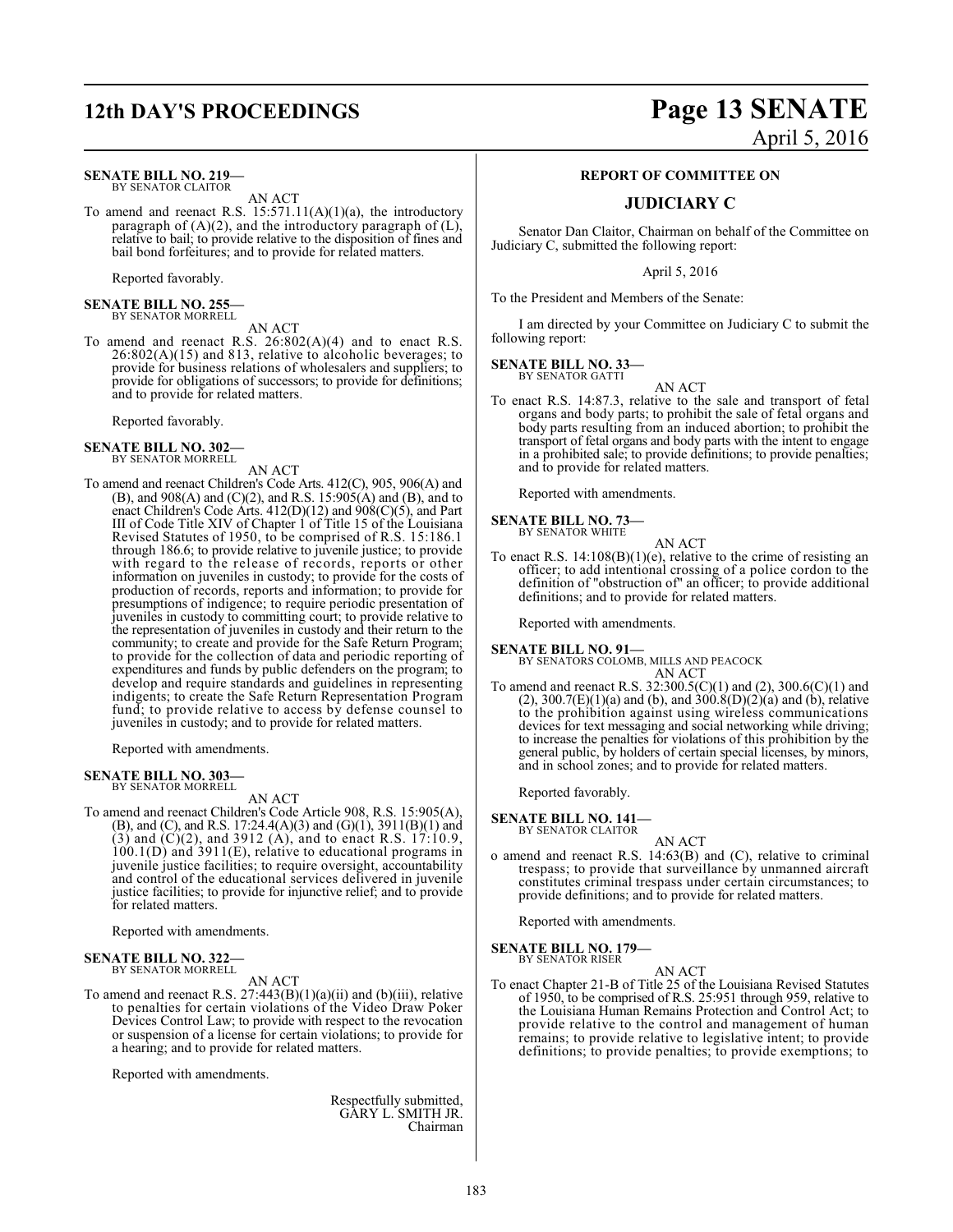provide relative to enforcement; and to provide for related matters.

Reported with amendments.

Respectfully submitted, DAN CLAITOR Chairman

# **Senate Bills and Joint Resolutions on Second Reading Reported by Committees**

# **SENATE BILL NO. 2—**

BY SENATORS PEACOCK, BOUDREAUX, CHABERT, CORTEZ, LONG, MILKOVICH AND MIZELL AN ACT

To enact R.S. 11:542.2, 883.4, 1145.3, and 1332.1, to authorize payments funded by state retirement system experience accounts to certain retirees and beneficiaries; to provide qualifications for receipt of such payments; to provide relative to the amount of such payments; to provide for an effective date; and to provide for related matters.

Reported with amendments by the Committee on Retirement.

# **SENATE COMMITTEE AMENDMENTS**

Amendments proposed by Senate Committee on Retirement to Original Senate Bill No. 2 by Senator Peacock

AMENDMENT NO. 1 On page 2, lines 12 and 13, change "**11:542(A)(2) or (B)(1), as applicable,**" to "**11:542**

AMENDMENT NO. 2 On page 3, lines 6 and 7, change "**11:883.1(A)(2) or (B)(1), as applicable,**" to "**11:883.1**"

AMENDMENT NO. 3 On page 3, line 22, at the end of the line delete the comma "**,**"

AMENDMENT NO. 4 On page 3, line 29, change "**11:1145.1(A)(1) or**" to "**11:1145.1**"

AMENDMENT NO. 5 On page 4, line 1, delete "**(B)(1), as applicable,**"

AMENDMENT NO. 6 On page 4, lines 22 and 23, change "**11:1332(A)(1) or (B)(1), as applicable,**" to "**11:1332**"

AMENDMENT NO. 7

On page 4, line 28, after "Section 3." delete the remainder of the line and insert "If the instruments which originated as Senate Bill No. 5 and Senate Bill No. 18 of the 2016 Regular"

# AMENDMENT NO. 8

On page 4, line 29, change "does" to "do"

On motion of Senator Peacock, the committee amendment was adopted. The amended bill was read by title, ordered engrossed and recommitted to the Committee on Finance.

### **SENATE BILL NO. 11—** BY SENATOR JOHN SMITH

AN ACT

To enact R.S. 47:1925.13, relative to the assessor in the Beauregard Parish Assessment District; to authorize the assessor in such district to receive an automobile expense allowance; and to provide for related matters.

# **Page 14 SENATE 12th DAY'S PROCEEDINGS**

Reported favorably by the Committee on Local and Municipal Affairs. The bill was read by title, ordered engrossed and passed to a third reading.

# **SENATE BILL NO. 14—** BY SENATOR MORRISH

AN ACT

To enact R.S. 11:411(12), relative to the Louisiana State Employees' Retirement System; to provide for system membership; to provide for an effective date; and to provide for related matters.

Reported favorably by the Committee on Retirement. The bill was read by title, ordered engrossed and passed to a third reading.

# **SENATE BILL NO. 18—**

BY SENATORS PEACOCK, BOUDREAUX, CORTEZ, LONG AND MILKOVICH AN ACT

To amend and reenact R.S.  $11:102(B)(1)$ ,  $(2)$ ,  $(3)(introducing$ paragraph), (a), and (d) (introductory paragraph), (i), (ii), (iii), and (iv), (4), and (5)(a) and (b), (C), and (D),  $102.1(B)(4)$ , (5), and (6) and (C)(2), (4), (5), and (6), 102.2(B)(4) and (5) and  $(C)(2)$ ,  $(4)$ ,  $(5)$ , and  $(6)$ , 102.3, 542, 883.1(A),  $(B)$ ,  $(C)$ ,  $(E)$ ,  $(F)$ , and  $(G)$ ,  $927(B)(2)(a)$ (introductory paragraph) and (i) and  $(b)(i)$ and  $(3)(a)$ , 1145.1, and 1332, to enact R.S. 11:102(E) and (F),  $102.1(A)(4)$ ,  $(B)(3)(a)(iv)$ ,  $(C)(3)(d)$ , and  $(D)$ ,  $102.2(A)(4)$ ,  $(B)(3)(a)(iv)$ ,  $(C)(3)(d)$ , and  $(D)$ , 102.4, 102.5, 102.6, and 883.1(D), and to repeal R.S.  $11:102(B)(3)(d)(v)$ , (vi), (vii), and (viii) and 883.1(H), to provide for actuarial determinations and application of retirement system funds without allowing, authorizing, or granting benefit improvements; to provide for the determination of required employer contributions and application of investment earnings to certain debts and accounts; to prioritize excess return allocations; to provide for an effective date; and to provide for related matters.

Reported with amendments by the Committee on Retirement.

# **SENATE COMMITTEE AMENDMENTS**

Amendments proposed by Senate Committee on Retirement to Original Senate Bill No. 18 by Senator Peacock

# AMENDMENT NO. 1

On page 1, line 5, after "102.3," delete the remainder of the line and insert "542(A), (B), (C), (E), and (F), 883.1(A), (B), (C), (E), and (F),"

# AMENDMENT NO. 2

On page 1, line 6, change "1145.1, and 1332," to "1145.1(A), (B),  $(C)$ ,  $(\overline{D})$ , and  $(E)$ , and  $1332(A)$ ,  $(B)$ ,  $(C)$ ,  $(D)$ ,  $(E)$ , and  $(F)$ ,

# AMENDMENT NO. 3

On page 1, line 7, change "102(E)" to "23, 102(E)" and delete  $"({\rm C})(3)(d),"$ 

# AMENDMENT NO. 4

On page 1, line 8, delete  $(C)(3)(d)$ ," and after "102.6," and before "and 883.1(D)" insert "542(D),"

# AMENDMENT NO. 5

On page 1, line 9, change "and 883.1(H)" to ", 542(G), 883.1(G) and (H), 1145.1(F), and 1332(G)"

# AMENDMENT NO. 6

On page 2, line 3, after "102.3," delete the remainder of the line and insert "542(A), (B), (C), (E), and (F), 883.1(A), (B), (C), (E), and (F), 927(B)(2)(a)(introductory"

# AMENDMENT NO. 7

On page 2, line 4, change "1145.1, and 1332" to "1145.1(A), (B), (C), (D), and (E), and 1332(A), (B), (C), (D), (E), and (F)"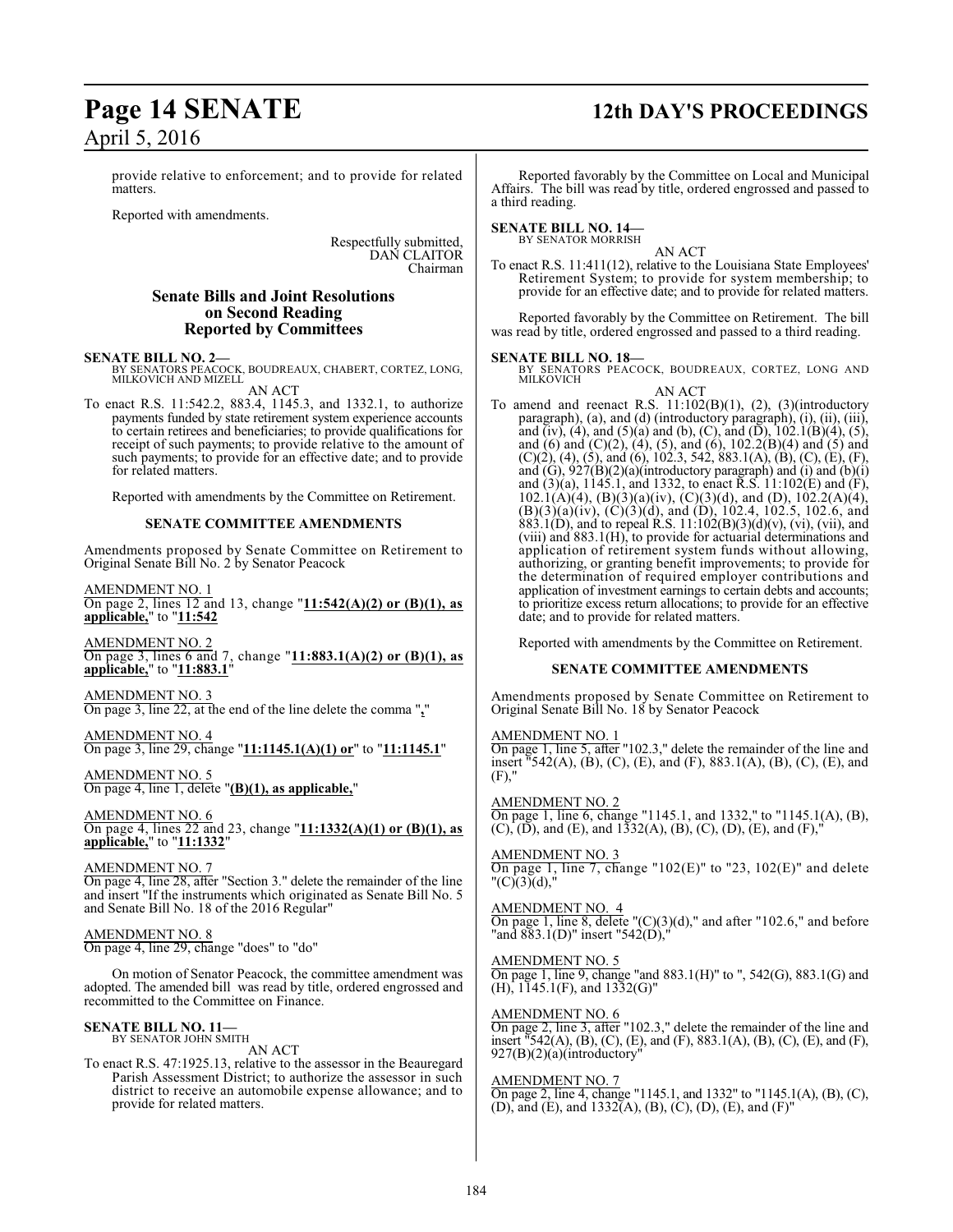# **12th DAY'S PROCEEDINGS Page 15 SENATE**

# April 5, 2016

AMENDMENT NO. 8

On page 2, line 5, change "102(E)" to "23, 102(E)" and delete  $"({\rm C})(3)(d),"$ 

AMENDMENT NO. 9 On page 2, line 6, delete " $(C)(3)(d)$ ," and after "102.6," and before "and 883.1(D)" insert "542(D),"

# AMENDMENT NO. 10

On page 2, between lines 7 and 8, insert the following: "**§ 23. Funded percentage; state systems**

**Except as otherwise provided in this Title, "funded percentage" for each state public retirement system shall mean the valuation assets used to determine the actuarially-required contributions pursuant to R.S. 11:102 divided by the accrued liability of the system determined by utilizing the funding method established in R.S. 11:22.** \* \* \*"

AMENDMENT NO. 11

On page 7, delete lines 13 through 23 and insert the following:

"**(b) Notwithstanding the provisions of Subparagraph (a) of this Paragraph, effective for the June thirtieth valuation following the fiscal year in which the system first attains a funded percentage of seventy or more pursuant to R.S. 11:542 and for every year thereafter, the amortization period for the changes, gains, or losses of the system provided in Items (B)(3)(d)(i) through (iv) of this Section occurring in that year or thereafter shall be twenty years from the year in which the change, gain, or loss occurred.**"

# AMENDMENT NO. 12

On page 11, delete lines 22 through 29 and on page 12, delete lines 1 through 3 and insert the following:

"**(b) Notwithstanding the provisions of Subparagraph (a) of this Paragraph, effective for the June thirtieth valuation following the fiscal year in which the system first attains a funded percentage of seventy or more pursuant to R.S. 11:883.1 and for every year thereafter, the amortization period for the changes, gains, or losses of the system provided in Items (B)(3)(d)(i) through (iv) of this Section occurring in that year or thereafter shall be twenty years from the year in which the change, gain, or loss occurred.**"

# AMENDMENT NO. 13

On page 15, delete lines 12 through 22 and insert the following:

"**(3) Notwithstanding the provisions of Paragraph (1) of this Subsection, effective for the June thirtieth valuation following the fiscal year in which the system first attains a funded percentage of seventy-two or more pursuant to R.S. 11:1145.1 and for every year thereafter, the amortization period for the changes, gains, or losses of the system provided in Items (B)(3)(d)(i) through (iv) of this Section occurring in that year or thereafter shall be twenty years from the year in which the change, gain, or loss occurred.**"

# AMENDMENT NO. 14

On page 16, delete lines 10 through 20 and insert the following:

"**(2) Notwithstanding the provisions of Paragraph (1) of this Subsection, effective for the June thirtieth valuation following the fiscal year in which the system first attains a funded percentage of seventy or more pursuant to R.S. 11:1332 and for every year thereafter, the amortization period for the changes, gains, or losses of the system provided in Items (B)(3)(d)(i) through (iv) of this Section occurring in that year or thereafter shall be twenty years from the year in which the change, gain, or loss occurred.**"

# AMENDMENT NO. 15

On page 18, line 28, change "**Effective**" to "**Notwithstanding Subparagraph (i) of this Paragraph, effective**"

AMENDMENT NO. 16

On page 19, delete line 6, and insert

"**(i) Beginning with the 2019-2020 Fiscal Year and every fifth** fiscal year thereafter,

AMENDMENT NO. 17 On page 19, line 7, delete "**year is equal to 2016 plus a multiple of five,**"

AMENDMENT NO. 18 On page 19, line 10, delete "**being**"

AMENDMENT NO. 19 On page 19, line 24, after "**valuation**" and before "**for which**" insert "**after the 2019-2020 Fiscal Year**"

AMENDMENT NO. 20 On page 21, delete lines 8 through 16 and insert asterisks "\* \* \*"

AMENDMENT NO. 21 On page 25, line 14, change "**Effective**" to "**Notwithstanding Subparagraph (i) of this Paragraph, effective**"

AMENDMENT NO. 22 On page 25, delete line 21, and insert "**(i) Beginning with the 2019-2020 Fiscal Year and every fifth fiscal year thereafter,**"

AMENDMENT NO. 23 On page 25, line 22, delete "**year is equal to 2016 plus a multiple of five,**"

AMENDMENT NO. 24 On page 25, line 25, delete "**being**"

AMENDMENT NO. 25 On page 26, line 10, after "**valuation**" and before "**for which**" insert "**after the 2019-2020 Fiscal Year**"

AMENDMENT NO. 26 On page 27, delete lines 10 through 18 and insert asterisks "\* \* \*"

AMENDMENT NO. 27 On page 30, line 6, change "**Effective**" to "**Notwithstanding Paragraph (6) of this Subsection, effective**"

AMENDMENT NO. 28

On page 30, delete line 13, and insert "**(6) Beginning with the 2019-2020 Fiscal Year and every**

fifth fiscal year thereafter, AMENDMENT NO. 29

On page 30, line 14, delete "**year is equal to 2016 plus a multiple of five,**"

AMENDMENT NO. 30 On page 30, line 17, delete "**being**"

# AMENDMENT NO. 31

On page 32, line 5, change "**Effective**" to "**Notwithstanding Paragraph (6) of this Subsection, effective**"

# AMENDMENT NO. 32

On page 32, delete line 12, and insert

"**(6) Beginning with the 2019-2020 Fiscal Year and every fifth fiscal year thereafter,**"

AMENDMENT NO. 33

On page 32, line 13, delete "**year is equal to 2016 plus a multiple of five,**"

AMENDMENT NO. 34 On page 32, line 16, delete "**being**"

## AMENDMENT NO. 35

On page 34, delete line 25 and on line 26, change "**the**" to "(2) The"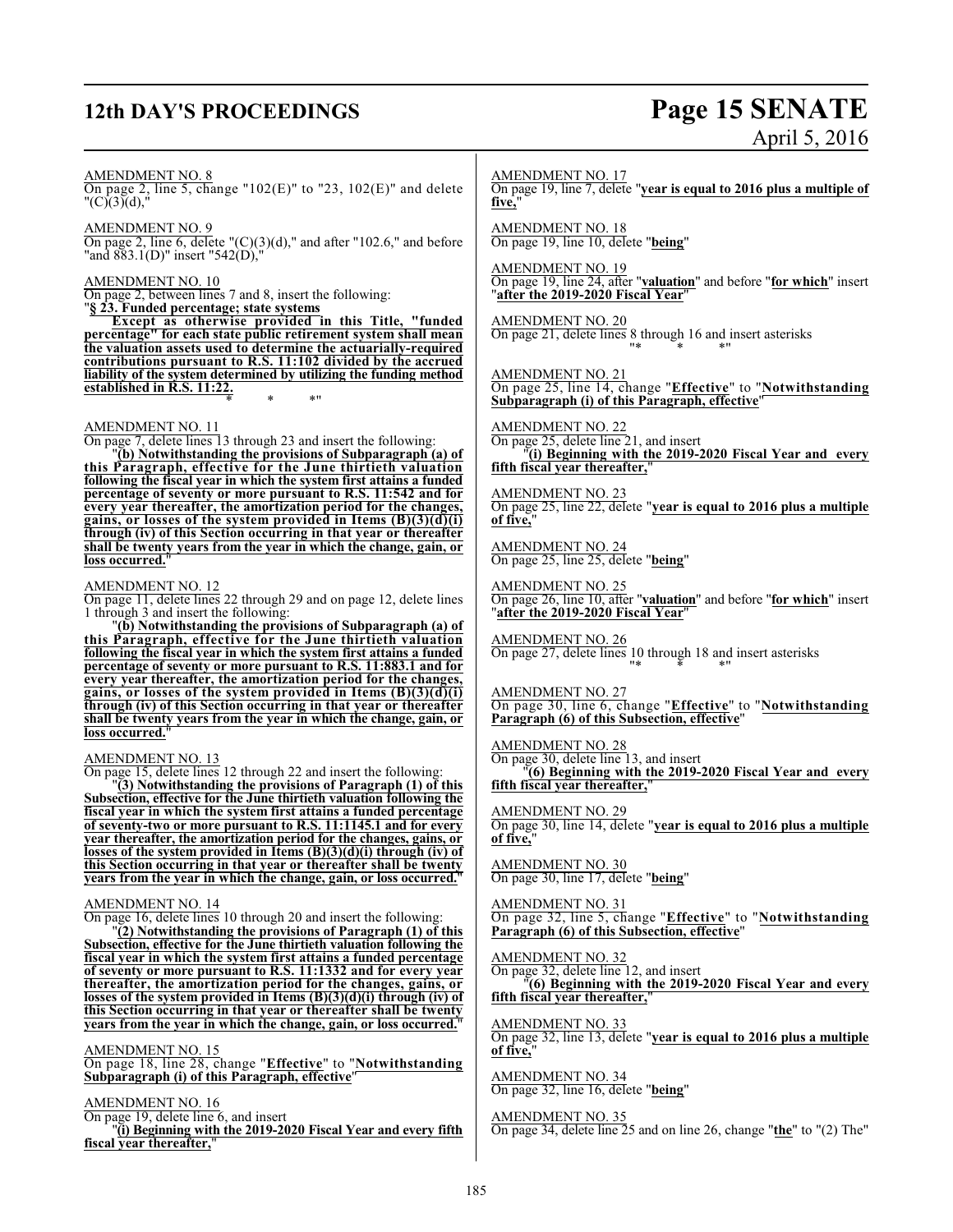# **Page 16 SENATE 12th DAY'S PROCEEDINGS**

AMENDMENT NO. 36 On page 35, delete line 17 and on line 18, change "**Section, the**" to "B. **(3)** The"

AMENDMENT NO. 37 On page 41, delete lines 26 through 29 and delete page 42

AMENDMENT NO. 38 On page 43, delete line 22 and on line 23, change "**the**" to "(2) The"

AMENDMENT NO. 39 On page 44, delete line 14 and on line 15, change "**Section, the**" to "B. **(3)** The"

AMENDMENT NO. 40 On page 49, delete line 29 and on page 50, delete lines 1 through 17

AMENDMENT NO. 41 On page 51, line 21, delete "**In accordance with the**"

AMENDMENT NO. 42 On page 51, line 22, change "**provisions of Subsection F of this Section, the**" to "The"

AMENDMENT NO. 43 On page 52, line 16, delete "**In accordance with the provisions**"

AMENDMENT NO. 44 On page 52, line 17, change "**Subsection F of this Section, the**" to "The"

AMENDMENT NO. 45 On page 57, delete lines 14 through 29 and on page 58, delete lines 1 through 17

AMENDMENT NO. 46 On page 58, line 20, delete "**In accordance with the**"

AMENDMENT NO. 47 On page 58, line 21, change "**provisions of Subsection G of this Section, the**" to "The"

AMENDMENT NO. 48 On page 59, line 15, delete "**In accordance with the provisions**"

AMENDMENT NO. 49 On page 59, line 16, change "**of Subsection G of this Section, the**" to "The"

AMENDMENT NO. 50 On page 65, delete lines 17 through 29

AMENDMENT NO. 51 On page 66, delete lines 1 through 20

AMENDMENT NO. 52

On page 66, line 21, change "and 883.1(H)" to ", 542(G), 883.1(G) and  $(H)$ , 1145.1 $(F)$ , and 1332 $(G)$ "

On motion of Senator Peacock, the committee amendment was adopted. The amended bill was read by title, ordered engrossed and passed to a third reading.

## **SENATE BILL NO. 22—** BY SENATOR CHABERT

AN ACT

To amend and reenact R.S. 36:508.4(A)(1), relative to the Multimodal Commerce Advisory Commission; to change the chair of the commission to the commissioner of multimodal commerce; to provide for an effective date; and to provide for related matters.

Reported favorably by the Committee on Transportation, Highways and Public Works. The bill was read by title, ordered engrossed and passed to a third reading.

# **SENATE BILL NO. 32—**

BY SENATOR BOUDREAUX AN ACT

To enact R.S. 47:338.24.3, relative to municipal sales and use taxes; to authorize the governing authority for the city of Carencro to levy and collect an additional sales and use tax; to require voter approval; to provide for the use of the tax revenues; and to provide for related matters.

Reported favorably by the Committee on Local and Municipal Affairs. The bill was read by title, ordered engrossed and passed to a third reading.

## **SENATE BILL NO. 50—** BY SENATOR GARY SMITH

$$
\rm \frac{1}{AN}\, ACT
$$

To amend and reenact R.S. 32:1(1.1), 190(D), 401(2), and 408(C)(3), relative to autocycles; to amend the definition of autocycle applicable to operators and passengers for a helmet exemption; to amend the definition of autocycle applicable for an exemption for certain driver's license endorsements for operators; and to provide for related matters.

Reported with amendments by the Committee on Transportation, Highways and Public Works.

# **SENATE COMMITTEE AMENDMENTS**

Amendments proposed by Senate Committee on Transportation, Highways and Public Works to Original Senate Bill No. 50 by Senator Gary Smith

# AMENDMENT NO. 1

On page 2, delete lines 2 through 5 and insert the following:

"(b) For purposes of this Paragraph, **"rollbar" or** "roll cage" shall mean a hardtop enclosure protecting occupants from the elements **supports** that will support **bear** the vehicle's weight and is **are** so designed as to protect the occupants when the vehicle is resting on this enclosure **the supports**."

# AMENDMENT NO. 2

On page 2, delete lines 9 through 14 and insert the following:

"D. This Section does not apply to a person operating or riding in an autocycle if the vehicle is equipped with a roof **supports** that meets meet or exceeds exceed the standards for a safety helmet or a **rollbar or** roll cage. As used in this Subsection, **"rollbar" or** "roll cage" shall mean a hardtop enclosure protecting occupants from the elements **supports** that will support **bear** the vehicle's weight and is **are** so designed as to protect the occupants when the vehicle is resting on this enclosure **the supports**."

# AMENDMENT NO. 3

On page 2, delete lines 20 through 27 and insert the following:

"(2)(a) "Autocycle" means a three-wheeled motorcycle on which the driver and all passengers ride in **either** a completely enclosed seating area **or in a side-by-side seating area** that is equipped with a **rollbar or** roll cage, safety belts for all occupants, airbag protection, antilock brakes, and is designed to be controlled with a steering wheel and pedals.

(b) For purposes of this Paragraph, **"rollbar" or** "roll cage" shall mean a hardtop enclosure protecting occupants from the elements **supports** that will support **bear** the vehicle's weight and is are so designed as to protect the occupants when the vehicle is resting on this enclosure **the supports**."

On motion of Senator Cortez, the committee amendment was adopted. The amended bill was read by title, ordered engrossed and passed to a third reading.

### **SENATE BILL NO. 62—** BY SENATOR MARTINY

AN ACT

To enact R.S. 32:144(C), relative to parking; to provide for parking in a residence district; and to provide for related matters.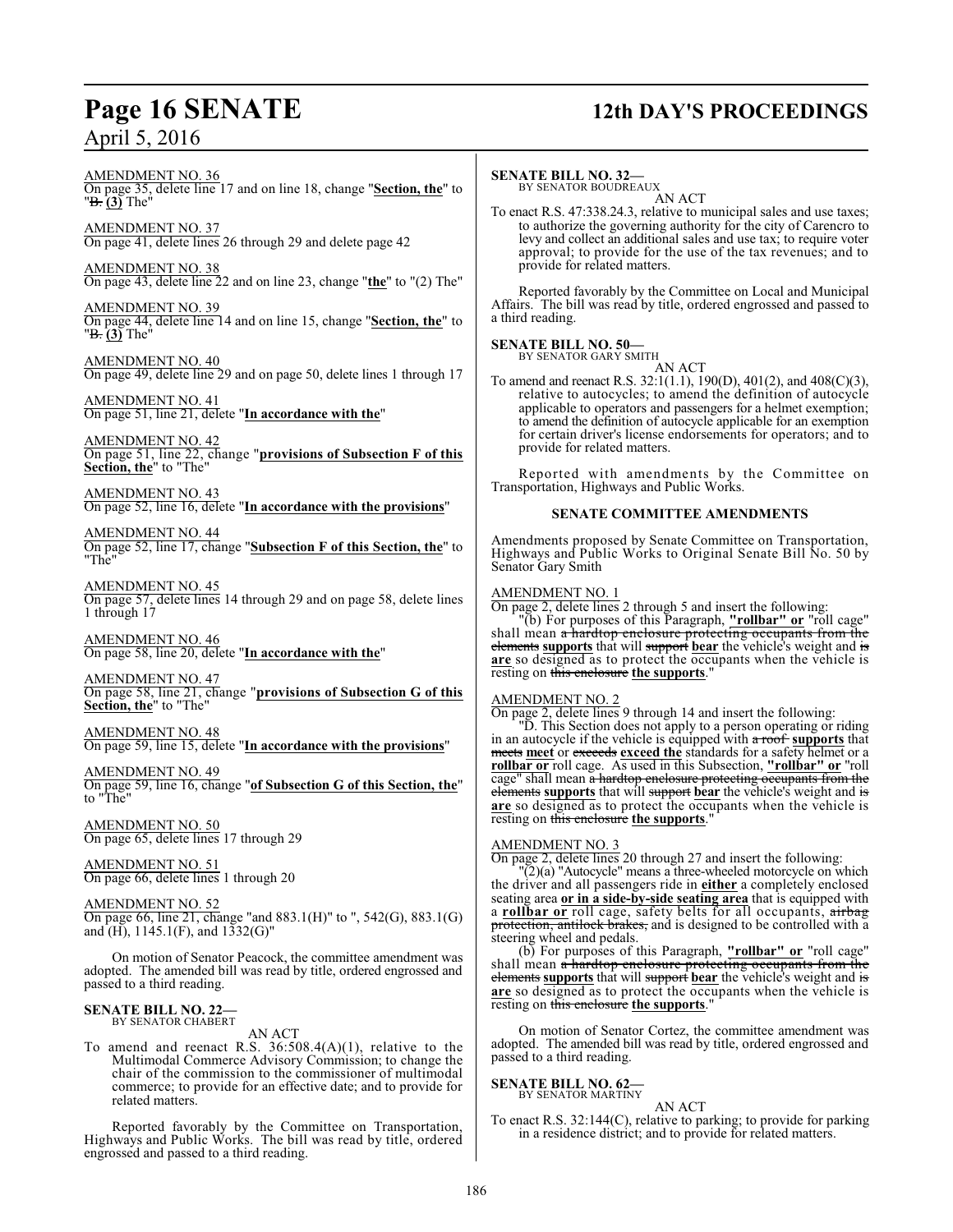# **12th DAY'S PROCEEDINGS Page 17 SENATE** April 5, 2016

Reported favorably by the Committee on Transportation, Highways and Public Works. The bill was read by title, ordered engrossed and passed to a third reading.

**SENATE BILL NO. 72—**<br>BY SENATORS PEACOCK, BARROW, BISHOP, CARTER AND<br>MORRELL

AN ACT

To enact Part VII of Chapter 9 of Title 23 of the Louisiana Revised Statutes of 1950, to be comprised of R.S. 23:1001, relative to employment of veterans; to provide for legislative intent; to authorize certain private employers to provide preferences in employment for certain veterans; to provide for policy; and to provide for related matters.

Reported favorably by the Committee on Labor and Industrial Relations. The bill was read by title, ordered engrossed and passed to a third reading.

### **SENATE BILL NO. 95—** BY SENATOR WARD

AN ACT

To amend and reenact R.S. 32:863.1(A) and to enact R.S. 32:863.1.1, relative to evidence of compulsory motor vehicle liability security contained in a vehicle; to prohibit a citation resulting in a penalty or fee for failure to have a document that evidences proof of compulsory motor vehicle liability contained in a motor vehicle at the time of a traffic stop when there is electronic verification of coverage; and to provide for related matters.

Reported favorably by the Committee on Transportation, Highways and Public Works. The bill was read by title, ordered engrossed and passed to a third reading.

### **SENATE BILL NO. 100—** BY SENATOR GARY SMITH

AN ACT

To amend and reenact R.S.  $32:402.1(A)(1)(a)$  and  $(2)(b)$ ,  $407(A)(2)(a)$ , and  $408(A)(1)$ , relative to driver education; to provide for education and knowledge of trailer safety; and to provide for related matters.

Reported favorably by the Committee on Transportation, Highways and Public Works. The bill was read by title, ordered engrossed and passed to a third reading.

### **SENATE BILL NO. 172—** BY SENATOR MORRELL

AN ACT

To amend and reenact R.S. 47:463.4(M), relative to motor vehicles; to provide relative to the definition of a "medical examiner" for issuance of special license plates or hang tags for mobility impaired persons; and to provide for related matters.

Reported favorably by the Committee on Transportation, Highways and Public Works. The bill was read by title, ordered engrossed and passed to a third reading.

# **SENATE BILL NO. 235—** BY SENATOR CARTER

AN ACT

To amend and reenact R.S. 33:2740.27(K), relative to the Algiers Development District in Orleans Parish; to provide relative to the powers and duties of the district; to provide relative to the status of private entities that contract with the district; to provide relative to the audit of private entities that contract with the district; and to provide for related matters.

Reported with amendments by the Committee on Local and Municipal Affairs.

# **SENATE COMMITTEE AMENDMENTS**

Amendments proposed by Senate Committee on Local and Municipal Affairs to Original Senate Bill No. 235 by Senator Carter

AMENDMENT NO. 1 On page 1, line 13, after "K." insert "**(1)**"

AMENDMENT NO. 2 On page 2, line 1, before "**Any**" insert "**(2)**"

AMENDMENT NO. 3 On page 2, line 1, change "**Any such entity**" to "**Such contracts**"

AMENDMENT NO. 4 On page 2, line 3, after "**R.S. 24:513**" and before the period "**.**" insert "**with respect to such contracts**"

# AMENDMENT NO. 5

On page 2, after line 3, insert the following:

"**(3) The provisions of Paragraph (2) of this Subsection shall not apply to investor owned utilities that are regulated by the Louisiana Public Service Commission or the council of the city of New Orleans.**"

On motion of Senator Colomb, the committee amendment was adopted. The amended bill was read by title, ordered engrossed and passed to a third reading.

**SENATE BILL NO. 254—** BY SENATORS MORRELL, BARROW, BISHOP AND CARTER AN ACT

To amend and reenact Chapter 6-A of Title 23 of the Louisiana Revised Statutes of 1950, to be comprised of R.S. 23:661 through 669, relative to equal pay; to provide with respect for public policy; to provide for definitions; to further prohibit pay discrimination; to provide for a complaint procedure, penalties, attorney fees, and damages; and to provide for related matters.

Reported favorably by the Committee on Labor and Industrial Relations. The bill was read by title, ordered engrossed and passed to a third reading.

### **SENATE BILL NO. 261—** BY SENATOR LUNEAU

AN ACT

To amend and reenact R.S. 56:721 and 722(A), relative to parish game and fish preserves; to authorize two or more parish governing authorities to establish a game and fish preserve when the preserve is located in multiple adjoining parishes; to provide for terms, conditions, requirements, and procedures; and to provide for related matters.

Reported favorably by the Committee on Natural Resources. The bill was read by title, ordered engrossed and passed to a third reading.

# **SENATE BILL NO. 268—**

BY SENATOR MORRELL AN ACT

To enact R.S. 47:513.2, relative to motor vehicles; to provide a fixed period for registration and inspection of motor vehicles of new residents; and to provide for related matters.

Reported with amendments by the Committee on Transportation, Highways and Public Works.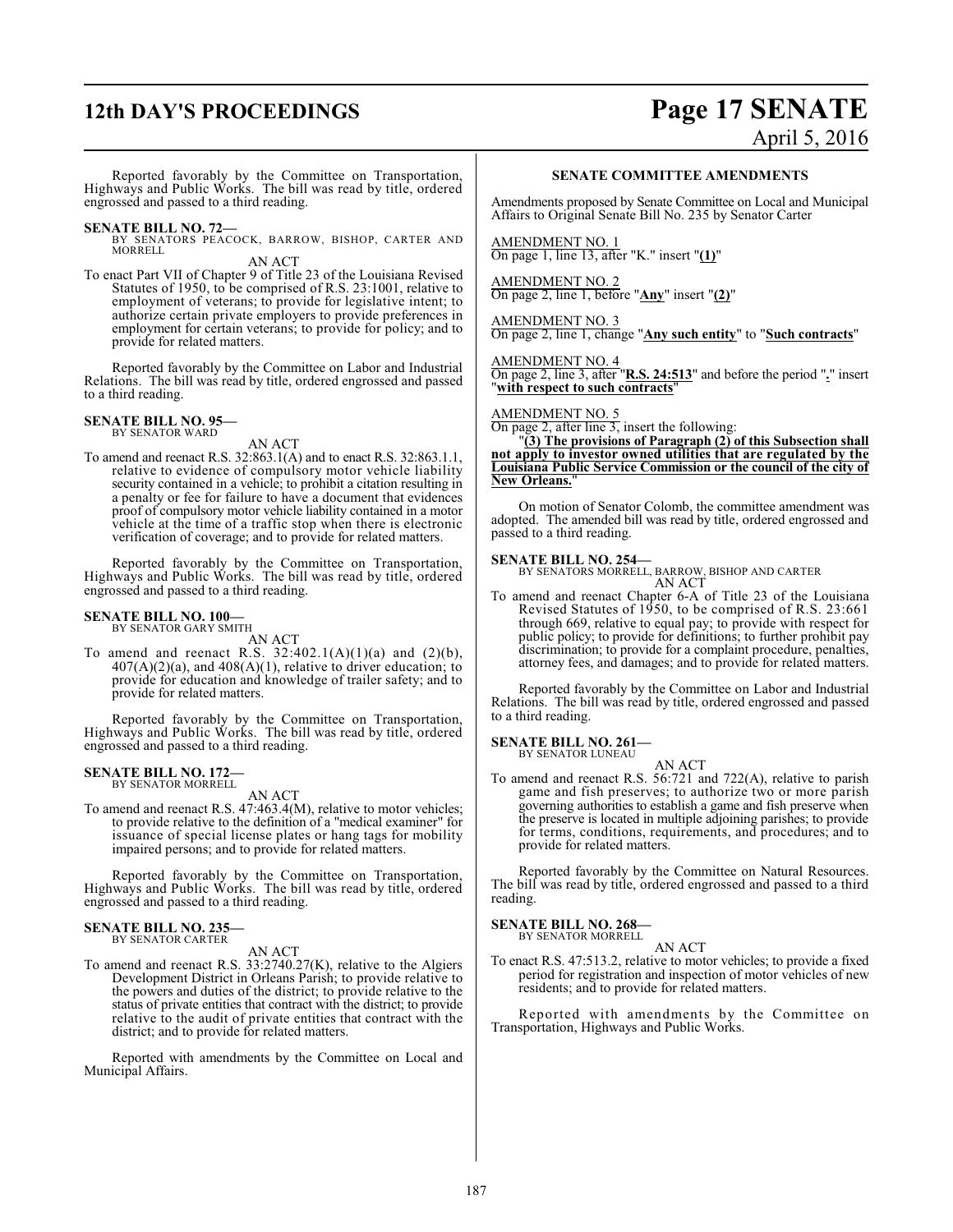# **Page 18 SENATE 12th DAY'S PROCEEDINGS**

# April 5, 2016

# **SENATE COMMITTEE AMENDMENTS**

Amendments proposed by Senate Committee on Transportation, Highways and Public Works to Original Senate Bill No. 268 by Senator Morrell

# AMENDMENT NO. 1

On page 1, after line 14, insert the following: "**C. "Establishes residency" as used in this Section shall mean issuance of a Louisiana driver's license.**"

On motion of Senator Cortez, the committee amendment was adopted. The amended bill was read by title, ordered engrossed and passed to a third reading.

**SENATE BILL NO. 269—** BY SENATORS PETERSON, BARROW, BISHOP AND CARTER AN ACT

To enact Chapter 6-B of Title 23 of the Louisiana Revised Statutes of 1950, to be comprised of R.S. 23:671 through 674, relative to minimum wage; to establish a state minimum wage; to provide for an annual increase of the minimum wage; to provide for enforcement; to provide for exceptions; and to provide for related matters.

Reported with amendments by the Committee on Labor and Industrial Relations.

# **SENATE COMMITTEE AMENDMENTS**

Amendments proposed by Senate Committee on Labor and Industrial Relations to Original Senate Bill No. 269 by Senator Peterson

AMENDMENT NO. 1

On page 1, line 3, delete "674" and insert "678, and R.S. 23:1516"

# AMENDMENT NO. 2

On page 1, line 5 after "enforcement" insert "; to provide for civil remedies; to provide for damages; to provide for venue; to provide for the limitation of actions; to provide for notifications; to provide for the creation of an account within a fund"

## AMENDMENT NO.

On page 1, line 8, delete "674, is" and insert "678, and R.S. 23:1516 are"

AMENDMENT NO. 4

On page 2, delete lines 10 through 26 and insert the following: "**§672. Civil remedy**

**A. In addition to any other remedy provided by law, an employee shall have a civil right of action for damages against the employer for a violation of the provisions of R.S. 23:671.**

**B. Notwithstanding any provision of law to the contrary, such civil action may be instituted in a parish, city, or district court of proper venue as provided for in this Subsection.**

**(1) If the employer is a natural or juridical person, venue for the civil action shall be proper if brought in the parish where the plaintiff is domiciled, or the parish where the work or service subject to minimum wage was performed, or a parish of proper venue pursuant to the general rules of venue as set forth in Code of Civil Procedure Article 42.**<br>(2) If the employer is the state, venue for the civil action shall

**(2) If the employer is the state, venue for the civil action shall be proper in the Nineteenth Judicial District Court in East Baton Rouge Parish.**

**(3) If the employer is a public entity other than the state, venue shall be proper in the parish of its domicile. §673. Damages**

**An employer who violates the provisions of R.S. 23:671 shall be liable to the affected employee in the amount of the difference between the amount that the employee was paid and the amount the employer was statutorily obligated to pay pursuant to R.S. 23:671, plus reasonable attorney fees and court costs associated with the civil action.**

**§674. Limitation of action**

**Any civil action filed, pursuant to R.S. 23:672, to recover wages for a violation of R.S. 23:671 shall be commenced within three years from the date that an employee becomes aware that the employer is in violation of this Chapter. §675. Notification of information**

**A. The clerk for each court shall maintain a docket for the record of cases filed that are filed pursuant to the provisions of this Chapter. These dockets shall be submitted monthly to the Louisiana Workforce Commission, Wage and Hour Division, beginning the first full month after the effective date of this Act.**

**B. The Louisiana Workforce Commission shall compile a list of the names of the employers who violated the provisions of this Chapter, the number of employees affected thereby, and the dollar amount of each violation and shall submit an annual list of such information to the Louisiana Senate Committee on Labor and Industrial Relations and the House Committee on Labor and Industrial Relations and to the governor's office.**

**§676. Penalties and enforcement**

**A. An employer who violates the provisions of R.S. 23:671 shall be subject to a civil fine, or penalty, to be assessed by the executive director of the Louisiana Workforce Commission in an amount not less than one hundred dollars nor more than five hundred dollars per employee for each day of violation and for each violation.**

**B. In determining the amount of the civil fine, or penalty, the executive director shall consider the appropriateness of the amount of the civil fine by considering the size of the business and the gravity of the violation.**

# **§677. Exceptions**

**A. The provisions of this Chapter shall not apply to any of the following:**

**(1) Student employees of the state.**

**(2) Student employees of state colleges and universities.**

**(3) Student employees of a private employer.**

**B. The provisions of this Chapter shall not apply to tipped employees or agriculture employees as defined by the federal Fair Labor Standards Act of 1938, or a successor federal law. §678. Regulations**

**The Louisiana Workforce Commission is hereby authorized to promulgate rules and regulations pursuant to the provisions of the Administrative Procedure Act which may be necessary for the implementation of the provisions of this Chapter.**

\* \* \* **§1516. Minimum wage enforcement account**

**A.(1) There is hereby created in the Employment Security Administration Fund an account which shall be known as the Minimum Wage Enforcement Account, hereinafter referred to as the "account".**

**(2) All civil fines, or penalties, and interest collected from employers under the provisions of this Chapter shall be deposited into the account.**<br>**B.** After a

**B. After allocation of money to the Bond Security and Redemption Fund as provided in Article VII, Section 9(B) of the Constitution of Louisiana, the treasurer shall deposit in and credit to the account the revenues as provided for in Subsection A of this Section.**

**C.(1) The moneys in the account shall be used to pay for all costs associated with the enforcement of the provisions of Chapter 6-B of this Title as determined to be necessary by the executive director.**

**(2) All moneys in the account shall be deposited, administered, and disbursed in the same manner and under the same conditions and requirements as is provided for in the Employment Security Administration Fund pursuant to this Subpart.** 

On motion of Senator Riser, the committee amendment was adopted. The amended bill was read by title, ordered engrossed and recommitted to the Committee on Finance.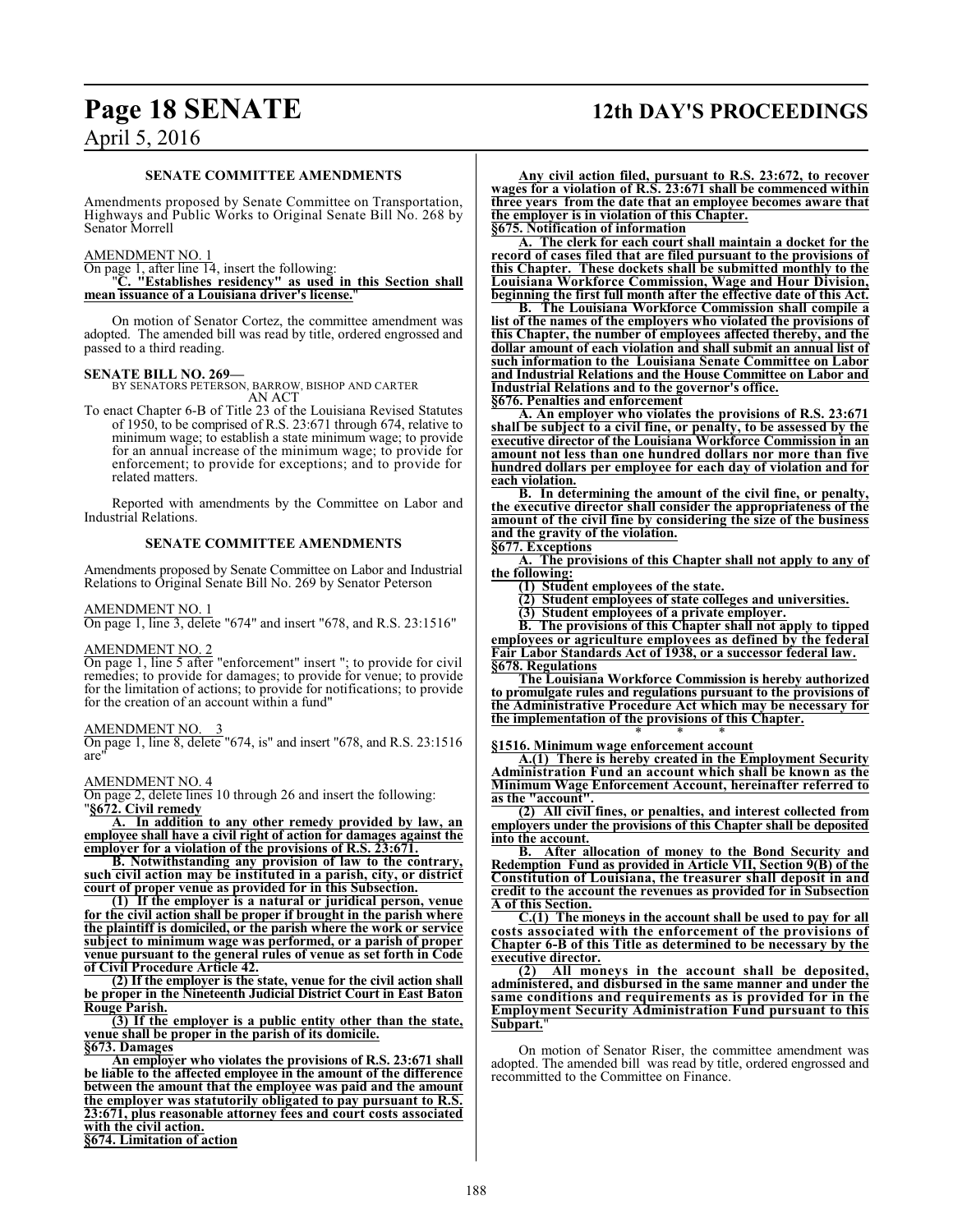# **SENATE BILL NO. 296—**

BY SENATOR PETERSON AN ACT

To authorize and provide for the transfer of certain state rights and property in Orleans Parish; to provide for the applicable property descriptions; to provide for reservation of mineral rights; to provide terms and conditions; to provide an effective date; and to provide for related matters.

Reported favorably by the Committee on Natural Resources. The bill was read by title, ordered engrossed and passed to a third reading.

### **SENATE BILL NO. 345—** BY SENATOR WARD

AN ACT

To enact R.S. 36:610(B)(13) and R.S. 56:144, relative to the Feral Hog Task Force; to establish the Feral Hog Task Force; to provide for its membership; to provide for its powers, duties, responsibilities, and voting requirements; to provide for open meetings and public records; to provide terms, conditions, requirements, and procedures; and to provide for related matters.

Reported favorably by the Committee on Natural Resources. The bill was read by title, ordered engrossed and passed to a third reading.

**SENATE BILL NO. 347—** BY SENATORS CARTER, BARROW, BISHOP AND MORRELL AN ACT

To repeal R.S. 23:642, relative to the setting of local wages and benefits; to repeal the prohibition that bars local governmental subdivisions from establishing a local minimum wage rate which a private employer would be required to pay or grant employees; to repeal the prohibition that bars local governmental subdivisions from establishing local mandatory, minimum number of vacation or sick leave days, whether paid or unpaid; and to provide for related matters.

Reported with amendments by the Committee on Labor and Industrial Relations.

# **SENATE COMMITTEE AMENDMENTS**

Amendments proposed by Senate Committee on Labor and Industrial Relations to Original Senate Bill No. 347 by Senator Carter

# AMENDMENT NO. 1

On page 1, after line 9, insert the following:

"Section 2. The legislature, by repealing R.S. 23:642, does not intend nor shall it be construed to authorize any local governmental subdivision to adopt a minimum wage rate which is lower than and in violation of the minimum wage rate set forth in the applicable federal or state law."

On motion of Senator Riser, the committee amendment was adopted. The amended bill was read by title, ordered engrossed and passed to a third reading.

## **SENATE BILL NO. 372—** BY SENATOR PEACOCK

AN ACT

To amend and reenact R.S. 24:521(B)(1), relative to the legislative auditor; to provide relative to actuarial notes prepared by the legislative auditor; to provide for timing requirements; and to provide for related matters.

Reported favorably by the Committee on Retirement. The bill was read by title, ordered engrossed and passed to a third reading.

# **12th DAY'S PROCEEDINGS Page 19 SENATE** April 5, 2016

# **Reconsideration**

The vote by which Senate Bill No. 25 failed to pass on Monday, April 4, 2016, was reconsidered.

## **SENATE BILL NO. 25—** BY SENATOR MORRELL

A JOINT RESOLUTION

Proposing to amend Article III, Section 2(A) of the Constitution of Louisiana, to provide relative to legislative sessions; to limit the length and provide for subject matter of regular sessions of the legislature; to provide for matters related to the conduct of such sessions; and to specify an election for submission of the proposition to electors and provide a ballot proposition.

On motion of Senator Morrell, the amended bill was read by title and returned to the Calendar, subject to call.

# **Reconsideration**

The vote by which Senate Bill No. 295 failed to pass on Monday, April 4, 2016, was reconsidered.

**SENATE BILL NO. 295—**<br>BY SENATORS PETERSON, BISHOP, CARTER, APPEL, CHABERT, JOHNS, MARTINY AND TARVER AND REPRESENTATIVES ADAMS,<br>BAGNERIS, BOUIE, GARY CARTER, JIMMY HARRIS, HAZEL, TERRY<br>LANDRY, LEGER, LOPINTO, MORENO AND AN ACT

To enact R.S. 27:248, relative to the land-based casino; to promote non-gaming economic development; to provide for personnel and total operating force; to provide for third-party tenants; to provide for compensation; to provide for reporting; to provide for definitions; to provide for credits; to provide for methods of calculation; and to provide for related matters.

The bill was read by title. Senator Peterson moved the final passage of the previously amended bill.

# **ROLL CALL**

The roll was called with the following result:

# YEAS

| Allain<br>Appel                                         | Cortez<br>Donahue                              | Mills<br>Mizell                                          |
|---------------------------------------------------------|------------------------------------------------|----------------------------------------------------------|
| Barrow<br>Bishop<br>Boudreaux<br><b>Brown</b><br>Carter | Gatti<br>Hewitt<br>Johns<br>LaFleur<br>Lambert | Morrish<br>Peacock<br>Peterson<br>Smith, G.<br>Smith, J. |
| Chabert<br>Colomb<br>Total - 27                         | Luneau<br>Martiny<br><b>NAYS</b>               | Tarver<br>Ward                                           |
| Mr. President<br>Claitor<br>Erdey<br>Total - 9          | Fannin<br>Long<br>Milkovich<br><b>ABSENT</b>   | Perry<br>Riser<br>Walsworth                              |
| Morrell<br>Total $-3$                                   | Thompson                                       | White                                                    |

The Chair declared the amended bill was passed, ordered reengrossed and sent to the House. Senator Peterson moved to reconsider the vote by which the bill was passed and laid the motion on the table.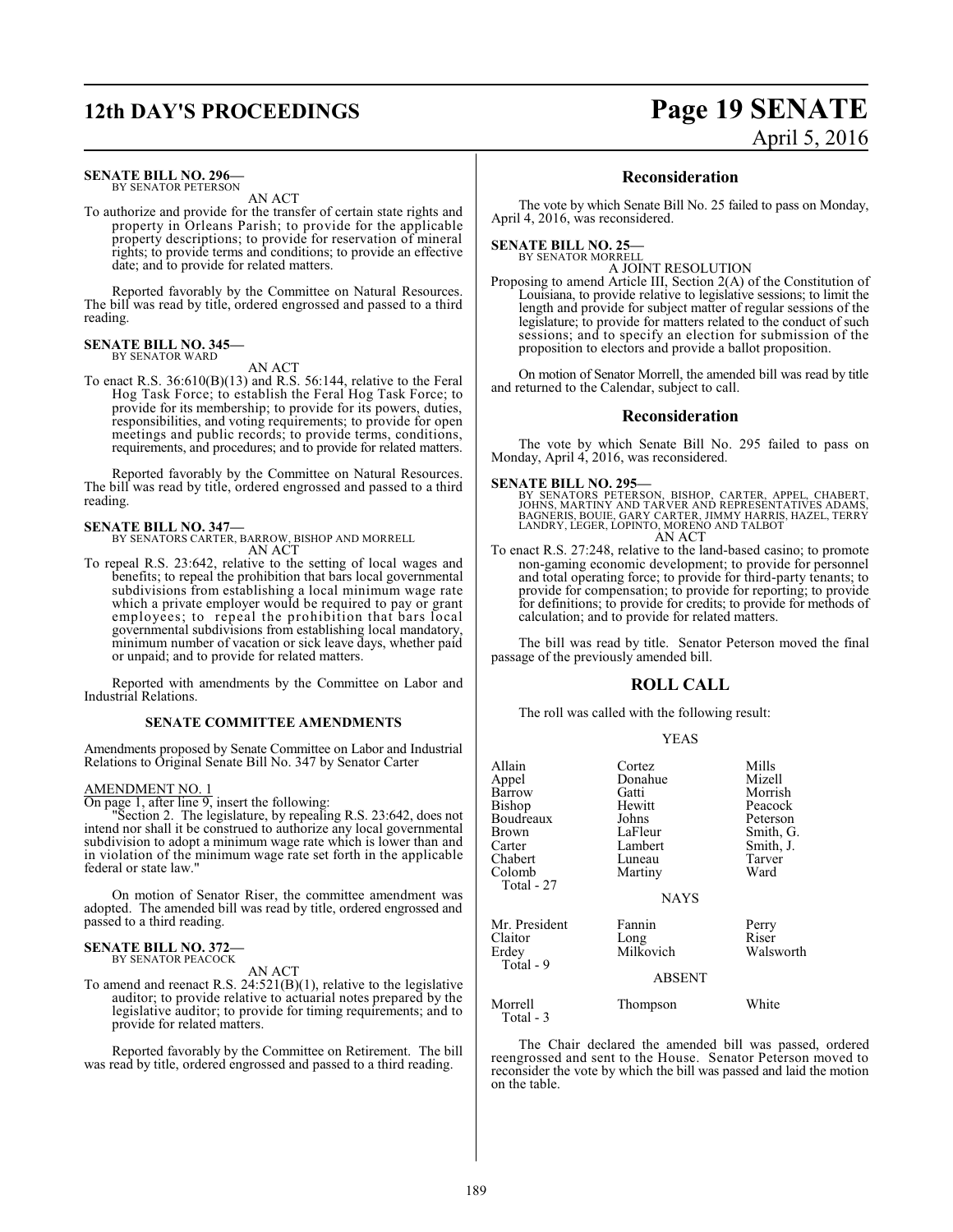# **Reconsideration**

The vote by which Senate Bill No. 323 failed to pass on Monday, April 4, 2016, was reconsidered.

### **SENATE BILL NO. 323** BY SENATOR MORRELL

AN ACT

To amend and reenact R.S. 27:416(C), relative to the operation of video draw poker devices at qualified truck stop facilities; to provide with respect to the calculation of fuel sales; to provide for exceptions regarding the fuel sales requirements at certain facilities; and to provide for related matters.

The bill was read by title. Senator Morrell moved the final passage of the previously amended bill.

# **ROLL CALL**

The roll was called with the following result:

# YEAS

| Allain<br>Appel<br>Barrow<br><b>Bishop</b><br>Boudreaux<br>Brown<br>Carter<br>Chabert<br>Total - 24 | Claitor<br>Colomb<br>Erdey<br>Gatti<br>Johns<br>LaFleur<br>Luneau<br>Martiny<br><b>NAYS</b> | Mills<br>Mizell<br>Morrell<br>Peterson<br>Smith, G.<br>Smith, J.<br>Tarver<br>Ward |
|-----------------------------------------------------------------------------------------------------|---------------------------------------------------------------------------------------------|------------------------------------------------------------------------------------|
| Mr. President<br>Cortez<br>Donahue<br>Fannin<br>Total - 12                                          | Hewitt<br>Lambert<br>Long<br>Milkovich<br><b>ABSENT</b>                                     | Peacock<br>Perry<br>Riser<br>Walsworth                                             |
| Morrish<br>Total - 3                                                                                | Thompson                                                                                    | White                                                                              |

The Chair declared the amended bill was passed, ordered reengrossed and sent to the House. Senator Morrell moved to reconsider the vote by which the bill was passed and laid the motion on the table.

# **Senate Resolutions on Second Reading Reported by Committees**

### **SENATE RESOLUTION NO. 4—** BY SENATOR WHITE

A RESOLUTION

To urge and request Governor John Bel Edwards to issue an executive order directing state agencies and local governments to continue to support the Louisiana State Use Program, managed by Employment Development Services.

Reported favorably by the Committee on Labor and Industrial Relations.

On motion of Senator White the resolution was read by title and returned to the Calendar, subject to call.

# **Page 20 SENATE 12th DAY'S PROCEEDINGS**

# **Senate Concurrent Resolutions on Second Reading Reported by Committees**

**SENATE CONCURRENT RESOLUTION NO. 2—** BY SENATOR WARD A CONCURRENT RESOLUTION

To approve the Atchafalaya Basin Annual Plan for Fiscal Year 2016- 2017, as adopted by the Atchafalaya Basin Research and Promotion Board and the Coastal Protection and Restoration Authority.

Reported favorably by the Committee on Natural Resources.

The resolution was read by title. Senator Ward moved to adopt the Senate Concurrent Resolution.

# **ROLL CALL**

The roll was called with the following result:

# YEAS

Mr. President Erdey Morrell<br>Allain Fannin Morrish Allain Fannin Morrish<br>Appel Gatti Peacock Barrow Hewit<br>Bishop Johns Boudreaux LaFleur<br>Brown Lambert Brown Lambert Smith, G.<br>
Carter Long Smith, J. Chabert Luneau<br>Claitor Martiny Claitor Martiny Walsworth Cortez Mills Donahue Total - 37 Total - 0

Milkovich<br>Mills

Gatti Peacock<br>
Hewitt Perry Johns Peterson<br>LaFleur Riser Long Smith, J.<br>Luneau Tarver

NAYS

ABSENT

Thompson White Total - 2

The Chair declared the Senate had adopted the Senate Concurrent Resolution and ordered it sent to the House.

# **Senate Bills and Joint Resolutions on Third Reading and Final Passage**

# **SENATE BILL NO. 376— (Substitute of Senate Bill No. 121 by Senator Colomb)**<br>BY SENATORS COLOMB AND BARROW AND REPRESENTATIVES

HORTON, JAMES, JEFFERSON, JENKINS, MORENO, REYNOLDS AND SMITH

AN ACT

To enact Part IX of Subchapter D of Chapter 5-D of Title 40 of the Louisiana Revised Statutes of 1950, to be comprised of R.S. 40:1226.1 through 1226.7, relative to hospital discharge planning; to provide for designation of a family caregiver; to provide for notice and instruction; to provide for exceptions and immunity; to provide for an effective date; and to provide for related matters.

# **Floor Amendments**

Senator Martiny sent up floor amendments.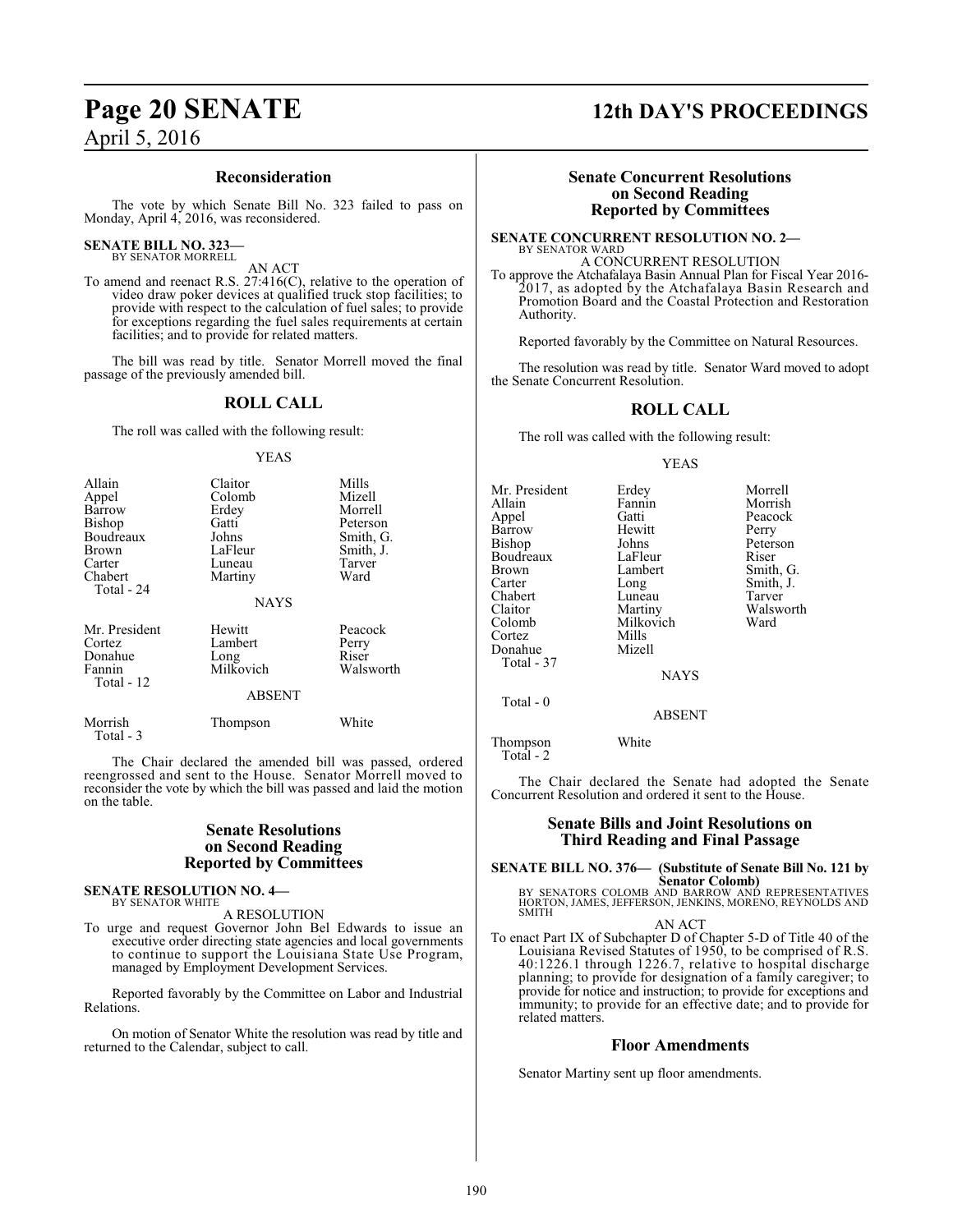# **12th DAY'S PROCEEDINGS Page 21 SENATE**

# **SENATE FLOOR AMENDMENTS**

Amendments proposed by Senator Martiny on behalf of the Legislative Bureau to Engrossed Senate Bill No. 376 by Senator Colomb

AMENDMENT NO. 1

On page 2, line 6, following "**(a)**"and before "**years**" change "**Eighteen**" to "**Is eighteen**"

AMENDMENT NO. 2 On page 4, line 12, following "**with,**" and before "**, or**" change "**supercede**" to "**supersede**"

# AMENDMENT NO. 3

On page 4, line 13, following "**Subchapter A of**" and before "**or with**" change "**Chapter 5-D of this Title**" to "**this Chapter**"

AMENDMENT NO. 4

On page 4 line 23, following "**of**" and before "**caregiver**" insert "**a**"

On motion of Senator Martiny, the amendments were adopted.

The bill was read by title. Senator Colomb moved the final passage of the amended bill.

# **ROLL CALL**

The roll was called with the following result:

# YEAS

| Mr. President<br>Allain<br>Appel<br>Barrow<br>Bishop<br>Boudreaux<br><b>Brown</b><br>Carter<br>Chabert<br>Claitor<br>Colomb<br>Cortez<br>Total $-36$<br>$Total - 0$ | Donahue<br>Erdey<br>Fannin<br>Gatti<br>Hewitt<br>Johns<br>LaFleur<br>Lambert<br>Long<br>Luneau<br>Martiny<br>Mills<br><b>NAYS</b> | Mizell<br>Morrell<br>Morrish<br>Peacock<br>Perry<br>Peterson<br>Riser<br>Smith, G.<br>Smith, J.<br>Tarver<br>Walsworth<br>Ward |
|---------------------------------------------------------------------------------------------------------------------------------------------------------------------|-----------------------------------------------------------------------------------------------------------------------------------|--------------------------------------------------------------------------------------------------------------------------------|
|                                                                                                                                                                     | <b>ABSENT</b>                                                                                                                     |                                                                                                                                |
| Milkovich<br>Total - 3                                                                                                                                              | Thompson                                                                                                                          | White                                                                                                                          |

The Chair declared the amended bill was passed, ordered reengrossed and sent to the House. Senator Colomb moved to reconsider the vote by which the bill was passed and laid the motion on the table.

# **Senate Bills and Joint Resolutions on Third Reading and Final Passage, Subject to Call**

# **Called from the Calendar**

Senator Mills asked that Senate Bill No. 291 be called from the Calendar.

# **SENATE BILL NO. 291—**

BY SENATORS MILLS, DONAHUE, PEACOCK AND TARVER AN ACT

To amend and reenact R.S. 37:2418(B) and to repeal R.S. 37:2418(C) and (D), relative to the practice of physical therapy; to authorize implementation of physical therapy services in certain

# April 5, 2016

circumstances; to provide for an effective date; and to provide for related matters.

# **Floor Amendments**

Senator Mills proposed the following amendments.

# **SENATE FLOOR AMENDMENTS**

Amendments proposed by Senator Mills Senator Mills to Engrossed Senate Bill No. 291 by Senator Mills

# AMENDMENT NO. 1

On page 1, line 16, after "chiropractic." insert "**The physical therapist shall provide notice to the health care provider of the patient's choice within fifteen days of implementing physical therapy treatment. If after thirty business days of implementing physical therapy treatment the patient has not made measurable or functional improvement, the physical therapist shall refer the patient to an appropriate health care provider.**"

On motion of Senator Mills, the amendments were adopted.

The bill was read by title. Senator Mills moved the final passage of the amended bill.

# **ROLL CALL**

The roll was called with the following result:

# YEAS

Hewitt Peterson<br>LaFleur Riser

Milkovich Ward<br>
Whils White

Allain Fannin Peacock<br>Appel Gatti Perry Appel Gatti<br>Barrow Hewitt Bishop LaFleur<br>Boudreaux Lambert Boudreaux Lambert Smith, G.<br>Brown Long Smith, J. Brown Long Smith, J.<br>
Carter Luneau Tarver Carter Luneau Tarve<br>Chabert Milkovich Ward Colomb Mills<br>Cortez Mizell Cortez Mizell<br>Donahue Morrell Donahue

Total - 31

Mr. President Johns Walsworth<br>Claitor Martiny Claitor Martiny<br>
Frdev Morrish Morrish

ABSENT

**NAYS** 

Thompson Total - 1

Total - 7

The Chair declared the amended bill was passed, ordered reengrossed and sent to the House. Senator Mills moved to reconsider the vote by which the bill was passed and laid the motion on the table.

# **Called from the Calendar**

Senator Bishop asked that Senate Bill No. 353 be called from the Calendar.

# **SENATE BILL NO. 353—**

BY SENATOR BISHOP AND REPRESENTATIVE HILFERTY AN ACT

To enact R.S.  $17:221.7$  and  $3996(B)(42)$ , relative to dropout prevention programs for high school students; to provide for the Louisiana Expectant and Parenting Students Act; to provide for a purpose for the Act; to require public high school governing authorities to adopt policies that support expectant and parenting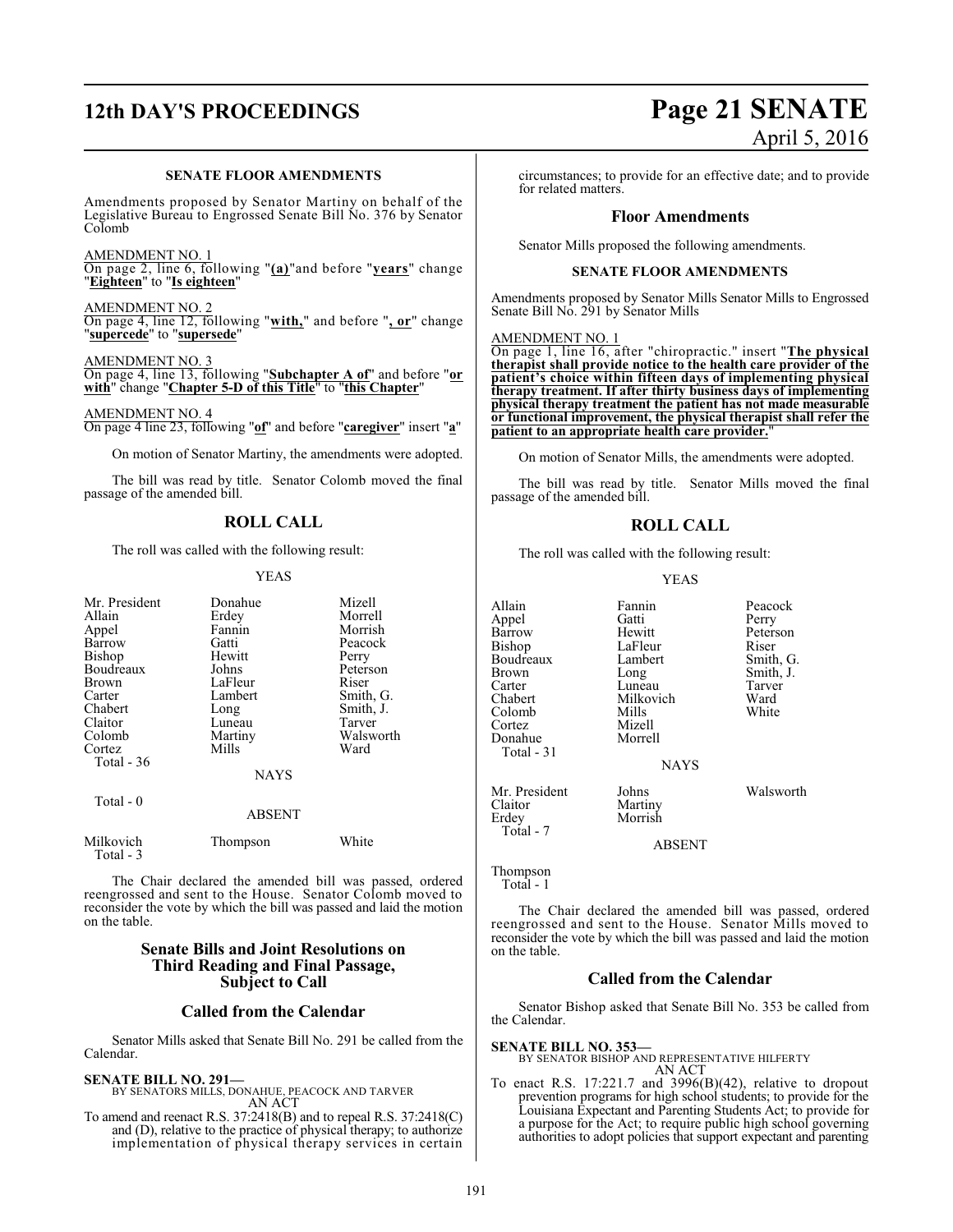students; to provide for reporting requirements and criteria; to provide for an effective date; and to provide for related matters.

# **Floor Amendments**

Senator Bishop proposed the following amendments.

# **SENATE FLOOR AMENDMENTS**

Amendments proposed by Senator Bishop to Engrossed Senate Bill No. 353 by Senator Bishop

# AMENDMENT NO. 1

On page 2, delete lines 2 through 13, and insert the following: "**B. Title IX of the Education Amendments of 1972 establishes basic legal obligations of any educational program receiving federal assistance**."

AMENDMENT NO. 2

On page 2, line 16, after "**1972**" insert "**.**" and delete the remainder of the line and delete line 17

# AMENDMENT NO. 3

On page 2, delete lines 26 through 29 and insert the following: "**(3) Such policy shall be readily available to the public by posting on the website of the school or school governing authority, or by other appropriate means.**"

# AMENDMENT NO. 4

On page 3, deletes lines 1 through 4

AMENDMENT NO. 5

On page 3, line 5, change "**(5)**" to "**(4)**" and change **attorney general**" to "**Department of Education**"

AMENDMENT NO. 6

On page 3, line 7, after "**include**" delete the remainder of the line and delete line 8, and at the beginning of line 9, delete "**of this Section,**"

On motion of Senator Bishop, the amendments were adopted.

# **Floor Amendments**

Senator Appel proposed the following amendments.

# **SENATE FLOOR AMENDMENTS**

Amendments proposed by Senator Appel to Engrossed Senate Bill No. 353 by Senator Bishop

AMENDMENT NO. 1

On page 2, delete lines 12 and 13 and insert the following:

"**(4) Reinstating a female student, upon medical release, to the academic and extracurricular status which she held when her** medical leave began.

On motion of Senator Appel, the amendments were adopted.

The bill was read by title. Senator Bishop moved the final passage of the amended bill.

# **ROLL CALL**

The roll was called with the following result:

# YEAS

| Mr. President | Erdey   | Morrish   |
|---------------|---------|-----------|
| Allain        | Fannin  | Peacock   |
| Appel         | Gatti   | Perry     |
| Barrow        | Hewitt  | Peterson  |
| Bishop        | Johns   | Riser     |
| Boudreaux     | LaFleur | Smith, G. |
| Brown         | Lambert | Smith, J. |

# **Page 22 SENATE 12th DAY'S PROCEEDINGS**

Carter Long Tarver<br>
Chabert Luneau Walsw Chabert Luneau Walsworth Claitor Martiny Ward<br>Colomb Milkovich White Milkovich<br>Mills Cortez Mills Donahue Total - 37 **NAYS**  Total - 0 ABSENT Morrell Thompson Total - 2

The Chair declared the amended bill was passed, ordered reengrossed and sent to the House. Senator Bishop moved to reconsider the vote by which the bill was passed and laid the motion on the table.

# **Called from the Calendar**

Senator Colomb asked that Senate Bill No. 94 be called from the Calendar.

### **SENATE BILL NO. 94—** BY SENATOR COLOMB

AN ACT

To amend and reenact Code of Civil Procedure Arts. 10(A)(3) and (4) and 4556 and to enact Chapter 24 of Title 13 of the Louisiana Revised Statutes of 1950, to be comprised of R.S. 13:4251.101 through 4251.505, relative to adults in need of care; to provide relative to courts and judicial procedure; to provide relative to jurisdiction and procedures for actions brought pursuant to the Louisiana Uniform Adult Guardianship Protective Proceedings Jurisdiction Act; to provide for ancillary interdiction procedures for protected persons; to provide a short title for the Louisiana Uniform Adult Guardianship and Protective Proceedings Jurisdiction Act; to provide certain definitions, terms, procedures, conditions, requirements and effects; to provide for international application of the Chapter; to provide for communication between Louisiana courts and courts of other states; to provide for cooperation between Louisiana courts and courts of other states; to provide for taking testimony in another state; to provide for exclusive basis; to provide for jurisdiction; to provide for special jurisdiction; to provide for exclusive and continuing jurisdiction; to provide for appropriate forums; to provide for jurisdiction declined by reason of conduct; to provide for notice of proceedings; to provide for proceedings in more than one state; to provide for transfer of guardianship or conservatorship proceedings to another state; to provide for accepting guardianship or conservatorship proceedings transferred from another state; to provide for registration of guardianship orders; to provide for registration of protective orders; to provide for the effect of the registration of such orders; to provide for uniformity of application and construction; to provide relative to the Electronic Signatures in Global and National Commerce Act; to provide for transitional provision; and to provide for related matters.

# **Floor Amendments**

Senator Colomb proposed the following amendments.

# **SENATE FLOOR AMENDMENTS**

Amendments proposed by Senator Colomb to Engrossed Senate Bill No. 94 by Senator Colomb

AMENDMENT NO. 1

On page 7, line 23, change "**Section**" to "**R.S. 13:**" in both instances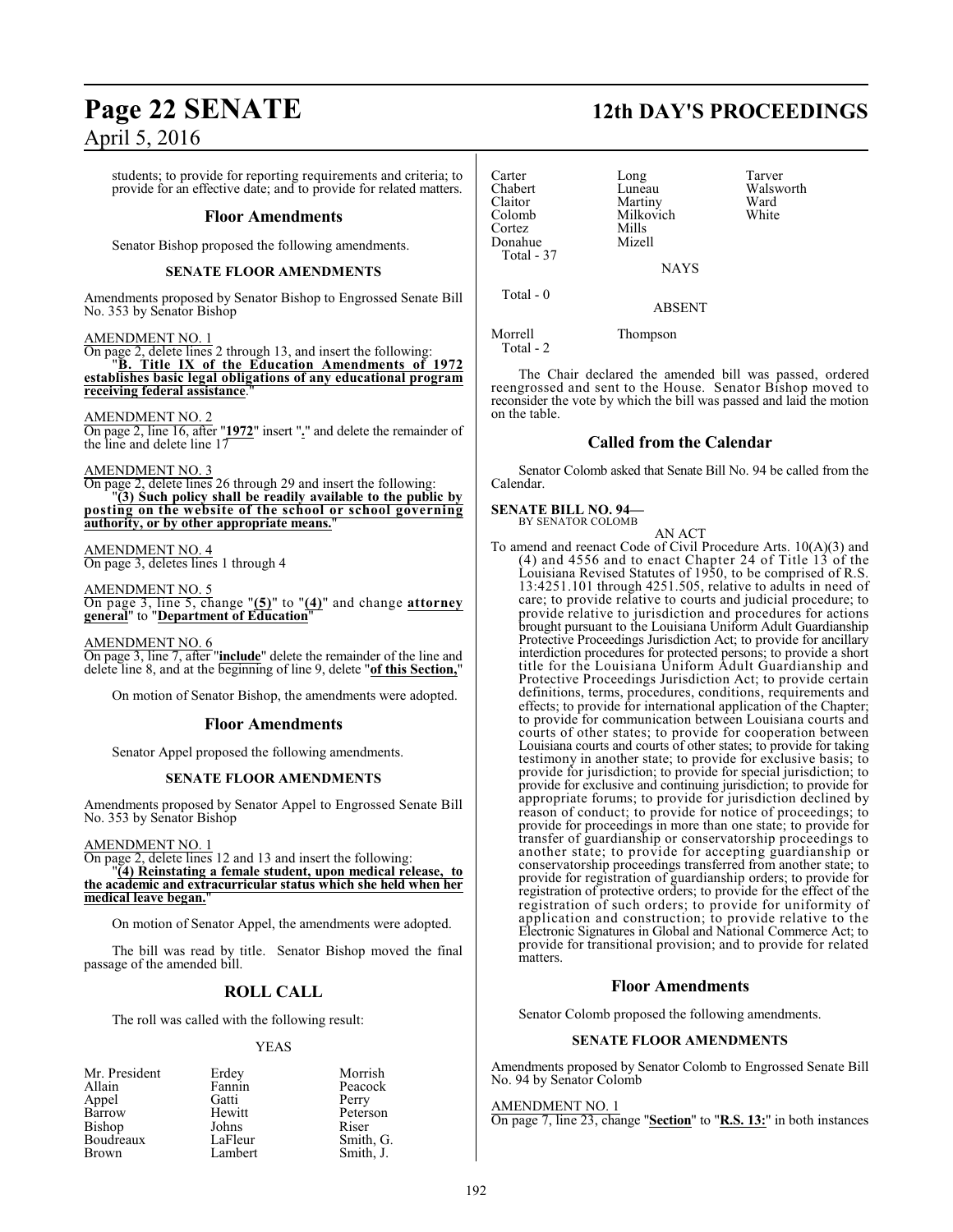# **12th DAY'S PROCEEDINGS Page 23 SENATE**

# April 5, 2016

# AMENDMENT NO. 2

On page 9, lines 13, 19, and 22, change "**Section**" to "**R.S. 13:**"

AMENDMENT NO. 3 On page 10, lines 1, 8 and 25, change "**Section**" to "**R.S. 13:**"

AMENDMENT NO. 4 On page 12, line 3, change "**Subsection 4251.206(C)**" to "**R.S. 13:4251.206(C)**"

AMENDMENT NO. 5 On page 12, lines 6, 26, and 29, change "**Section**" to "**R.S. 13:**"

AMENDMENT NO. 6 On page 13, lines 2 and 4, change "**Section**" to "**R.S. 13:**"

AMENDMENT NO. 7 On page 14, lines 12, 23, and 29, change "**Section**" to "**R.S. 13:**"

AMENDMENT NO. 8 On page 15, line 23, change "**Section**" to "**R.S. 13:**"

AMENDMENT NO. 9 On page 18, line 26, change "**Section**" to "**R.S. 13:**" and change "**502**" to "**4251.502**"

On motion of Senator Colomb, the amendments were adopted.

# **Floor Amendments**

Senator Martiny sent up floor amendments.

# **SENATE FLOOR AMENDMENTS**

Amendments proposed by Senator Martiny on behalf of the Legislative Bureau to Engrossed Senate Bill No. 94 by Senator Colomb

AMENDMENT NO. 1 On page 5, line 31, following "**and 5**" and before "**.**" insert "**of this Chapter**" and on line 36, following "**B** and before the comma "**,**" insert "**of this Section**"

AMENDMENT NO. 2 On page 6, line 12, following "**similar to**" and before the end of the line delete "**the**"

AMENDMENT NO. 3 On page 6, line 13, at the beginning of the line and before "**R.S.**" delete "**previous**"

AMENDMENT NO. 4 On page 9, line 15, following "**(2)**" and before "**,**" insert "**of this Section**"

AMENDMENT NO. 5 On page 10, line 30, following "**Subsection A**" and before "**,**" insert "**of this Section**"

AMENDMENT NO. 6 On page 13, lines 16 and 22, following "**Subsection A**" and before "**.**" insert "**of this Section**"

AMENDMENT NO. 7 On page 15, line 4, following "**Subsection A**" and before "**must**" insert "**of this Section**"

AMENDMENT NO. 8 On page 15, line 12, following "**Subsection A**" and before "**.**" insert "**of this Section**"

AMENDMENT NO. 9 On page 15, line 14, following "**Subsection A**" and before "**unless**" insert "**of this Section**"

# AMENDMENT NO. 10

On page 18, line 26, following "**IV**" and before "**and**" insert "**of this Chapter**"

On motion of Senator Martiny, the amendments were adopted.

The bill was read by title. Senator Colomb moved the final passage of the amended bill.

# **ROLL CALL**

The roll was called with the following result:

# YEAS

Mr. President Donahue Mizell<br>Allain Erdev Morrel Appel Fanni<br>Barrow Gatti Bishop Hewitt Perry<br>Boudreaux Johns Peterson Boudreaux Johns Peters<br>Brown LaFleur Riser Brown LaFleur<br>Carter Lambert Carter Lambert Smith, G.<br>
Chabert Long Smith, J. Claitor Luneau Tarver<br>Colomb Martiny Ward Cortez Total - 36

Erdey Morrell<br>Fannin Morrish Gatti Peacock<br>Hewitt Perry Long Smith, J.<br>Luneau Tarver Martiny Ward<br>
Mills White

**NAYS** 

# ABSENT

Thompson Walsworth Total - 2

on the table.

Milkovich Total - 1

The Chair declared the amended bill was passed, ordered reengrossed and sent to the House. Senator Colomb moved to reconsider the vote by which the bill was passed and laid the motion

# **Rules Suspended**

Senator Fannin asked for and obtained a suspension of the rules to revert to the Morning Hour.

# **Introduction of Senate Bills and Joint Resolutions**

**SENATE BILL NO. 409—** BY SENATORS JOHN SMITH AND JOHNS AN ACT

To enact R.S. 22:753.1 and to repeal R.S. 22:753 $(C)(8)$ , relative to exemptions from principle-based reserves for life insurance; to provide with respect to an exemption for single-state life insurers domiciled in this state; to provide for the repeal of the exemption for domestic life insurers upon approval of the commissioner of insurance; and to provide for related matters.

The bill was read by title and placed on the Calendar for a second reading.

### **SENATE BILL NO. 410—** BY SENATOR BROWN

AN ACT

To amend and reenact R.S. 32:8, 57.1(C), 863(A)(3)(a), and  $863.1(C)(1)(b)$  and to enact R.S. 32:9, 10 and 11, relative to motor vehicles; to provide for payment of monies owed to the office of motor vehicles; to authorize the office of motor vehicles to enter into installment agreements; to authorize the office of motor vehicles to register motor vehicles and issue driver's licenses to persons during the term of an installment agreement; to authorize offer in compromise; to require the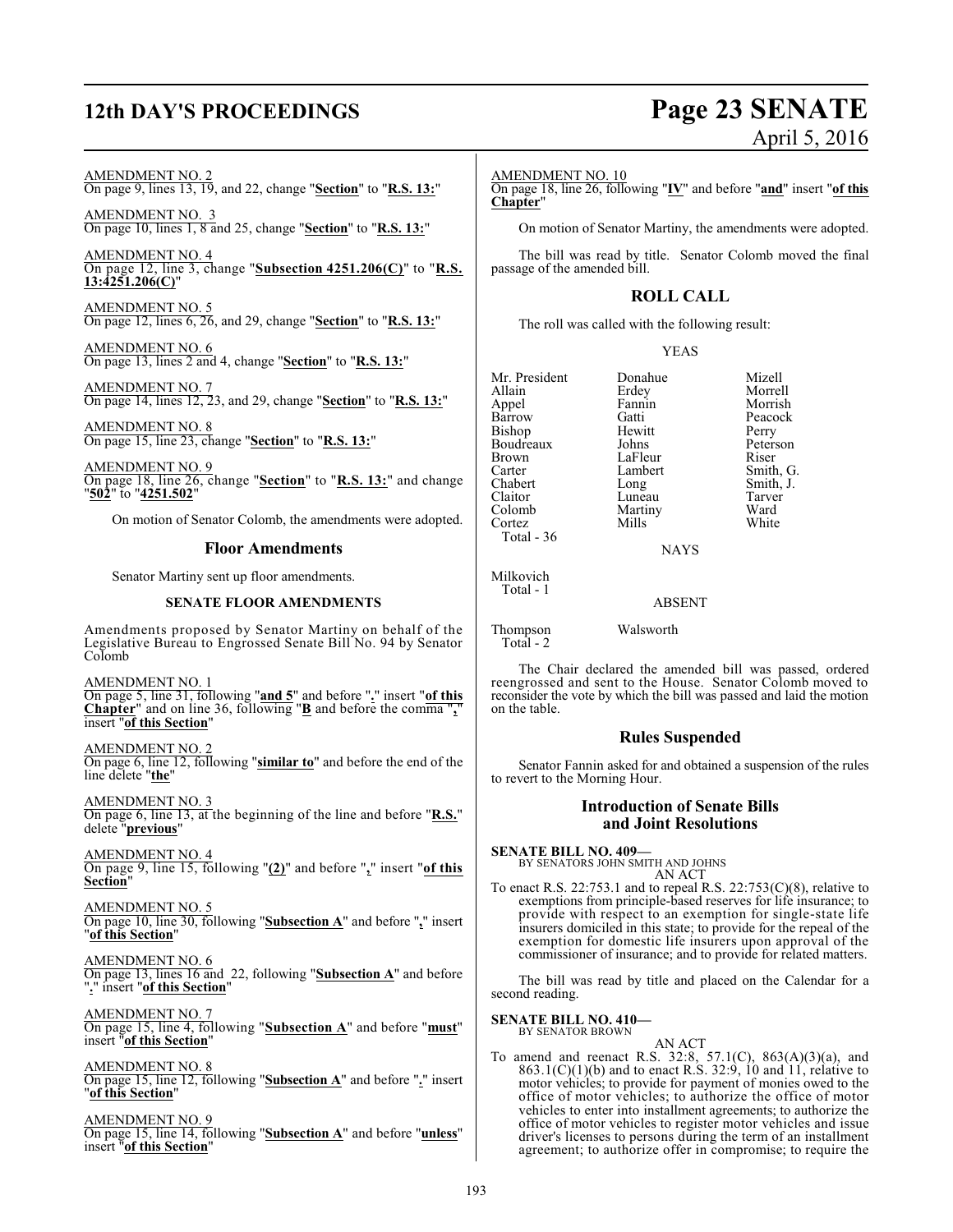# **Page 24 SENATE 12th DAY'S PROCEEDINGS**

office of motor vehicles to offer a debt amnesty program; to provide for an amnesty period and requirements; to authorize the promulgation of rules and regulations; and to provide for related matters.

The bill was read by title and placed on the Calendar for a second reading.

# **SENATE BILL NO. 411—** BY SENATOR BROWN

AN ACT

To enact R.S. 36:104(A)(8), relative to the secretary of economic development; to provide for the powers and duties of the secretary; to require the secretary to provide a report containing certain information about economic development projects to legislators; to provide for the contents of the report; to provide terms, conditions, and requirements; and to provide for related matters.

The bill was read by title and placed on the Calendar for a second reading.

**SENATE BILL NO. 412—** BY SENATOR BROWN

AN ACT

To amend and reenact R.S. 33:9038.31(2) and (3) and to enact R.S. 33:9038.70, relative to special districts; to authorize the creation of special districts; to provide for the governance and the powers and duties of the district; including tax, bond, and tax increment finance authority; and to provide for related matters.

The bill was read by title and placed on the Calendar for a second reading.

### **SENATE BILL NO. 413—** BY SENATOR LUNEAU

AN ACT

To amend and reenact R.S. 16:51(A)(9), relative to assistant district attorneys; to provide for additional district attorneys in the Ninth Judicial District; and to provide for related matters.

The bill was read by title and placed on the Calendar for a second reading.

# **SENATE BILL NO. 414—** BY SENATOR LUNEAU

AN ACT

To amend and reenact R.S. 39:571(A), relative to the sale of bonds; to provide with respect to the price at which bonds may be sold; to provide for the application of the premium, if any, derived in connection with the issuance of bonds; to provide for an effective date; and to provide for related matters.

The bill was read by title and placed on the Calendar for a second reading.

### **SENATE BILL NO. 415—** BY SENATOR GATTI

AN ACT

To enact Part XXXV of Chapter 13 of Title 38 of the Louisiana Revised Statutes of 1950, to be comprised of R.S. 38:3087.361 through 3087.379, relative to Lake Bisteneau in Bienville, Bossier, and Webster parishes; to create the Lake Bisteneau Recreation and Water Conservation District as a political subdivision of the state; to create and provide for a board of commissioners to manage the district; to provide for powers and duties of the district and the board; to authorize the board to levy taxes, parcel and other fees, issue bonds, and incur debt; to authorize the board to promulgate rules and regulations to accomplish the purposes of the district; to provide for penalties; to provide relative to the duties and powers of the Department of Transportation and Development and the Louisiana Wildlife and Fisheries Commission; to provide with respect to mineral leases; to provide for creation and construction of playgrounds and recreational facilities; to provide for regulation of commercial establishments; and to provide for related matters.

The bill was read by title and placed on the Calendar for a second reading.

# **SENATE BILL NO. 416—**

BY SENATOR DONAHUE

AN ACT To enact R.S. 39:36(A)(3)(b)(vi)(hh) and R.S. 49:308.5(D), relative to the state budget; to provide for expenditures from certain special funds or dedications; and to provide for related matters.

The bill was read by title and placed on the Calendar for a second reading.

### **SENATE BILL NO. 417—** BY SENATOR DONAHUE

AN ACT

To enact R.S. 49:308.2 and to repeal R.S. 49:308.3, relative to special funds and dedications of money; to provide for legislative intent; to provide for the abolition of certain special treasury funds and dedications; to provide for an effective date; and to provide for related matters.

The bill was read by title and placed on the Calendar for a second reading.

### **SENATE BILL NO. 418—** BY SENATOR LAMBERT

AN ACT To amend and reenact R.S.  $15:175(A)(1)(f)$ , relative to indigent defenders; to provide for payment of application fees; to provide for assessment of fees; and to provide for related matters.

The bill was read by title and placed on the Calendar for a second reading.

# **SENATE BILL NO. 419-**<br>BY SENATOR THOMPSON

AN ACT To amend and reenact R.S. 38:2313(F), and to enact R.S. 38:2313(B)(7), relative to professional services; to provide for the factors in the selection of professional services; to provide for an effective date; and to provide for related matters.

The bill was read by title and placed on the Calendar for a second reading.

# **SENATE BILL NO. 420—**

BY SENATOR THOMPSON AN ACT

To enact R.S. 17:195.1, relative to school nutrition programs; to require the State Board of Elementary and Secondary Education to develop and implement a farm to school program to promote the use of locally grown and raised agricultural products in school nutrition programs; to provide for the duties and responsibilities of the state Department of Education and the Department of Agriculture and Forestry with respect to the program; and to provide for related matters.

The bill was read by title and placed on the Calendar for a second reading.

### **SENATE BILL NO. 421—** BY SENATOR THOMPSON

AN ACT

To amend and reenact R.S. 37:1361(B) and (E), 1366(A), 1367(A), 1368(A), 1371(A), 1373(A), 1377(B), and 1378(A)(3),(6), and (8), and to enact  $\hat{R}$ .S. 37:1366(J) and  $(K)$ , relative to plumbers; to provide relative to the licensure of plumbers; to create and provide for the qualifications for a new "tradesman plumber" license; to provide relative to the membership and duties of the State Plumbing Board; to provide for definitions; to provide relative to the registration of apprentice plumbers; to provide relative to training programs, requirements, and examinations for plumbers; to provide for fees; to provide for disciplinary actions for violations; and to provide for related matters.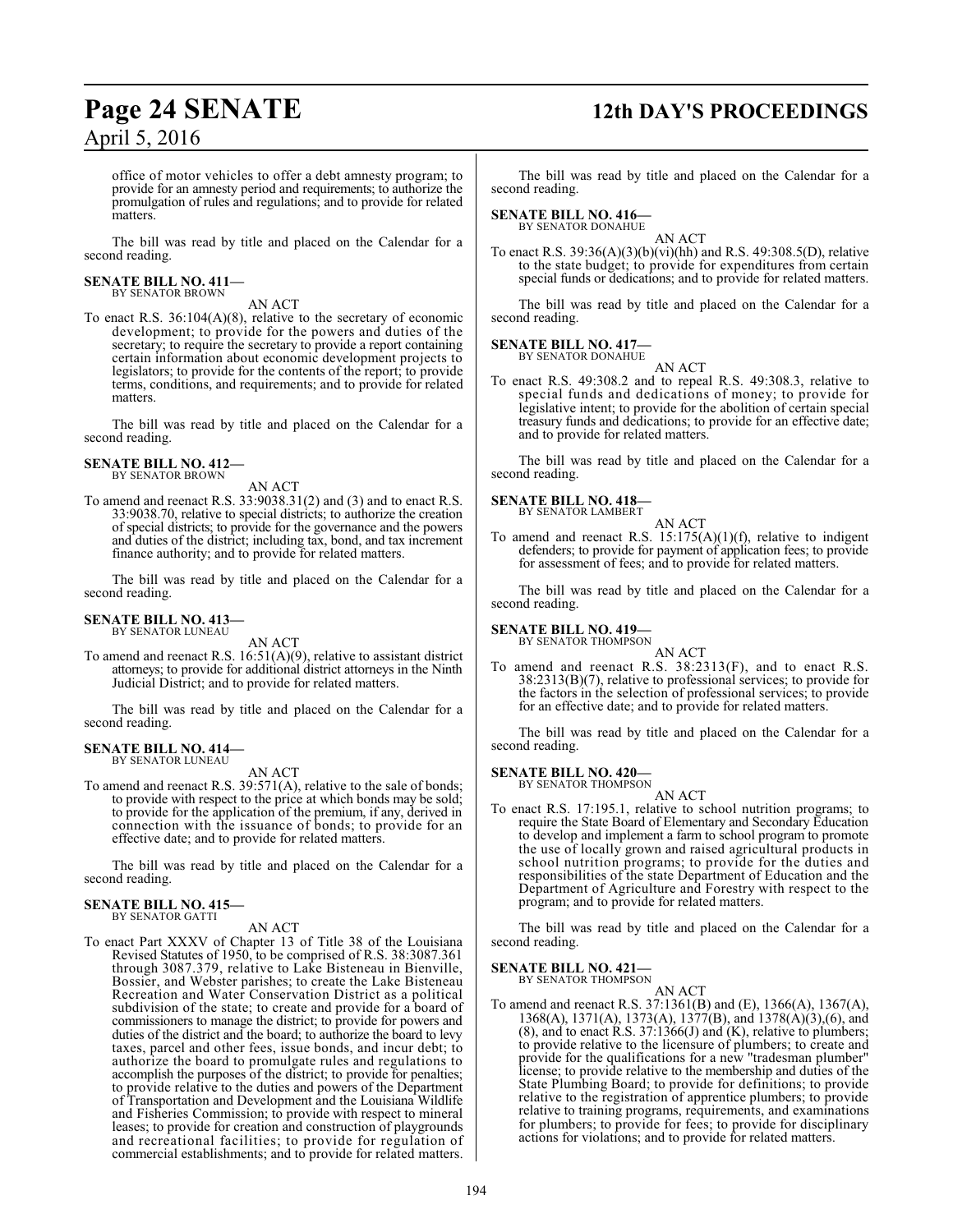# **12th DAY'S PROCEEDINGS Page 25 SENATE**

# April 5, 2016

The bill was read by title and placed on the Calendar for a second reading.

## **SENATE BILL NO. 422—** BY SENATOR WALSWORTH

AN ACT

To amend and reenact R.S. 30:2418(I)(1), relative to waste tires; to provide for fees levied on certain tires; to prohibit any additional fees; to provide certain restrictions; to provide terms, conditions, and requirements; and to provide for related matters.

The bill was read by title and placed on the Calendar for a second reading.

## **SENATE BILL NO. 423—** BY SENATOR WALSWORTH

AN ACT

To amend and reenact R.S. 30:2418(I)(2), relative to waste tires; to provide for payments to waste tire processing facilities for recycled waste tire material; to provide terms, conditions, and requirements; and to provide for related matters.

The bill was read by title and placed on the Calendar for a second reading.

# **SENATE BILL NO. 424—** BY SENATOR MARTINY

AN ACT

To amend and reenact R.S. 15:574.4(A)(2), the introductory paragraph of R.S. 15:574.4(A)(4) and 574.4(A)(4)(a), (B)(1), the introductory paragraph of R.S. 15:574.4(B)(2) and 574.4  $(B)(2)(a)(i)$ ,  $(D)(1)(a)$ , and  $(E)(1)(a)$ , relative to parole eligibility; to provide for parole eligibility for certain offenders convicted for a first time of a crime of violence; to provide for parole eligibility for certain offenders convicted for a second time of a crime of violence; to provide for exclusions; to provide for terms; and to provide for related matters.

The bill was read by title and placed on the Calendar for a second reading.

### **SENATE BILL NO. 425—** BY SENATOR ALLAIN

AN ACT

To amend and reenact R.S.  $30:21(B)(2)(a)$  and to enact R.S.  $30:86(D)(7)$ , relative to the commissioner of conservation; to provide for the Oil and Gas Regulatory Fund; to provide for the Oilfield Site Restoration Fund; to provide for contributions to such funds from fees collected from an operator who chooses not to plug a well classified as inactive; and to provide for related matters.

The bill was read by title and placed on the Calendar for a second reading.

### **SENATE BILL NO. 426—** BY SENATOR GATTI

AN ACT

To enact R.S. 30:2054(B)(2)(c), relative to air quality; to provide for the authority of the secretary of the Department of Environmental Quality; to prohibit open burning of munitions and waste explosives; to provide terms, conditions, and requirements; and to provide for related matters.

The bill was read by title and placed on the Calendar for a second reading.

## **SENATE BILL NO. 427—** BY SENATOR ALLAIN

AN ACT

To amend and reenact R.S.  $30:4(C)(1)(a)(iii)$  and (iv), to enact R.S. 30:4(R) and (S), and to repeal  $\hat{R}$ .S. 30:4(C)(1)(a)(v), relative to the office of conservation; to provide for jurisdiction, duties, and powers of the commissioner; to provide for drilling, casing, and plugging of wells; to allow for transferrable plugging credits in lieu of bond with security; to require reasonable bond with

security for plugging certain wells; to require the plugging of certain wells; to provide for rule making authority; to provide for terms, conditions, and requirements; and to provide for related matters.

The bill was read by title and placed on the Calendar for a second reading.

# **SENATE BILL NO. 428—** BY SENATOR ALLAIN

AN ACT

To amend and reenact R.S. 47:645(B) and to enact R.S. 30:88.1, relative to site specific oilfield trust accounts; to provide for the use of certain funds in the state treasury derived from orphan or inactive wells for oilfield site restoration; to provide for an effective date; and to provide for related matters.

The bill was read by title and placed on the Calendar for a second reading.

### **SENATE BILL NO. 429—** BY SENATOR BARROW

AN ACT

To amend and reenact R.S. 37:1263 and 1267, and to repeal R.S. 37:1264 and 1265, relative to the board of medical examiners; to provide for membership; to provide for physician districts; to provide for qualifications; to provide for an appointment process; to provide for removal; to provide for terms; to provide for an effective date; and to provide for related matters.

The bill was read by title and placed on the Calendar for a second reading.

# **SENATE BILL NO. 430—**

BY SENATOR ALLAIN

AN ACT To enact R.S. 40:1730.23(J) and (K), relative to Terrebonne Parish; to provide relative to the State Uniform Construction Code; to provide for enforcement of building codes by municipalities and parishes; to authorize municipalities and parishes to modify or approve alternatives to provisions of certain building codes; to provide for certain terms, conditions, and procedures; and to provide for related matters.

The bill was read by title and placed on the Calendar for a second reading.

### **SENATE BILL NO. 431—** BY SENATOR PETERSON

AN ACT

To amend and reenact R.S.  $17:3995(A)(3)$ ,  $(4)(a)(ii)$ , and  $(I)$ , and to enact R.S. 17:3995(K), relative to funding for charter schools; to provide relative to district-level funding allocations for certain charter schools; to provide relative to certain funds withheld by the state Department of Education from state funds allocated to certain charter schools; to provide relative to certain schools acting as their own local education agency; to provide for rules; to provide for effectiveness; and to provide for related matters.

The bill was read by title and placed on the Calendar for a second reading.

**SENATE BILL NO. 432—**<br>BY SENATORS PETERSON, BISHOP, CARTER AND MORRELL AND<br>REPRESENTATIVES BAGNERIS, GARY CARTER, JIMMY HARRIS,<br>HILFERTY, LEGER AND MORENO AN ACT

To amend and reenact R.S.  $17:3995(A)(3)$ ,  $(4)(a)(ii)$ , and  $(I)$ , and 3999, and to enact R.S. 17:10.7.1, 100.11(I), and 3995(K), relative to the return of certain schools from the Recovery School District to the transferring school system; to provide for the governance, funding, and status of such schools; to provide for the return of school buildings, facilities, and property; to provide relative to charter contracts and enrollment and discipline policies; to provide relative to testing; to provide for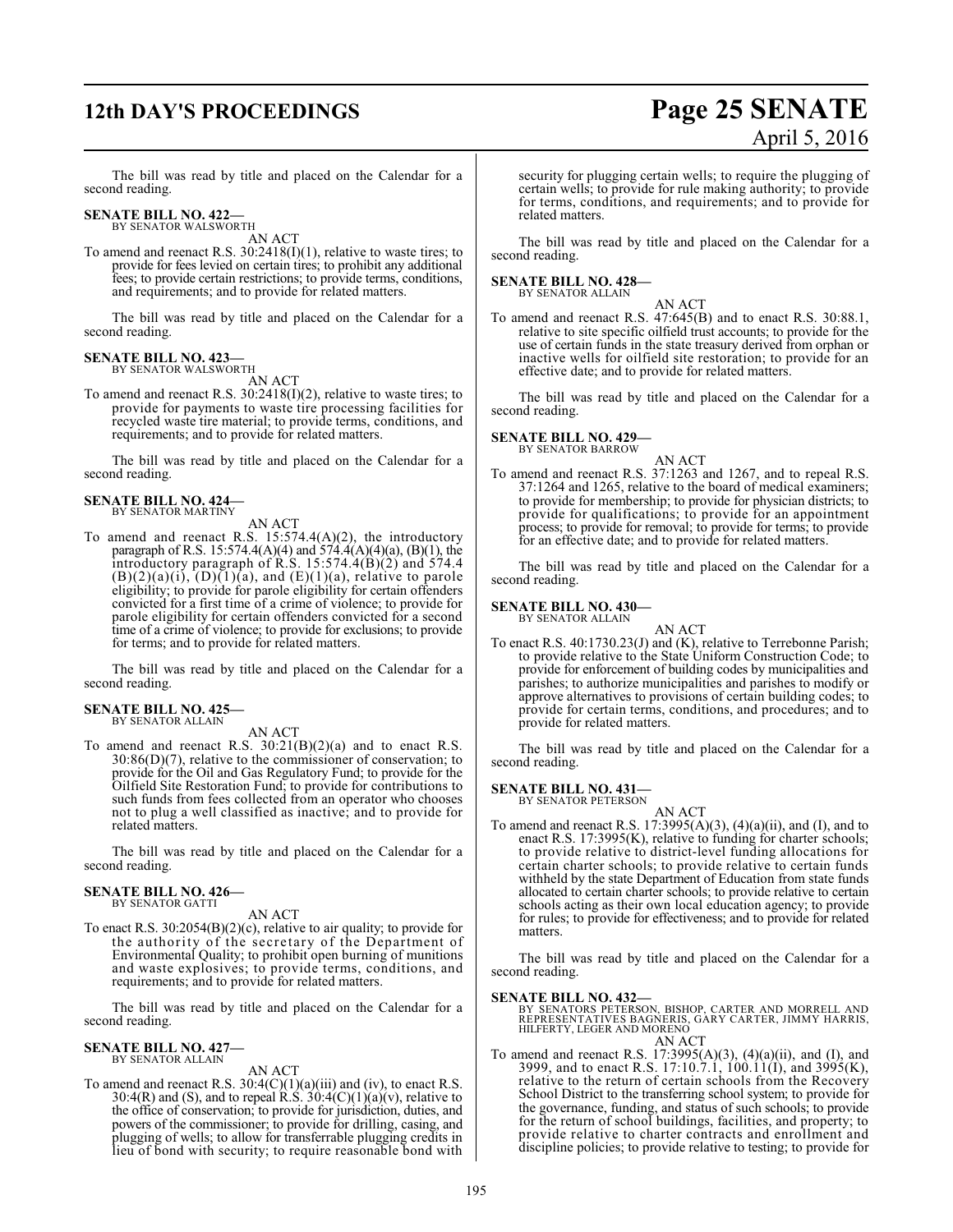# **Page 26 SENATE 12th DAY'S PROCEEDINGS**

the duties and responsibilities of the local school board, the local school superintendent, the Recovery School District, and the State Board of Elementary and Secondary Education; to provide for an implementation plan and an advisory committee to help develop the plan; to provide for immunity from civil liability for local school board members; to provide with respect to the funding of charter schools acting as their own local education agency; to provide for rules; to provide for effectiveness; to provide for reporting; and to provide for related matters.

The bill was read by title and placed on the Calendar for a second reading.

### **SENATE BILL NO. 433** BY SENATOR MORRELL

AN ACT

To amend and reenact R.S. 39:1401(C), 1405.4(E) and (F), 1410.60(A) and R.S. 42:19(A)(1)(b)(ii)(cc), to enact R.S. 39:1405.5, and to repeal R.S. 47:1405.4(G) and (H), relative to the State Bond Commission; to provide for selection of the chairman of the State Bond Commission; to provide relative to reporting requirements; to provide for approval guidelines; to provide relative to certain voting requirements; and to provide for related matters.

The bill was read by title and placed on the Calendar for a second reading.

# **SENATE BILL NO. 434—** BY SENATOR MORRELL

AN ACT

To amend and reenact the introductory paragraph of R.S. 18:402(D), relative to parochial and municipal elections; to provide for implementation date change; and to provide for related matters.

The bill was read by title and placed on the Calendar for a second reading.

### **SENATE BILL NO. 435—** BY SENATOR MORRELL

AN ACT

To enact R.S. 14:67.30, relative to the theft of animals; to create the crime of theft of animals; to provide definitions; to provide for penalties; and to provide for related matters.

The bill was read by title and placed on the Calendar for a second reading.

# **SENATE BILL NO. 436—** BY SENATOR CARTER

AN ACT

To amend and reenact R.S. 38:2315, the Section heading of R.S. 51:2231, 2235(16)(a), 2236(A), and 2237(2) and to enact R.S. 23:335 and R.S. 39:1553.1 and 2183, relative to discrimination; to provide with respect to sexual orientation, gender identity, and gender expression; to prohibit discrimination with respect to employment; to prohibit discrimination with respect to public services; to prohibit discrimination when awarding public contracts and procurement contracts; to provide that parishes and municipalities may prohibit discrimination; to provide with respect to local human rights commission; and to provide for related matters.

The bill was read by title and placed on the Calendar for a second reading.

### **SENATE BILL NO. 437—** BY SENATOR MORRISH

AN ACT

To enact Chapter 21-E of Title 3 of the Louisiana Revised Statutes of 1950, to be comprised of R.S. 3:3561 through 3569, and to repeal Chapter 21-B of Title 3 of the Louisiana Revised Statutes of 1950, comprised of R.S. 3:3531 through 3538, and Chapter 21-C of Title 3 of the Louisiana Revised Statutes of 1950, comprised of R.S. 3:3541 through 3548, relative to rice promotion and research; to create the Louisiana Rice Promotion and Research Board; to provide for definitions; to provide for the board's membership, powers, duties, and functions; to provide relative to assessments; to provide for refunds; to provide for penalties; to provide for the use of funds; to provide for limitation of liability; to abolish the Louisiana Rice Research Board and the Louisiana Rice Promotion Board; and to provide for related matters.

The bill was read by title and placed on the Calendar for a second reading.

# **SENATE BILL NO. 438—**

BY SENATOR PETERSON

AN ACT To enact Part III of Chapter 8 of Title 23 of the Louisiana Revised Statutes of 1950, to be comprised of R.S. 23:861 through 861.21, and R.S. 36:4(BB), relative to public employment; to enact the Public Employee Partnership Act; to establish the Public Employees Labor Relations Board; to provide for the membership, powers, and duties of the board; and to provide for related matters.

The bill was read by title and placed on the Calendar for a second reading.

# **SENATE BILL NO. 439—**

BY SENATOR RISER

AN ACT To amend and reenact R.S. 40:46(A), relative to birth certificates; to provide for new birth certificates after a judgment of filiation; to provide for the payment of costs; and to provide for related matters.

The bill was read by title and placed on the Calendar for a second reading.

# **SENATE BILL NO. 440—** BY SENATOR PERRY

AN ACT

To enact R.S. 46:1958.1, relative to the rights of persons with disabilities; to provide for creation of a Louisiana Service Dog Registry; to provide for the licensure of service dog trainers; to provide relative to eligibility for certain educational benefits for service dog trainers; and to provide for related matters.

The bill was read by title and placed on the Calendar for a second reading.

# **SENATE BILL NO. 441—** BY SENATOR CARTER

AN ACT

To amend and reenact R.S. 23:632, relative to employee wages; to provide for employer penalties; to provide for liability of employer to pay; and to provide for related matters.

The bill was read by title and placed on the Calendar for a second reading.

# **SENATE BILL NO. 442—**

BY SENATOR RISER

AN ACT To amend and reenact R.S. 47:4354(A)(3), relative to ad valorem taxation; to provide for a targeted non-manufacturing business exemption to ad valorem taxation; to provide for eligibility for certain data services facilities; and to provide for related matters.

The bill was read by title and placed on the Calendar for a second reading.

# **SENATE BILL NO. 443—**

BY SENATOR HEWITT

AN ACT To amend and reenact R.S.  $39:21.3(E)(1)$  and (2) and to enact R.S.  $39:21.3(E)(4)$ , relative to the Health and Social Services Estimating Conference; to provide for the duties of the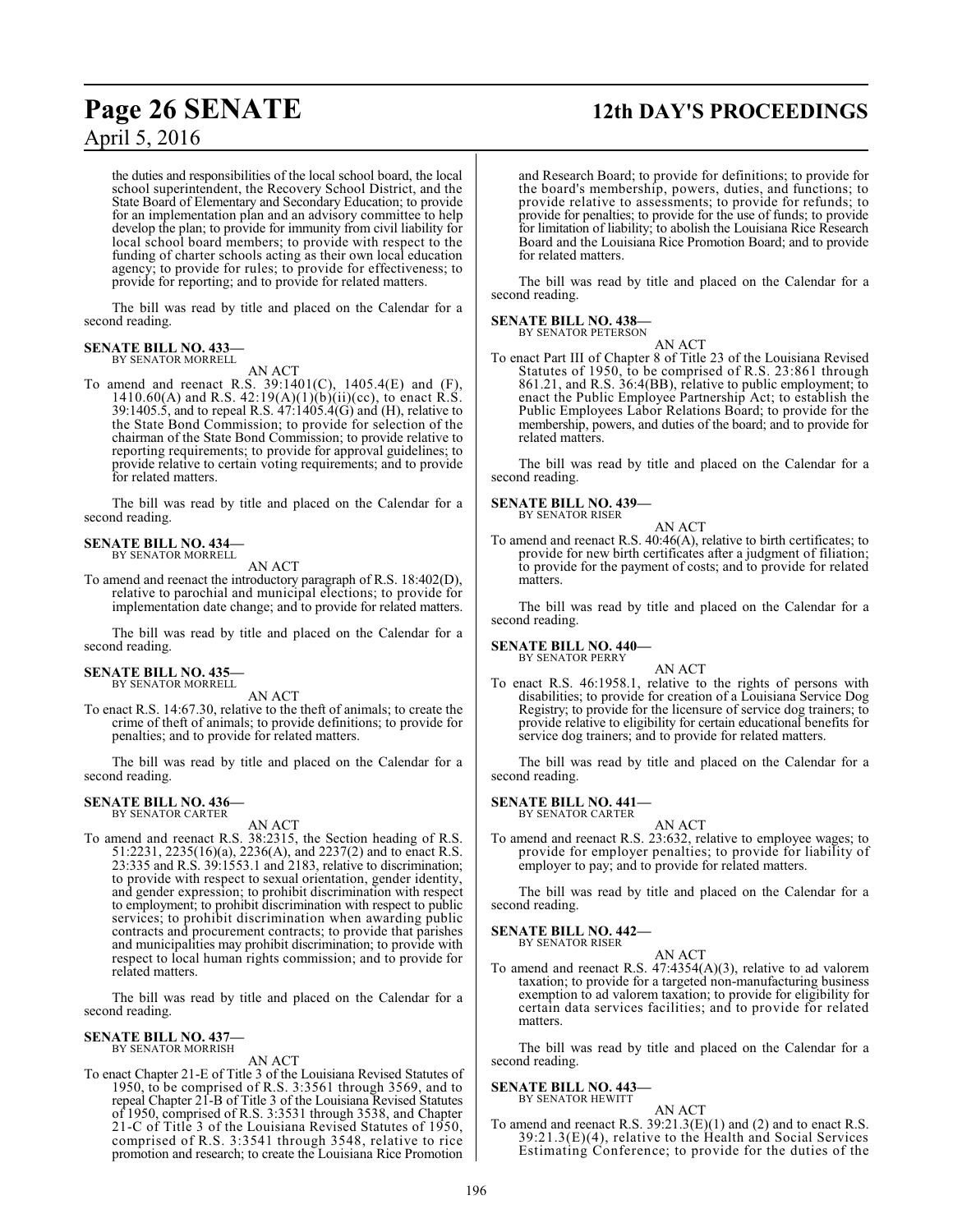# **12th DAY'S PROCEEDINGS Page 27 SENATE**

# April 5, 2016

conference; to provide for mandatory meetings of the conference for the purpose of developing budget recommendations for the Medicaid program; to provide for an effective date; and to provide for related matters.

The bill was read by title and placed on the Calendar for a second reading.

# **SENATE BILL NO. 444—** BY SENATOR ERDEY

AN ACT

To enact R.S. 32:412(N) and R.S. 40:1321(O), relative to the drivers' licenses and special identification cards; to provide for "100% Disabled Veteran" designation on a Louisiana driver's license and special identification card; and to provide for related matters.

The bill was read by title and placed on the Calendar for a second reading.

**SENATE BILL NO. 445—** BY SENATOR HEWITT

AN ACT

To amend and reenact R.S. 32:402.1(A) and to enact R.S. 32:402.1(B), relative to motor vehicles; to provide relative to the requirements for driver education; to provide for an online course to complete the classroom instruction component; and to provide for related matters.

The bill was read by title and placed on the Calendar for a second reading.

### **SENATE BILL NO. 446—** BY SENATOR HEWITT

AN ACT

To enact R.S. 17:3140, relative to postsecondary education; to provide relative to a comprehensive review of the educational demands of the state and its regions; to provide for an evaluation of the state's postsecondary education assets, needs, gaps and barriers; to provide for a report of the findings and recommendations; and to provide for related matters.

The bill was read by title and placed on the Calendar for a second reading.

# **SENATE BILL NO. 447—**

BY SENATOR APPEL

AN ACT To amend and reenact R.S. 41:1212(G) and 1215(B) and to enact R.S. 41:1215(D), (E), and (F), relative to public benefit corporations; to provide relative to certain procedures and requirements; to provide relative to leases or subleases of immovable property owned, leased or controlled by a public benefit corporation; to provide certain terms and conditions; and to provide for related matters.

The bill was read by title and placed on the Calendar for a second reading.

### **SENATE BILL NO. 448—** BY SENATOR BISHOP

AN ACT

To amend and reenact R.S. 9:315.22(E)(1) of Section 1 of Act No. 379 of the 2015 Regular Session of the Legislature, relative to awards of child support for adult children with disabilities; to provide for the termination of such obligations; and to provide for related matters.

The bill was read by title and placed on the Calendar for a second reading.

# **SENATE BILL NO. 449—**

BY SENATOR BISHOP AN ACT

To amend and reenact R.S. 38:2225.1(B)(2), relative to public works contracts in which the state or a political subdivision is a participant; to provide for preferences of persons employed as a condition of letting contracts; and to provide for related matters.

The bill was read by title and placed on the Calendar for a second reading.

## **SENATE BILL NO. 450—** BY SENATOR BISHOP

AN ACT

To amend and reenact R.S. 14:30(C) and R.S. 15:178, 181, and 182 and to enact R.S. 15:169(C) and 184, relative to the prosecution and defense of indigent defendants in capital cases; to provide oversight responsibility to ensure the appropriate use and availability of funds prior to the initiation or completion of capital prosecutions; and to provide for related matters.

The bill was read by title and placed on the Calendar for a second reading.

### **SENATE BILL NO. 451—** BY SENATOR WARD

AN ACT To amend and reenact R.S. 9:4276(A)(2), relative to arbitration; to provide certain terms, conditions, exceptions, requirements, definitions, and procedures; to provide that the recognition or enforcement of an arbitral award may be refused if the award is contrary to law; and to provide for related matters.

The bill was read by title and placed on the Calendar for a second reading.

## **SENATE BILL NO. 452—** BY SENATOR WHITE

AN ACT To amend and reenact R.S. 11:721 and to enact R.S. 11:721.2 and 887.1, relative to participation in the Teachers' Retirement System of Louisiana by elementary and secondary public school employers; to provide for the prospective termination of an employer's participation in the system; to provide for payment of unfunded accrued liability by an employer that terminates participation or withdraws some or all of its employees from the retirement system; to provide for all other withdrawal liabilities of such employers; to provide for determination of amount of withdrawal liability and collection of payments therefor; to provide an effective date; and to provide for related matters.

The bill was read by title and placed on the Calendar for a second reading.

### **SENATE BILL NO. 453—** BY SENATOR WHITE

AN ACT

To amend and reenact R.S. 14:70.1(B) and to enact R.S.  $15:1352(A)(63)$ , relative to racketeering; to add Medicaid fraud to the list of crimes governed by state racketeering laws; to provide penalties; and to provide for related matters.

The bill was read by title and placed on the Calendar for a second reading.

# **SENATE BILL NO. 454—**

# BY SENATOR BARROW

- AN ACT
- To enact Subpart N of Part IV of Chapter 1 of Title 33 of the Louisiana Revised Statutes of 1950, to be comprised of R.S. 33:140.211 and 140.212, relative to smart growth developments; to provide for legislative findings; to provide for definitions; and to provide for related matters.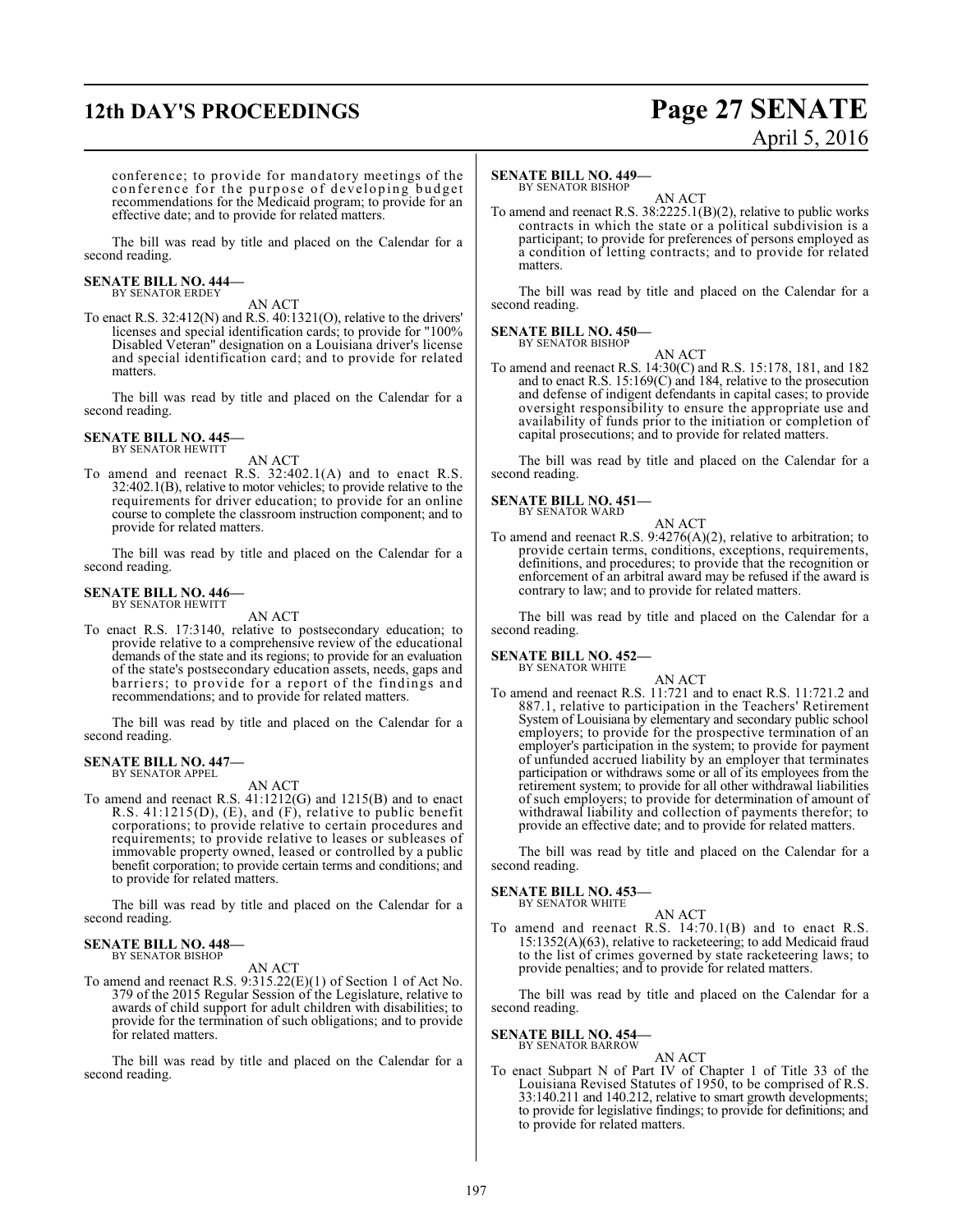# **Page 28 SENATE 12th DAY'S PROCEEDINGS**

The bill was read by title and placed on the Calendar for a second reading.

### **SENATE BILL NO. 455—** BY SENATOR WHITE

AN ACT

To amend and reenact R.S. 40:1131(4) and to enact R.S. 33:4791.1(A)(6) and (B)(7), and R.S. 40:1131.3 and  $1133:14(A)(1)(c)$ , relative to emergency medical transportation services; to provide for alternative destination transportation; to provide for regulation by municipalities and other local governing authorities; to provide for definitions; to provide for duties and rulemaking; to provide for a reimbursement methodology; to provide for an effective date; and to provide for related matters.

The bill was read by title and placed on the Calendar for a second reading.

# **SENATE BILL NO. 456—** BY SENATOR CORTEZ

AN ACT

To amend and reenact R.S. 49:149.28, relative to the naming of state buildings; and to provide for related matters.

The bill was read by title and placed on the Calendar for a second reading.

## **SENATE BILL NO. 457—** BY SENATOR LAFLEUR

AN ACT

To enact R.S. 47:338.198, relative to sales and use taxes; to authorize the levy of an additional sales and use tax by the Avoyelles Parish school board; to require voter approval of the tax; and to provide for related matters.

The bill was read by title and placed on the Calendar for a second reading.

# **SENATE BILL NO. 458—** BY SENATOR LAFLEUR

AN ACT

To enact R.S. 39:72.2, relative to reporting on certain state contracts; to provide for quarterly reporting of certain information on state contracts in the executive branch of state government; to provide for an effective date; and to provide for related matters.

The bill was read by title and placed on the Calendar for a second reading.

## **SENATE BILL NO. 459—** BY SENATOR LAFLEUR

AN ACT

To provide relative to parishwide solid waste disposal districts; to provide for the powers and duties of the district including the power to tax and to dedicate and rededicate tax proceeds; and to provide for related matters.

The bill was read by title and placed on the Calendar for a second reading.

### **SENATE BILL NO. 460—** BY SENATOR LAFLEUR

AN ACT

To amend and reenact R.S. 39:372(A)(1) and (D) and R.S. 49:320.1 and to enact R.S.  $39:82(K)$  and  $372(E)$ , relative to state funds; to provide for the remission of cash balances to the state general fund; to provide relative to certain state depositories and associated banking and checking accounts; to provide for reporting requirements relative to such banking and checking accounts; to provide for an effective date; and to provide for related matters.

The bill was read by title and placed on the Calendar for a second reading.

# **SENATE BILL NO. 461—**

BY SENATOR CARTER AN ACT

To enact R.S. 9:331.2, relative evaluation by a mental health professional in a custody or visitation proceeding; to provide relative to the admissibility of evidence; to provide with respect to a child's statement and testimony of a minor child in certain circumstances; to provide relative to mental health evaluation; to provide with respect to evidentiary restrictions; to provide relative to testimony of a mental health professional in child custody and visitation cases; to provide relative to parental conduct; to provide with respect to the admissibility of a video recording in child custody proceeding; and to provide for related matters.

The bill was read by title and placed on the Calendar for a second reading.

## **SENATE BILL NO. 462—** BY SENATOR WARD

AN ACT

To enact R.S. 13:3420, relative to courts and judicial procedure; to provide relative to the state or state office as a party plaintiff; to provide for the real and proper party in interest for standing and legal purposes; to provide certain terms, procedures, conditions, requirements and effects; and to provide for related matters.

The bill was read by title and placed on the Calendar for a second reading.

### **SENATE BILL NO. 463—** BY SENATOR BISHOP

AN ACT

To amend and reenact R.S. 13:996.67(D), relative to the judicial building fund for the Civil District Court for the parish of Orleans; to provide relative to conditions and dates for certain activity; and to provide for related matters.

The bill was read by title and placed on the Calendar for a second reading.

# **SENATE BILL NO. 464—**

BY SENATOR MILLS

AN ACT To amend and reenact R.S. 47:338.1(D)(1) and to enact R.S. 47:338.1(E), relative to sales tax of political subdivisions; to provide for the use of the tax proceeds of a sales tax district in certain municipalities; and to provide for related matters.

The bill was read by title and placed on the Calendar for a second reading.

**SENATE BILL NO. 465—** BY SENATOR BARROW

# AN ACT

To enact Part V of Chapter 11 of Title 40 of the Louisiana Revised Statutes of 1950, to be comprised of R.S. 40:2162.1 through 2162.15, relative to the regulation of freestanding emergency medical care facilities; to provide for a short title; to establish the purpose of the freestanding emergency medical facilities law; to provide for definitions; to provide for the licensure of freestanding emergency medical facilities; to establish minimum standards; to provide for an administrative fee; and to provide for related matters.

The bill was read by title and placed on the Calendar for a second reading.

# **SENATE BILL NO. 466—** BY SENATOR HEWITT

# AN ACT

To enact R.S. 17:1519.2(C), relative to public hospitals administered by the Board of Supervisors of Louisiana State University; to provide for a procedure for the approval by the Joint Legislative Committee on the Budget and the legislature of changes in the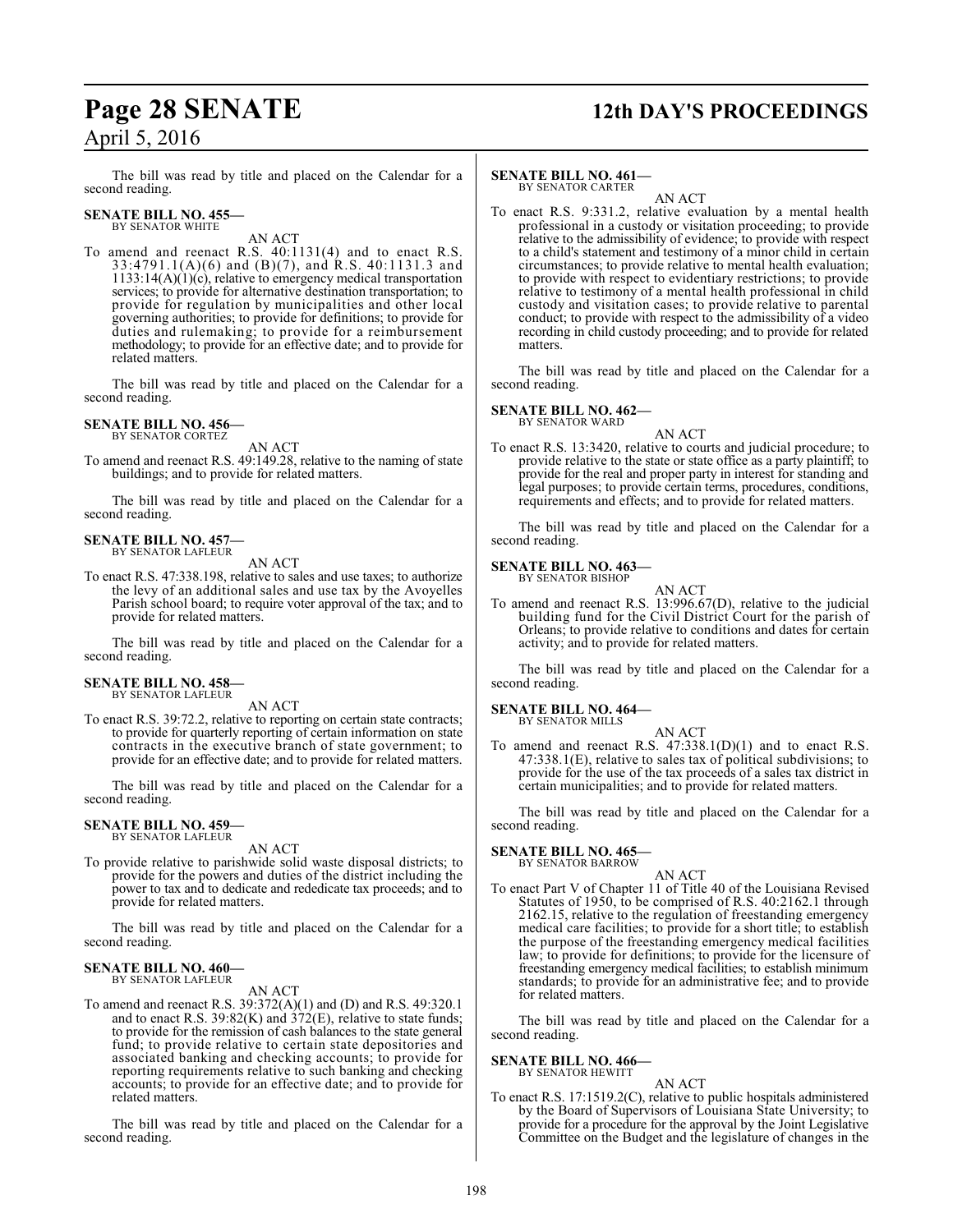# **12th DAY'S PROCEEDINGS Page 29 SENATE**

# April 5, 2016

provision of health care at the public hospitals; to provide for an effective date; and to provide for related matters.

The bill was read by title and placed on the Calendar for a second reading.

# **SENATE BILL NO. 467—** BY SENATOR LAFLEUR

AN ACT

To amend and reenact R.S. 39:451, relative to the Bond Security and Redemption Fund; to provide for the requirements of the Bond Security and Redemption Fund; to provide for an effective date; and to provide for related matters.

The bill was read by title and placed on the Calendar for a second reading.

# **Introduction of Senate Resolutions**

Senator Claitor asked for and obtained a suspension of the rules to read Senate Resolutions a first and second time.

# **SENATE RESOLUTION NO. 38—** BY SENATOR CLAITOR

A RESOLUTION

To commend and congratulate the Baton Rouge Blues Foundation for its efforts to preserve and promote the unique blues culture of Baton Rouge and the region and to recognize the Baton Rouge Blues Festival being held on Saturday, April 9 through Sunday, April 10, 2016.

On motion of Senator Claitor the resolution was read by title and adopted.

# **Message from the House**

# **ASKING CONCURRENCE IN HOUSE BILLS AND JOINT RESOLUTIONS**

April 5, 2016

To the Honorable President and Members of the Senate:

I am directed to inform your honorable body that the House of Representatives has finally passed and asks your concurrence in the following House Bills and Joint Resolutions:

| HB No. 111 | HB No. 128 | HB No. 145 |
|------------|------------|------------|
| HB No. 236 | HB No. 285 | HB No. 431 |

Respectfully submitted, ALFRED W. SPEER Clerk of the House of Representatives

# **House Bills and Joint Resolutions on First Reading**

**HOUSE BILL NO. 111—**

BY REPRESENTATIVES PYLANT, ADAMS, TERRY BROWN,<br>CARPENTER,GISCLAIR,HAVARD,HILL,HOWARD,MONTOUCET,<br>NORTON,PIERRE,AND POPE AN ACT

To designate a certain bridge located on Louisiana Highway 4 as the "Chief Warrant Officer Brian Henderson Memorial Bridge".

The bill was read by title and placed on the Calendar for a second reading.

# **HOUSE BILL NO. 128—**

BY REPRESENTATIVE TERRY BROWN AN ACT

To amend and reenact R.S. 47:463.111(A) and (B) and to enact R.S. 47:463.111(E), relative to special prestige license plates issued to commissioned police officers; to provide for changes to the eligibility requirements for a commissioned police officer special prestige license plate; to require employing law enforcement agencies undertake certain actions when a person who has been issued a commissioned police officer special prestige license plate is terminated or resigns; and to provide for related matters.

The bill was read by title and placed on the Calendar for a second reading.

# **HOUSE BILL NO. 145—**

BY REPRESENTATIVES MORENO AND EDMONDS

AN ACT

To enact R.S. 23:291.1, relative to the employment of certain persons; to provide for the issuance of a permanent and a temporary certificate of employability under certain conditions; to provide for revocation of certificates of employability; to prohibit certain causes of action under certain circumstances; to provide for applicability to certain forms of liability; and to provide for related matters.

The bill was read by title and placed on the Calendar for a second reading.

**HOUSE BILL NO. 236—**<br>BY REPRESENTATIVES THIBAUT, BOUIE, BROADWATER, DAVIS,<br>DEVILLIER, DWIGHT, HILFERTY, HORTON, IVEY, JAY MORRIS, JIM<br>MORRIS, STOKES, AND WILLMOTT AN ACT

To amend and reenact R.S.  $47:303(B)(1)(b)$  and to enact R.S.  $47:303(B)(3)(b)(vi)$  and  $502.3$ , relative to sales and use taxes for motor vehicles owned by or registered to military service persons or their spouses; to provide additional time to pay sales and use taxes on motor vehicles owned by or registered to military service persons or spouses following separation from active duty from any branch of the armed forces of the United States; to provide for an effective date; and to provide for related matters.

The bill was read by title and placed on the Calendar for a second reading.

# **HOUSE BILL NO. 285—**

BY REPRESENTATIVE GAROFALO

AN ACT To amend and reenact Code of Civil Procedure Articles 1458, 1462(B)(1), 1465.1(B), 1467(A), 2541, 2642, and 2721(B), and R.S.  $13:3852(B)$ , and to enact R.S.  $13:4611(1)(g)$ , relative to civil procedure; to extend the time delays for responding to discovery requests; to provide for the enforcement of foreign and domestic judgments; to provide for commencement of the suspensive appeal delay from an order of seizure and sale; to provide with respect to the notice of seizure of property; to provide for an award of attorney fees in civil contempt of court proceedings; and to provide for related matters.

The bill was read by title and placed on the Calendar for a second reading.

# **HOUSE BILL NO. 431—**

BY REPRESENTATIVE CARMODY AN ACT

To amend and reenact R.S. 45:1177(A)(2), relative to the Public Service Commission; to increase certain quarterly fees with respect to common and contract motor carriers and public utilities; to provide for effectiveness; and to provide for related matters.

The bill was read by title and placed on the Calendar for a second reading.